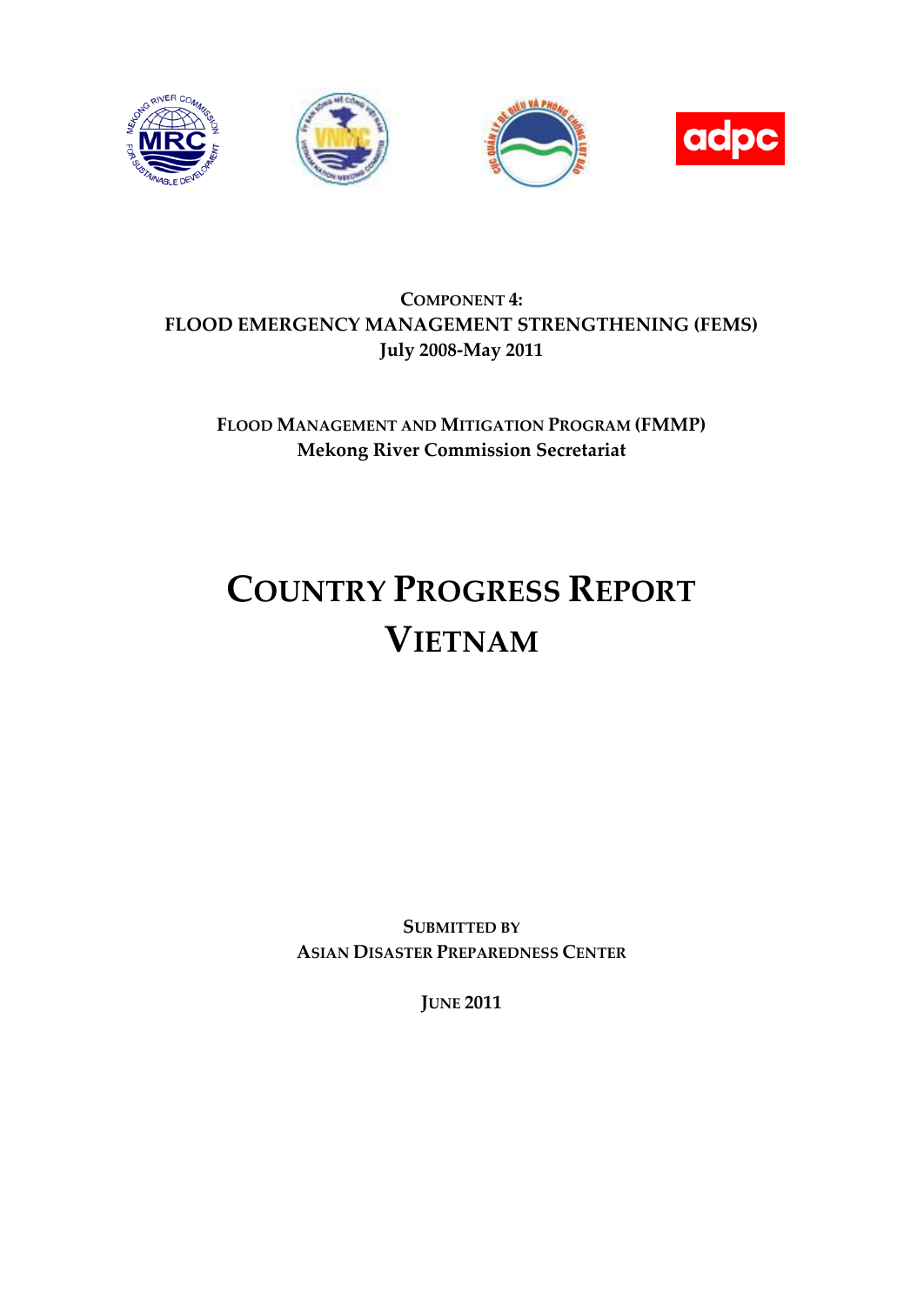# **ACRONYMS**

<span id="page-1-0"></span>

| <b>ABA</b>   | An Giang Business Association                                          |
|--------------|------------------------------------------------------------------------|
| <b>ADPC</b>  | <b>Asian Disaster Preparedness Center</b>                              |
| <b>CBDRM</b> | <b>Community-based Disaster Risk Management</b>                        |
| <b>CCFSC</b> | Central Committee for Flood and Storm Control                          |
| <b>DCFSC</b> | District Committee on Flood and Storm Control                          |
| <b>DDMFC</b> | Department of Dike Management and Flood Control, Vietnam               |
| <b>DMC</b>   | <b>Disaster Management Center</b>                                      |
| <b>FEMS</b>  | Flood Emergency Management Strengthening (Component 4 of the MRC FMMP) |
| <b>FMM</b>   | Flood Management and Mitigation                                        |
| <b>FMMP</b>  | Flood Management and Mitigation Programme (of MRC)                     |
| <b>FSCP</b>  | Flood and Storm Control Plan                                           |
| <b>GTZ</b>   | Deutsche Gesellschaft für Technische Zusammenarbeit (GTZ) GmbH         |
| <b>LMB</b>   | Lower Mekong Basin                                                     |
| <b>MOU</b>   | Memorandum of Understanding                                            |
| <b>MRC</b>   | <b>Mekong River Commission</b>                                         |
| <b>MRCS</b>  | <b>Mekong River Commission Secretariat</b>                             |
| <b>NDIP</b>  | National Detailed Implementation Plan                                  |
| <b>NGO</b>   | Non-governmental Organization (civil society organization)             |
| <b>NMC</b>   | <b>National Mekong Committee</b>                                       |
| <b>PCFSC</b> | Provincial Committee on Flood and Storm Control                        |
| <b>RBM</b>   | <b>Results Based Monitoring</b>                                        |
| <b>RFMMC</b> | Regional Flood Management and Mitigation Center                        |
| <b>VCCI</b>  | Vietnam Chamber of Commerce and Industry                               |
| <b>VNMC</b>  | Vietnam National Mekong Committee                                      |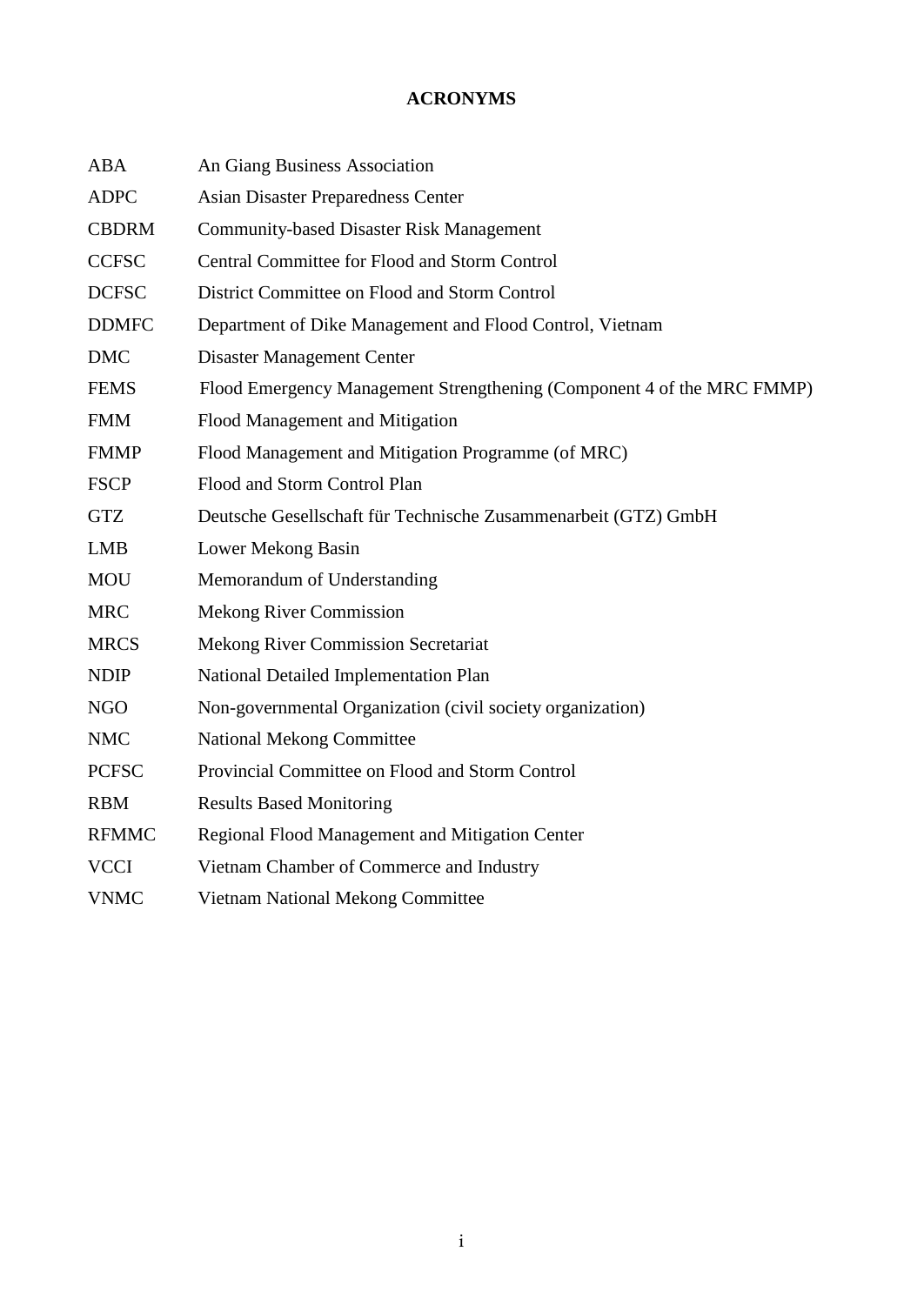# **TABLE OF CONTENTS**

| 6. STATUS OF INDICATOR ACHIEVEMENT AND RESULTS PER COUNTRY,                                                                                                                                                              |
|--------------------------------------------------------------------------------------------------------------------------------------------------------------------------------------------------------------------------|
|                                                                                                                                                                                                                          |
|                                                                                                                                                                                                                          |
|                                                                                                                                                                                                                          |
|                                                                                                                                                                                                                          |
|                                                                                                                                                                                                                          |
|                                                                                                                                                                                                                          |
| Annex 01: Partnership Agreement and Amendment for Vietnam                                                                                                                                                                |
| Annex 02: Letter for Agreement between ADPC and Department of Culture and Information in<br>An Phu, Chau Thanh, Tan Chau, Thanh Binh, Tan Hong, Tam Nong on Cultural<br>Performance on Flood Preparedness and Mitigation |
| Annex 03: Letter of Agreement and Activity report on Organization of School Flood Safety Day                                                                                                                             |
| Annex 04: Letter of Agreement on Installation of Flood Information Billboards in An Giang and<br>Dong Thap province.                                                                                                     |
| Annex 05: Activity report on promoting private sectors partnership with government                                                                                                                                       |
| Annex 06: Concept Note of EKM Training                                                                                                                                                                                   |
| Annex 07: Agreement letter, design and handover note on the support to improve emergency<br>kindergarten in An Giang Province                                                                                            |
| Annex 08: Agreement letter and ToR to conduct Flood and Storm Control Rehearsal in Dong<br><b>Thap Province</b>                                                                                                          |
| Annex 09: Report on assessment of existing FSC Plan of 13 Mekong Delta provinces                                                                                                                                         |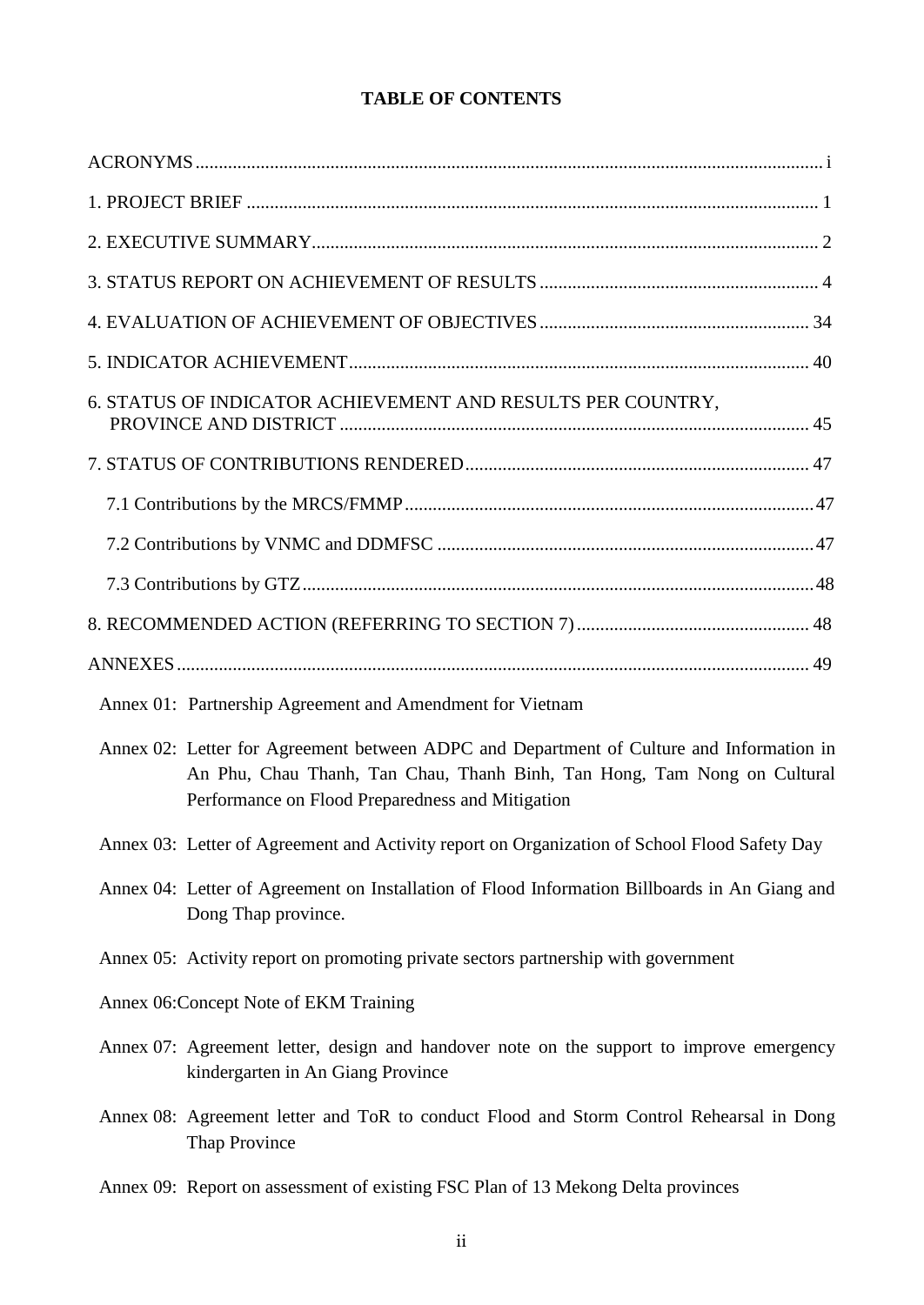Annex 10: Concept note of National Consultation Workshop on Integration

Annex 11: List of potential training institutions in Vietnam

- Annex 12: Report of Training Need Assessment
- Annex 13: Concept note of Need based trainings in An Giang and Dong Thap provinces
- Annex 14: Concept note of Training of Trainers
- Annex 15: Concept note and Workshop report of regional workshop
- Annex 16: Bilateral Meeting Minutes on Trans-boundary Cooperation on Flood Preparedness and Emergency Management between Kandal PCDM (Cambodia) and An Giang PCFSC (Vietnam)
- Annex 17: Report of Assessment of National framework in Vietnam
- Annex 18: Beneficiary List for Vietnam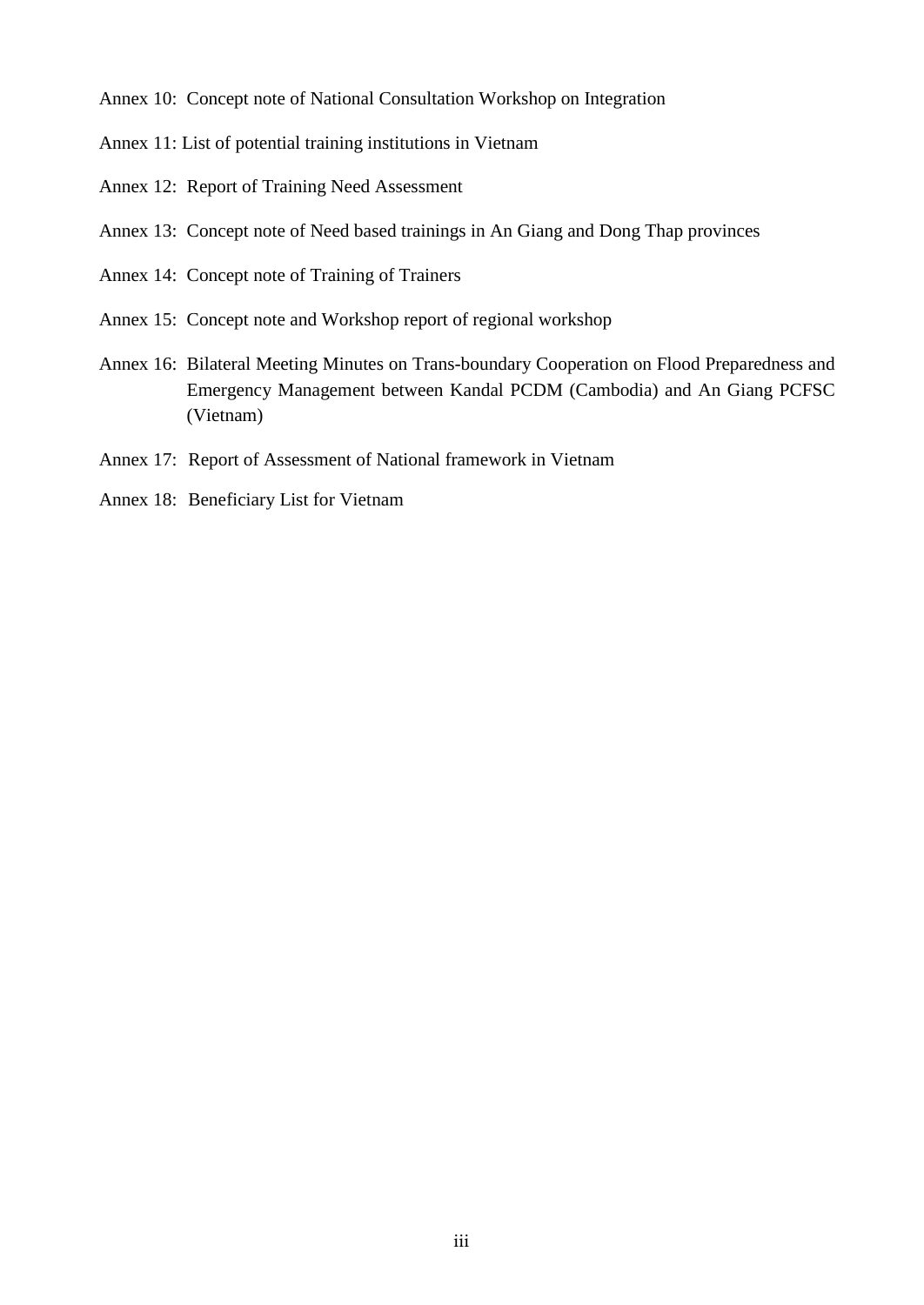# <span id="page-4-0"></span>**1. PROJECT BRIEF**

Project GTZ-MRC-ADPC Cooperation on Flood Emergency Management Strengthening – Component 4 of MRC's Flood Management and Mitigation Program (FMMP)-Phase 2

Project Duration: May 2008-December 2010 Project Processing No: 07.2125.8-002.00

Agreement No: 81075161

Date of submission: 14 June 2011

The German Government's contribution to FMMP Component 4 "Flood Emergency Management Strengthening" contributes to the FMMP objective "The civil and socio-economic losses due to floods and flooding are prevented, minimized or mitigated, while preserving the environmental benefits of floods" and more specifically to the overall objective of "Emergency management systems in the Riparian countries are more effectively dealing with Mekong floods". *Partnership Agreement and Amendment are available at Annex 1*

The project focuses on the relevant authorities (district, province and national level) and other stakeholders and supports them to have enhanced capacities in flood preparedness and emergency management with overall objective "Competence of civil authorities at various levels, emergency managers, and communities in flood preparedness and emergency management is strengthened". The core areas of intervention are;

- 1. Flood Awareness and Education
- 2. Flood Preparedness Program Development and Priority Activity Implementation
- 3. Integration of Flood Risk Reduction into local development planning process
- 4. Enhance practical knowledge in flood preparedness and emergency management
- 5. Standardize Training Curriculum and Capacity Building for Flood Risk Reduction
- 6. Flood Knowledge Sharing and Documentation
- 7. Trans-Boundary (Province to Province) Joint Planning and Information Exchange
- 8. Assessment of Flood Preparedness and Emergency Management within national framework of Flood Risk Reduction

Different from the first phase (2004-2008), the focus is more on the relevant line ministries/department and officials at different levels to enhance their capacities to mainstream of flood preparedness and emergency management measures in each of the four Member Country.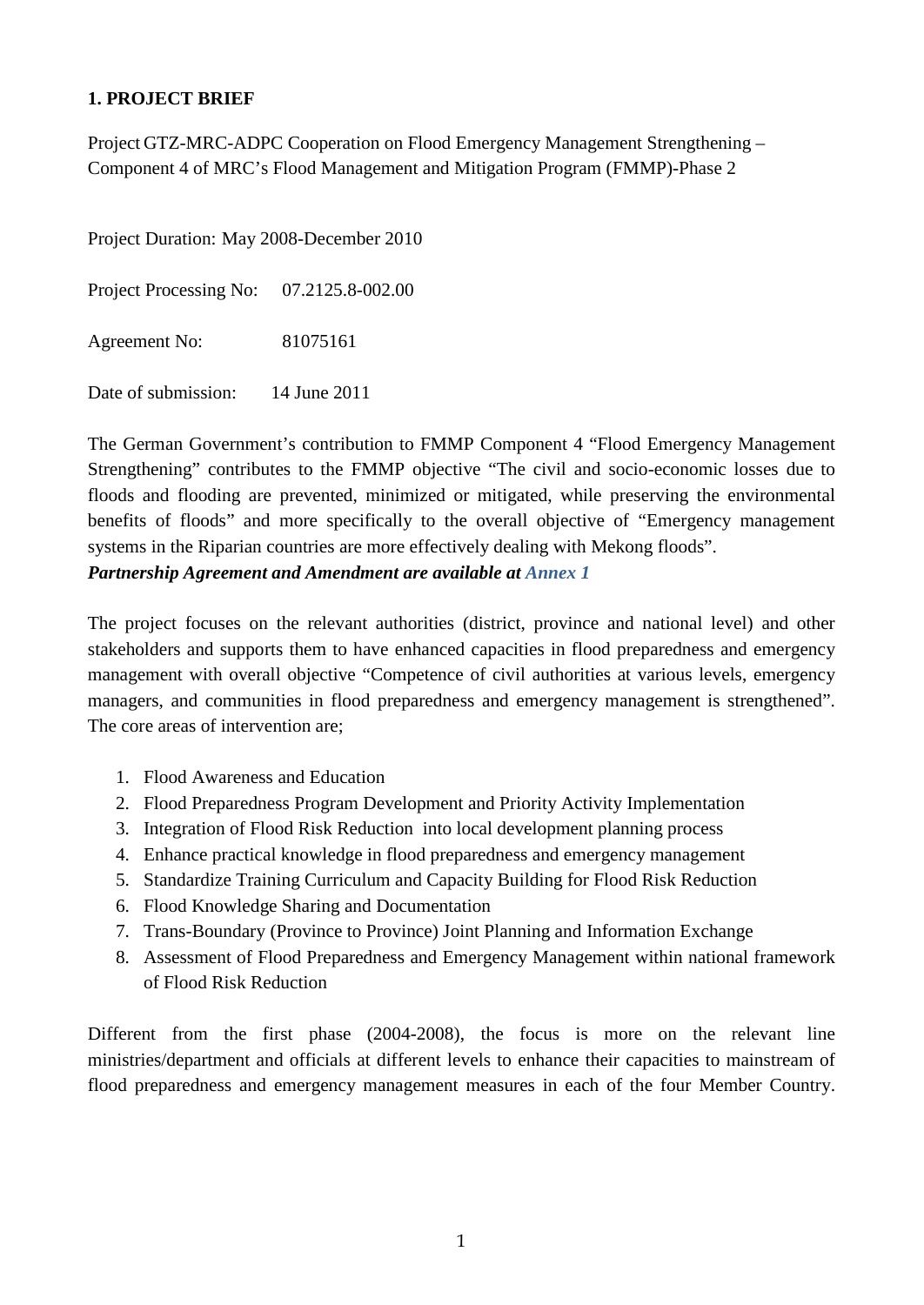# <span id="page-5-0"></span>**2. EXECUTIVE SUMMARY**

The Mekong River Commission Secretariat (MRCS) has completed the implementation of the Phase 1 of GTZ-funded Flood Emergency Management Strengthening (FEMS) project, Component 4 of the MRC's Flood Management and Mitigation Program (FMMP) with technical support from the Asian Disaster Preparedness Center (ADPC). The project started from September 2004 to April 2008.

The findings of the GTZ Project Progress Review (PPR) suggested that the GTZ-Phase 1 has contributed to strengthened capacity of local disaster management authorities in developing and implementing local Flood Preparedness Program (FPP) and as recommended by the MRC member countries the existing activities needs to be intensified in Cambodia and Vietnam and experiences expanded in more target areas in Lao PDR and Thailand.

In Vietnam the target areas are the two flood prone provinces, An Giang and Dong Thap and six districts including Chau Thanh, Tan Chau and An Phu districts (An Giang); and Thanh Binh, Tan Hong, Tam Nong districts (Dong Thap).

The phase 2 of Component 4 – Flood Emergency Management Strengthening (FEMS) of MRC's FMMP focus on 08 main Outputs:

**Output 1** - Selected relevant authorities and other stakeholders raised public awareness and enhanced people's capacities in dealing with floods in Cambodia, Vietnam and Lao PDR and Thailand are enabled to continue doing it without external support.

**Output 2** - Selected provincial and district authorities developed and implemented flood preparedness programs in Cambodia, Vietnam, Lao PDR and Thailand are enabled to up-date them continuously without external support.

**Output 3** - Selected provincial, district and commune authorities in Cambodia, Vietnam Lao PDR and Thailand are regularly integrating flood preparedness and emergency management in their development planning (link to component 2).

**Output 4** - Selected relevant authorities and other stakeholders in Cambodia, Vietnam, Lao PDR and Thailand have enhanced practical knowledge in flood preparedness and emergency management (trainings linked to output 1, 2 and 3).

**Output 5** - A training manual on flood preparedness and emergency management adapted to national conditions for all relevant authorities and other stakeholders has been developed in Cambodia, Vietnam, Lao PDR and Thailand – where sustainable organizations to do the training are available – a core group of trainers has been trained.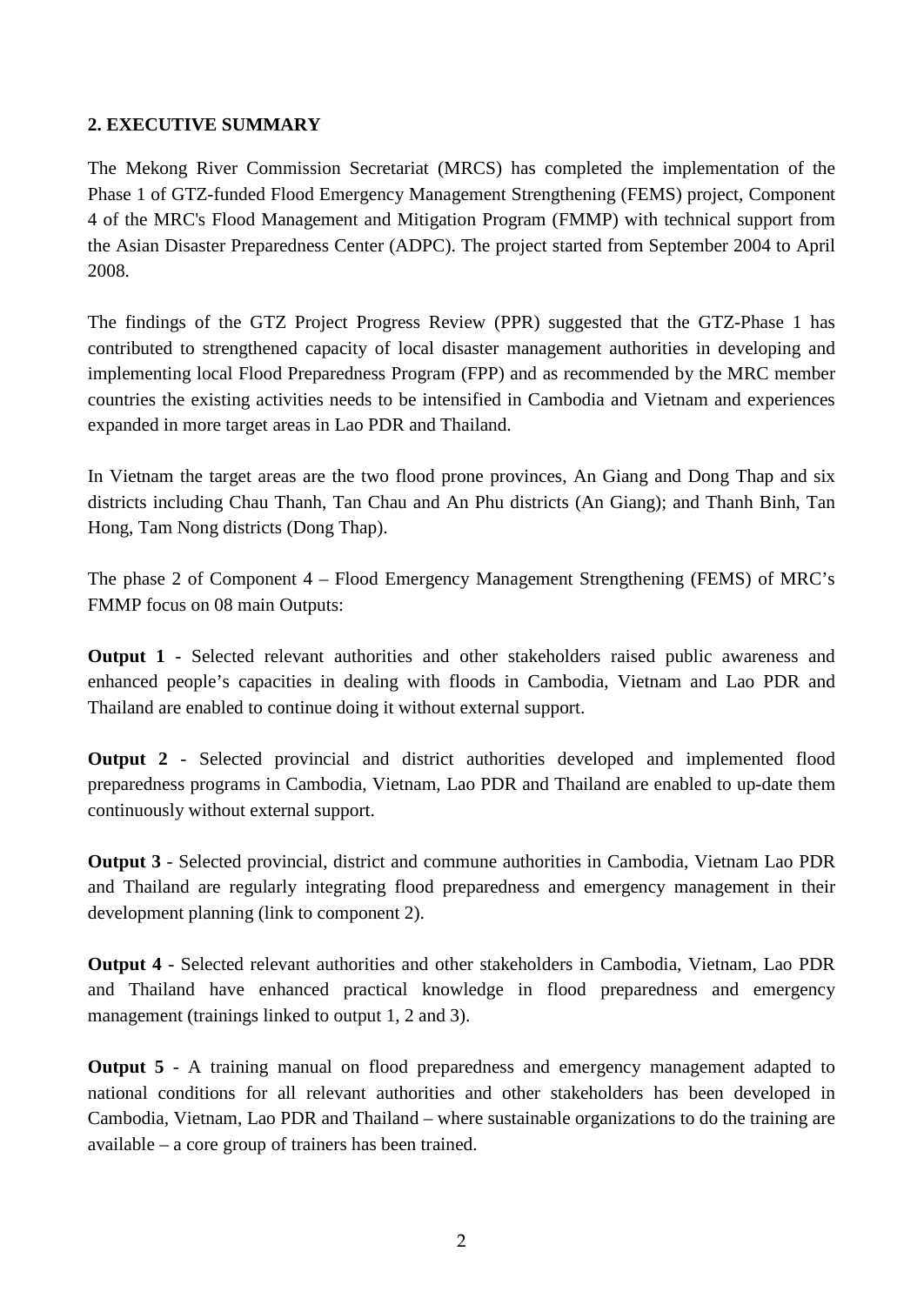**Output 6** - Relevant authorities and other stakeholders of all four riparian countries exchanged their knowledge and experience in flood preparedness and emergency management.

**Output 7** - Trans-boundary province to province cooperation in flood preparedness and emergency management has been deepened.

**Output 8** - In each of the four riparian countries Cambodia, Vietnam, Lao PDR and Thailand an assessment of the national framework of:

- awareness-raising and enhancing of people's capacities in dealing with floods,
- flood preparedness programs, and
- development plans containing flood preparedness and emergency management,

In Vietnam, the key partners at national level are Vietnam National Mekong Committee and Department of Dyke Management – Flood and Storm Control while at sub-national levels are Committee for Flood and Storm Control at provincial and district levels. With the strong support and cooperation from national to local levels, the phase 2 of Component 4 has been implemented successfully as evaluated by national and local authorities. It has contributed to enhancing community capacity as well as officials on flood preparedness and emergency management. Flood and storm control planning and implementation system was improved and the ideas of integrating flood risk reduction into local socio-economic development plan were discussed and specific guideline for this area developed. Various training and capacity building activities was conducted in close consultation and cooperation between national and local authorities as well as development partners. The project has supported 02 target provinces to develop a core group of trainers who are capable to take lead in future capacity building of their provinces. Especially, the public private partnership for flood preparedness and emergency management was formulated in An Giang province and so far got amazing achievements which make An Giang the first province in Vietnam successful in this aspect.

Various training materials, curriculum and IEC materials were developed and distributed to target areas. The documents got high appreciation from national and local partners and were suggested to have more copies for further sharing with other provinces within Mekong Delta. Cross-border cooperation on flood preparedness and emergency management between An Giang (Vietnam) and Kandal (Cambodia) has been strengthen with new Joint plan with more updated cooperation areas which include joint search and rescue rehearsal, information sharing for early warning system and administrative protocols for humanitarian assistance. Experience and information sharing between Mekong countries were shared during regional and national workshops.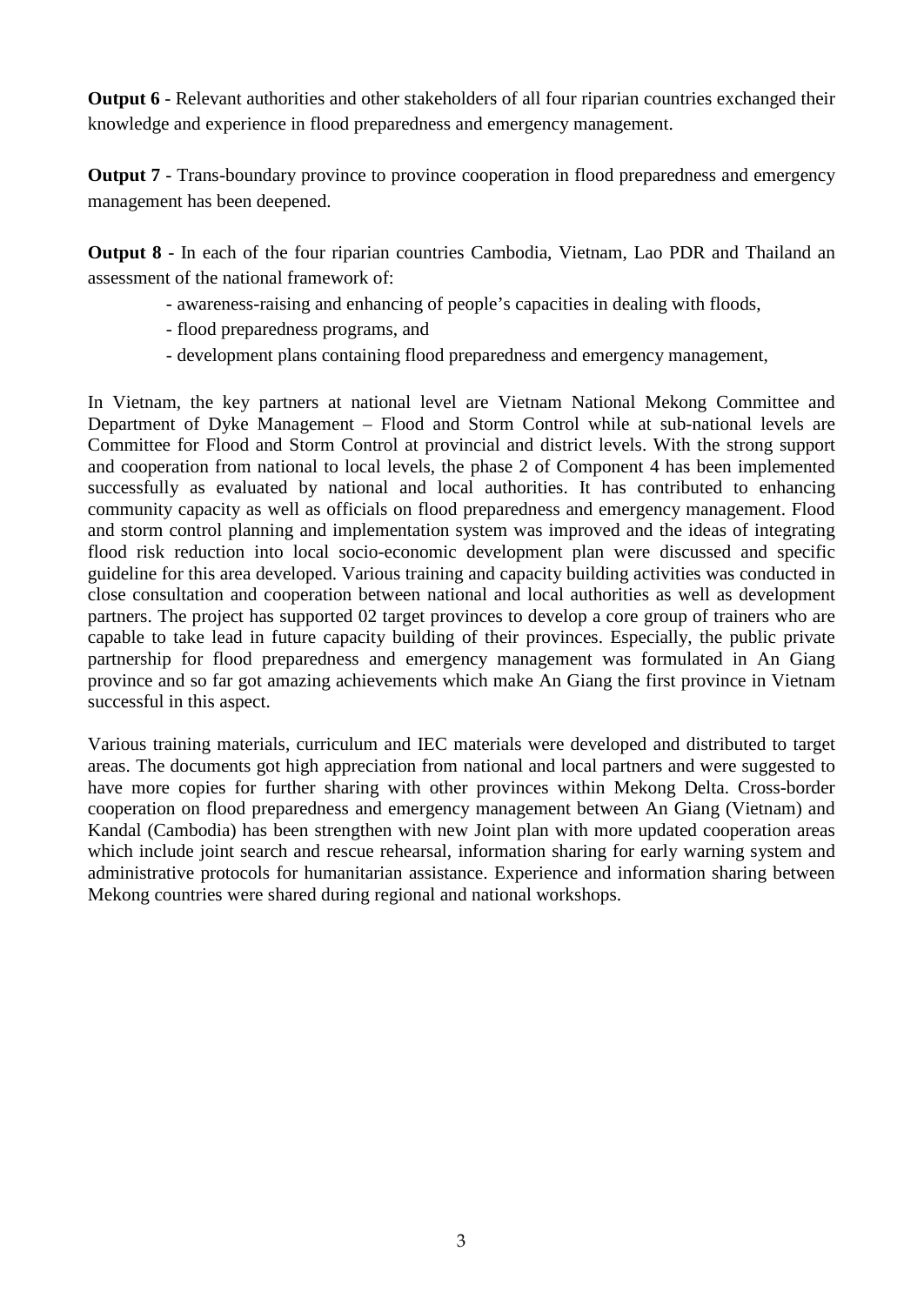## <span id="page-7-0"></span>**3. STATUS REPORT ON ACHIEVEMENT OF RESULTS**

# *Output 1*

*Selected relevant authorities and other stakeholders raised public awareness and enhanced people's capacities in dealing with floods in Cambodia, Vietnam and Lao PDR and are enabled to continue doing it without external support.*

# **Indicator 1: 3**

**Months after the end of phase II, 50% of the population in 18 districts\* in at least 7 provinces of all riparian countries is aware of risks caused by floods and has a basic understanding of how to react at household level before, during and after floods. \*Cambodia 4 old+2 new districts, Lao: 4 new districts, Thailand: 2 new districts, Vietnam: 4 old+2 new districts.**

# *Key Activity 1:*

*Train and support authorities and other stakeholders in developing and conducting measures to raise awareness and enhance people's capacities on dealing with floods*

#### **ACTIVITIES AND ACCOMPLISHMENTS:**

## **Activity 1.1 - Train and support district authorities to organize public awareness activities using the information, education and communication**

Applying the community participatory approach for public awareness activities, with consultation, discussion and cooperation from local authorities as well as related departments such as Department of Culture and Information, various public awareness activities were conducted by local authorities with technical support from project. Before conducting activities, a pre-test was undertaken by local authorities. It was a questionnaire to learn on understanding of local community on flood risk reduction. In addition, draft sample of products were also given to community to get their feedback and comments on how it would be more suitable and appropriate to local context. Following are activities were conducted:

#### 1.Cultural performance:

The activities were fully led by Department of Culture and Information under support from Provincial Committee for Flood and Storm Control (PCFSC). Starting from reviewing current flood risk and vulnerability at local level and identification of most vulnerable areas, the Department of Culture and Information developed script for performance. The script includes songs, drama/role play, Q&A which can be performed in just 03 hours with focusing on disseminating flood forecasting in the current year and notice of safety measures of what community should do and should not do to protect themselves, their family and property. The role play is a story of a specific situation in which there are local community, authority, mass organization, etc. cooperate during flood season. A Q&A activity was designed for each of performance to encourage interaction and communication with community directly. IEC materials were also distributed to community during each performance as additional information.

Beyond conducting these performances, Letter of Agreements was signed by Department of Culture and Information, PCFSC and ADPC. In the letter of Agreement, it gives role and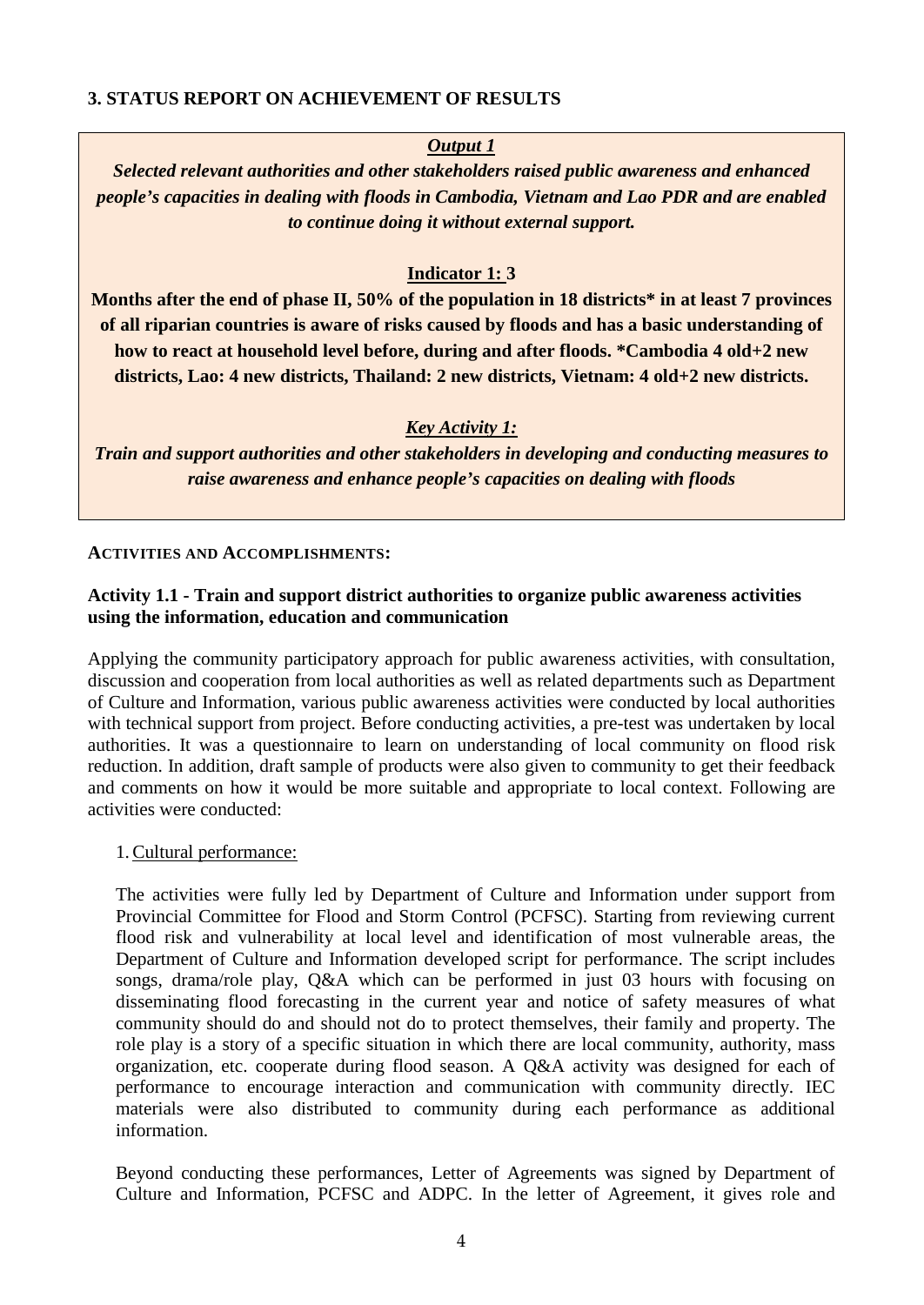responsibilities of each party, number of performance to be conducted, location and agreed budget. *(Annex 2)*

By the result, there were 11 performances conducted in An Giang province (including 03 in Tan Chau district; 06 in An Phu district and 02 in Chau Thanh district). And 17 performances were conducted in Dong Thap province (including 09 in Tan Hong district; 04 in Thanh Binh district and 04 in Tam Nong district)

| N <sub>o</sub> | <b>Place</b>                 | <b>Time</b>    | <b>No of participants</b> |               |              |  |
|----------------|------------------------------|----------------|---------------------------|---------------|--------------|--|
|                |                              |                | <b>Children</b>           | <b>People</b> | <b>Total</b> |  |
|                | <b>An Giang Province</b>     |                |                           |               |              |  |
|                | <b>Tan Chau District</b>     |                |                           |               |              |  |
| 1              | Tan Thanh Commune            | $25-Sep-09$    | 150                       | 200           | 350          |  |
| $\overline{2}$ | <b>Tan Thanh Commune</b>     | 26-Sep-09      | 200                       | 300           | 500          |  |
| 3              | Phu Loc Commune              | 28-Sep-09      | 100                       | 300           | 850          |  |
|                | Total (A)                    |                |                           |               | 1700         |  |
|                | <b>An Phu District</b>       |                |                           |               |              |  |
| 1              | Nhon Hoi Commune             | $19-Sep-09$    | 500                       | 900           | 1400         |  |
| $\overline{2}$ | Khanh Binh Commune           | $21-Sep-09$    | 300                       | 1050          | 1350         |  |
| 3              | Khanh An Commune             | $22-Sep-09$    | 270                       | 1030          | 1300         |  |
| 4              | Phu Huu Commune              | $23-Sep-09$    | 100                       | 300           | 400          |  |
| 5              | Vinh Loc Commune             | 24-Sep-09      | 300                       | 900           | 1200         |  |
| 6              | Vinh Hau Commune             | $25-Sep-09$    | 290                       | 950           | 1240         |  |
|                | Total (B)                    |                |                           |               | 6890         |  |
|                | <b>Chau Thanh District</b>   |                |                           |               |              |  |
| 1              | Vinh Nhuan Commune           | $2$ -Oct-09    | 400                       | 2300          | 2700         |  |
| $\overline{2}$ | <b>Chau Thanh District</b>   | 20-Nov-09      | 1500                      | 1200          | 2700         |  |
|                | <b>Total</b> (               | $\mathbf{C}$ ) |                           |               |              |  |
|                | Total $(A+B+C)$              |                |                           |               | 8590         |  |
|                | <b>Dong Thap Province</b>    |                |                           |               |              |  |
|                | <b>D.Tan Hong District</b>   |                |                           |               |              |  |
| $\mathbf{1}$   | Tan Ho Co Commune            | 15-Sep-09      | 150                       | 350           | 500          |  |
| $\overline{2}$ | <b>Binh Phu Commune</b>      | $16-Sep-09$    | 100                       | 350           | 450          |  |
| 3              | Tan Thanh B Commune          | $17-Sep-09$    | 130                       | 320           | 450          |  |
| $\overline{4}$ | Tan Thanh A Commune          | 18-Sep-09      | 150                       | 350           | 500          |  |
| 5              | Thong Binh Commune           | $19-Sep-09$    | 130                       | 320           | 450          |  |
| 6              | Tan Cong Chi Commune         | 20-Sep-09      | 100                       | 350           | 450          |  |
| 7              | An Phuoc Commune             | $21-Sep-09$    | 150                       | 350           | 500          |  |
| 8              | <b>Tan Phuoc Commune</b>     | 22-Sep-09      | 130                       | 320           | 450          |  |
| 9              | Sarai Town                   | 23-Sep-09      | 100                       | 350           | 450          |  |
|                | <b>Total (D)</b>             |                |                           |               | 4,200        |  |
|                | <b>E.Thanh Binh District</b> |                |                           |               |              |  |
| $\mathbf{1}$   | Tan My Commune               | 28-Sep-09      | 110                       | 130           | 240          |  |
| $\overline{2}$ | Phu Loi Commune              | 29-Sep-09      | 100                       | 120           | 220          |  |
| 3              | <b>Binh Tan Commune</b>      | 30-Sep-09      | 100                       | 150           | 250          |  |
| $\overline{4}$ | Tan Phu Commune              | $1-Oct-09$     | 120                       | 170           | 290          |  |
|                | <b>Total (E)</b>             |                |                           |               | <b>1000</b>  |  |
|                | <b>F.Tam Nong District</b>   |                |                           |               |              |  |
| 1              | Phu Thanh A Commune          | 8-Oct-09       | 100                       | 150           | 250          |  |
| $\overline{2}$ | Phu Tho Commune              | 9-Oct-09       | 100                       | 100           | 200          |  |
| 3              | <b>Phu Cuong Commune</b>     | 10-Oct-09      | 130                       | 170           | 300          |  |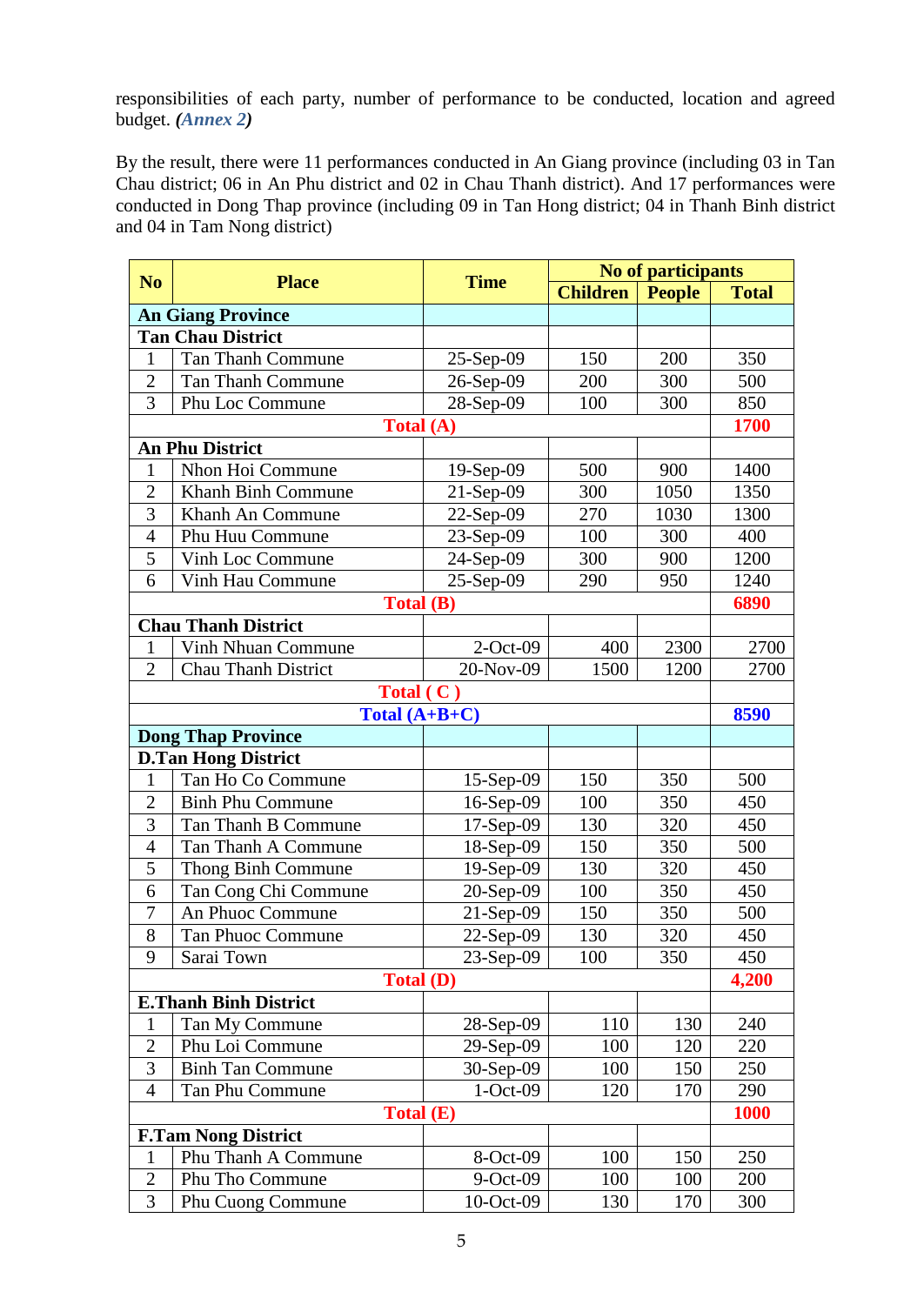|                 | <b>Phu Hiep Commune</b> | $11-Oct-09$ | 150 | 200  | 350   |
|-----------------|-------------------------|-------------|-----|------|-------|
|                 | Total(F)                |             |     | 1100 |       |
| Total $(D+E+F)$ |                         |             |     |      | 6.300 |
|                 | <b>Grand</b> total      |             |     |      |       |

As the result of post-test, it shows that the cultural performance is interesting to community because it is live, direct and designed in the context of local areas. Community refers to have more cultural performance in every flood season so that they know more information about flood and something remind them and their children on flood safety measures.

## 2.Community meeting:

This is an initiative from PCFSC and DCFSC to integrate public awareness activities into local current activities such as village meetings, farmer meetings and women union meetings, flood festival, etc.

Acknowledge the fact of sustainability, the local authorities suggested integrating content of flood information and safety measures to each of the meeting at community. The key players were specialist of District Department of Agriculture who is capable in communication and dissemination skills. To implement this community meeting, firstly the Department of Agriculture identifies target areas which are in most vulnerable zone and then, discussion and consultation with village leaders was done to build up a plan. Target audience would be community and village leaders (with consideration on gender, age and education). It is not only a verbal communication, but also film presenting and IEC materials distribution to community during the meeting. It is not a professional meeting, but a friendly talk between government and community. Simple words, simple concept and clear messages were used.

In total, there were 35 community meetings conducted including 11 meetings in Tan Chau, 12 in Chau Thanh (An Giang province); 4 in Tan Hong, 8 in Tam Nong district (Dong Thap province).

| N <sub>o</sub>               | <b>Place</b>                | <b>Time</b>  | No of participants |                |              |  |
|------------------------------|-----------------------------|--------------|--------------------|----------------|--------------|--|
|                              |                             |              | <b>FeMales</b>     | <b>Males</b>   | <b>Total</b> |  |
|                              | <b>I. An Giang Province</b> |              |                    |                |              |  |
|                              | A. Tan Chau District        |              |                    |                |              |  |
|                              | Phu Loc Commune             | $3-Oct-09$   | 11                 | 14             | 25           |  |
| $\overline{2}$               | Tan An Commune              | $9-Oct-09$   | 1                  | 24             | 25           |  |
| 3                            | Vinh Hoa Commune            | 10-Oct-09    | 17                 | 8              | 25           |  |
| $\overline{4}$               | Vinh Xuong Commune          | $10$ -Oct-09 | 22                 | $\overline{0}$ | 22           |  |
| 5                            | <b>Chau Phong Commune</b>   | $15-Oct-09$  | 9                  | 15             | 24           |  |
| 6                            | Le Chanh Commune            | $15-Oct-09$  | 13                 | 10             | 23           |  |
| 7                            | Long An Commune             | 17-Oct-09    | 15                 | 29             | 44           |  |
| 8                            | <b>Tan Thanh Commune</b>    | 17-Oct-09    |                    | 24             | 25           |  |
| 9                            | <b>Phu Vinh Commune</b>     | $21-Oct-09$  | 10                 | 13             | 23           |  |
| 10                           | Long Phu Commune            | 24-Oct-09    | 25                 | $\theta$       | 25           |  |
| 11                           | <b>Chau Phong Commune</b>   | 24-Oct-09    | 11                 | 14             | 25           |  |
| Total(A)                     |                             |              |                    |                | 286          |  |
| <b>B.Chau Thanh District</b> |                             |              |                    |                |              |  |
|                              | Hoa B - Can Dang            | 17-Oct-09    |                    |                | 49           |  |
| $\overline{2}$               | Tan Thanh-Tan Phu           | 18-Oct-09    |                    |                | 33           |  |
| 3                            | Vinh Phu - Vinh An          | 20-Oct-09    |                    |                | 35           |  |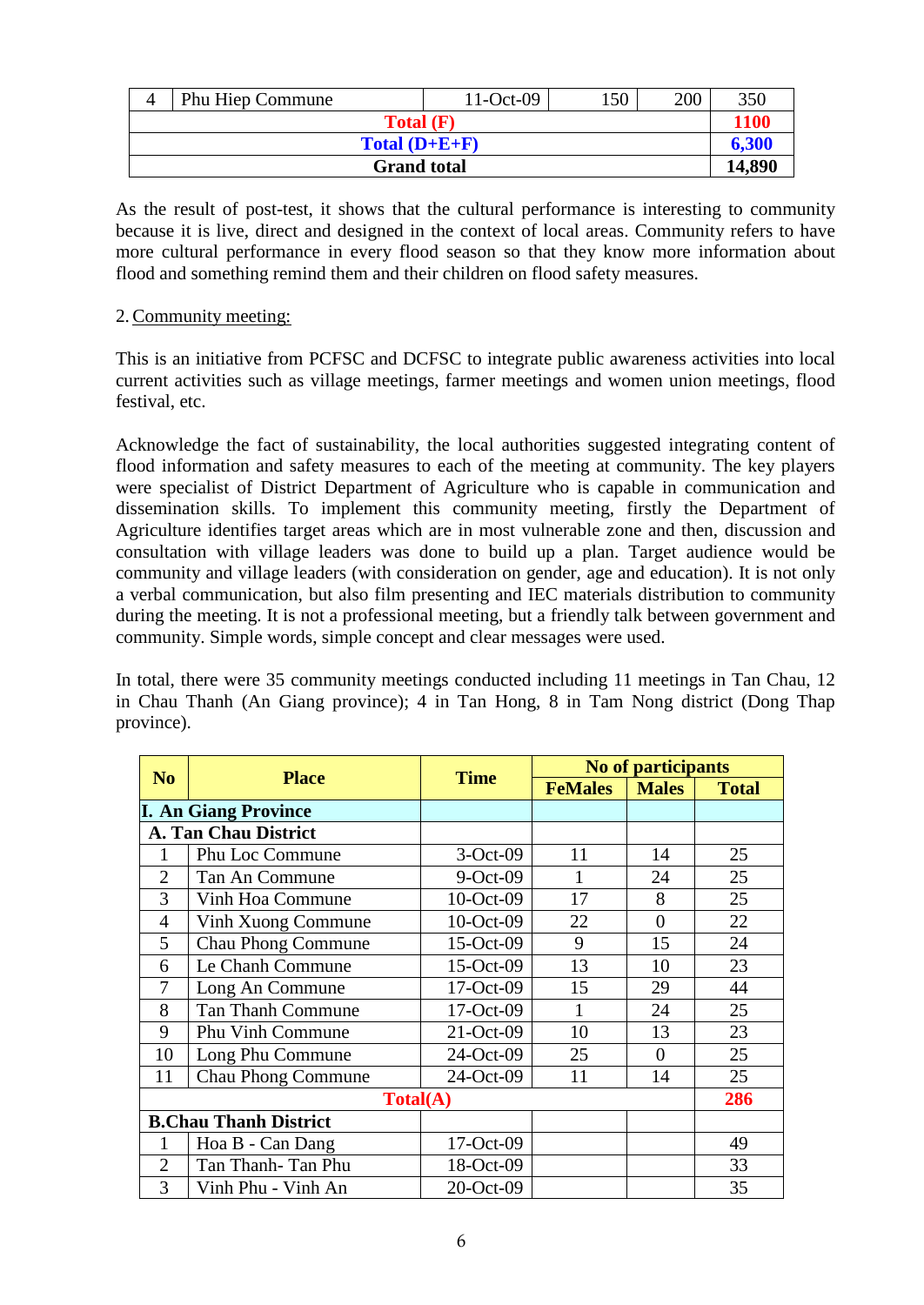|                              | Dong Binh Trach- Vinh      |             |                |     |                 |
|------------------------------|----------------------------|-------------|----------------|-----|-----------------|
| $\overline{4}$               | Thanh                      | 25-Oct-09   |                |     | 35              |
| $\overline{5}$               | Can Thuan- Can Dang        | 26-Oct-09   |                |     | 33              |
| 6                            | Can Thanh- Can Dang        | 27-Oct-09   |                |     | 37              |
| 7                            | Can Thoi- Can Dang         | 28-Oct-09   |                |     | 31              |
| 8                            | Tan Thanh- Vinh Thanh      | $1-Nov-09$  |                |     | 32              |
| 9                            | Vinh Thuan- Vinh Nhuan     | $2-Nov-09$  |                |     | 26              |
| 10                           | Hoa Loi 3- Vinh Loi        | $3-Nov-09$  |                |     | 29              |
| 11                           | Vinh Hiep 1- Vinh Nhuan    | 4-Nov-09    |                |     | $\overline{32}$ |
| 12                           | Vinh Phuc- Vinh Hanh       | 8-Nov-09    |                |     | 25              |
|                              | <b>Total(B)</b>            |             |                |     | 397             |
|                              | Total $(A+B)$              |             |                |     | 683             |
| <b>II.Dong Thap Province</b> |                            |             |                |     |                 |
|                              | <b>C.Tan Hong District</b> |             |                |     |                 |
| $\mathbf{1}$                 | Tan Cong Chi Commune       | 8-Sep-09    | 20             | 15  | 35              |
| $\overline{2}$               | <b>Binh Phu Commune</b>    | 9-Sep-09    | 12             | 23  | 30              |
| $\overline{3}$               | Tan Ho Co Commune          | 10-Sep-09   | 15             | 35  | 50              |
| $\overline{4}$               | An Phuoc Commune           | $11-Sep-09$ | 13             | 31  | 44              |
| Total $(C)$                  |                            |             |                | 159 |                 |
|                              | <b>D.Tam Nong District</b> |             |                |     |                 |
| $\mathbf{1}$                 | Phu Thanh B Commune        | 24-Oct-09   | 5              | 18  | 23              |
| $\overline{2}$               | Phu Duc Commune            | 24-Oct-09   | 9              | 26  | 35              |
| $\overline{3}$               | An Hoa Commune             | 31-Oct-09   | 12             | 33  | 45              |
| $\overline{4}$               | An Long Commune            | 31-Oct-09   | $\overline{4}$ | 16  | 20              |
| 5                            | Tan Cong Sinh Commune      | 4-Nov-09    |                | 23  | 23              |
| 6                            | Hoa Binh Commune           | $4-Nov-09$  | 8              | 20  | 28              |
| 7                            | Phu Ninh Commune           | 12-Nov-09   | $\overline{2}$ | 22  | 24              |
| 8                            | <b>Tram Chim Town</b>      | 21-Nov-09   | 12             | 30  | 42              |
| <b>Total (D)</b>             |                            |             |                | 240 |                 |
| Total (C+D)                  |                            |             |                |     | 399             |
| <b>Grand - Total</b>         |                            |             |                |     | 1082            |

Acknowledged important of public awareness activity, An Giang People's Committee provide direction to An Giang Television to cooperate with ADPC to enhance capacity for their people on public awareness skills. A Provincial training workshop was organized with leading role of the Television. The training workshop is to brief participants on National CBDRM program (1002/QD-TTg) and review of Provincial Action Plan to implement National CBDRM program. Participants of this training workshop are key department members of PCFSC including ABA and private companies. By the result of this training, the Provincial Action Plan to implement CBDRM program (1002/QD-TTg) was reviewed and revised by related departments. They also provided comments and suggestions to make the plan feasible for implement. In addition, the training helped to strengthen cooperation and coordination between departments as they understand their roles and responsibilities in flood and storm control activities.

# **Activity 1.2 - Where additional IEC material is needed, develop it in cooperation with the responsible authorities in the four countries**

Serving as an effective tool for conducting public awareness activities, IEC materials were designed and developed with more attractive and updated information to community.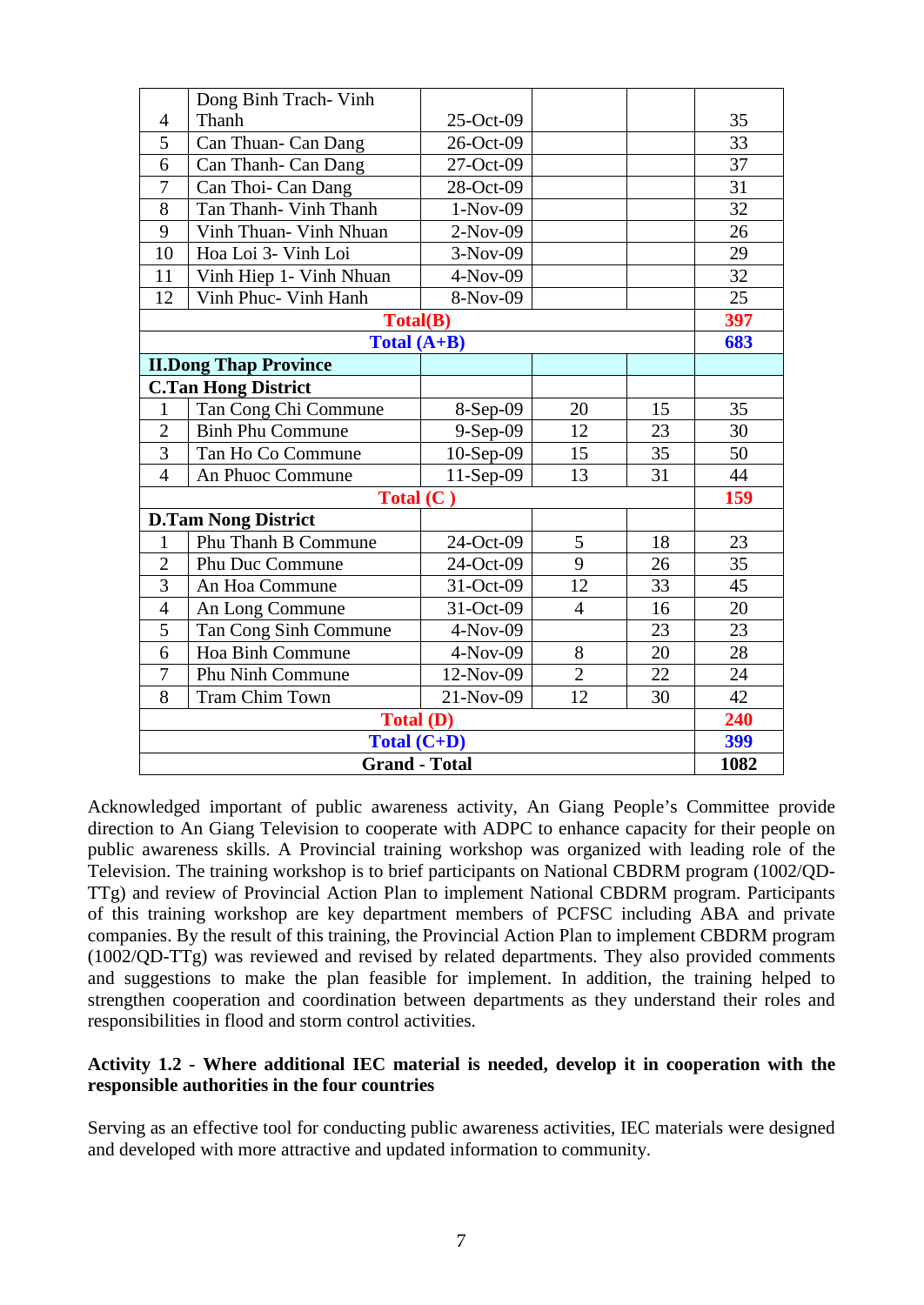In fact, in each of public awareness activities, IEC materials was delivered not only community, but also local authorities as they are also a member in community and can also further disseminate messages to their family members and neighbours. There are different types of IEC materials focusing on different audience such as general community, school children, teachers, local authorities, etc. Each types of materials was developed in consultation and cooperation with related departments like materials for school children will be developed in cooperation with Education and Training Department, etc. The involvement of these government departments into each of activity is very important that can maximize the efforts as well as effectiveness of activities applied appropriate approached.

| No. | Name of materials                       | Quantity |
|-----|-----------------------------------------|----------|
|     | <b>Teacher Information Kit</b>          | 1,000    |
|     | Posters on Household Safety Measures,   | 6,000    |
|     | Posters on Children Drowning Prevention | 6,000    |
|     | Posters on 4 on-site mottos             | 500      |
|     | <b>Flood Booklet</b>                    | 1,000    |
|     | VCD Living with Flood                   | 3,000    |

These materials were distributed to community through many channels. It can be delivery directly to community during public awareness activities such as cultural performance, community meeting or during trainings, meetings, workshops.

In addition, the IEC materials were also shared with An Giang Television as reference documents to develop a special program on flood risk reduction to post up on TV during flood season. Or the messages and information in the IEC materials was recorded into tapes to broadcast through radio system in community level.

# **Activity 1.3 - Institutionalize in all target countries school flood safety programs including swimming lessons. Discuss with the responsible national authorities their integration into school curricula (IEC) materials developed in Cambodia, Laos, Vietnam and Thailand**

Based on achievement and lesson learnt from phase 1 of the project, the School Flood Safety Program was strengthened and conducted with stronger support and active participation from Department of Education and Training. As per the National Strategy on Natural Disaster Preparedness and Mitigation to 2020 and National Program on CBDRM (1002/QD-TTg), content of disaster risk reduction would be integrated into school curriculum. Under technical support from project, following activities have been taken:

# 1. Development and improvement of Teacher Information Kit.

Taking lead by Provincial Department of Education and Training with support from PCFSC, the Teacher Information Kit was updated with more information. Especially, the Teacher Information Booklet was reviewed and updated with session on guiding school teachers on how to develop a School Flood Safety Program and establishment of school task force to build up school flood safety plan and how to implement it effectively.

The kit was also re-designed with more attractive appearance and easy to carry and maintain. All posters and game-card was extremely reviewed and revised to more interesting and new shape which catch attention of young students and encourage them to read and learn.

2. Orientation workshop for school teachers: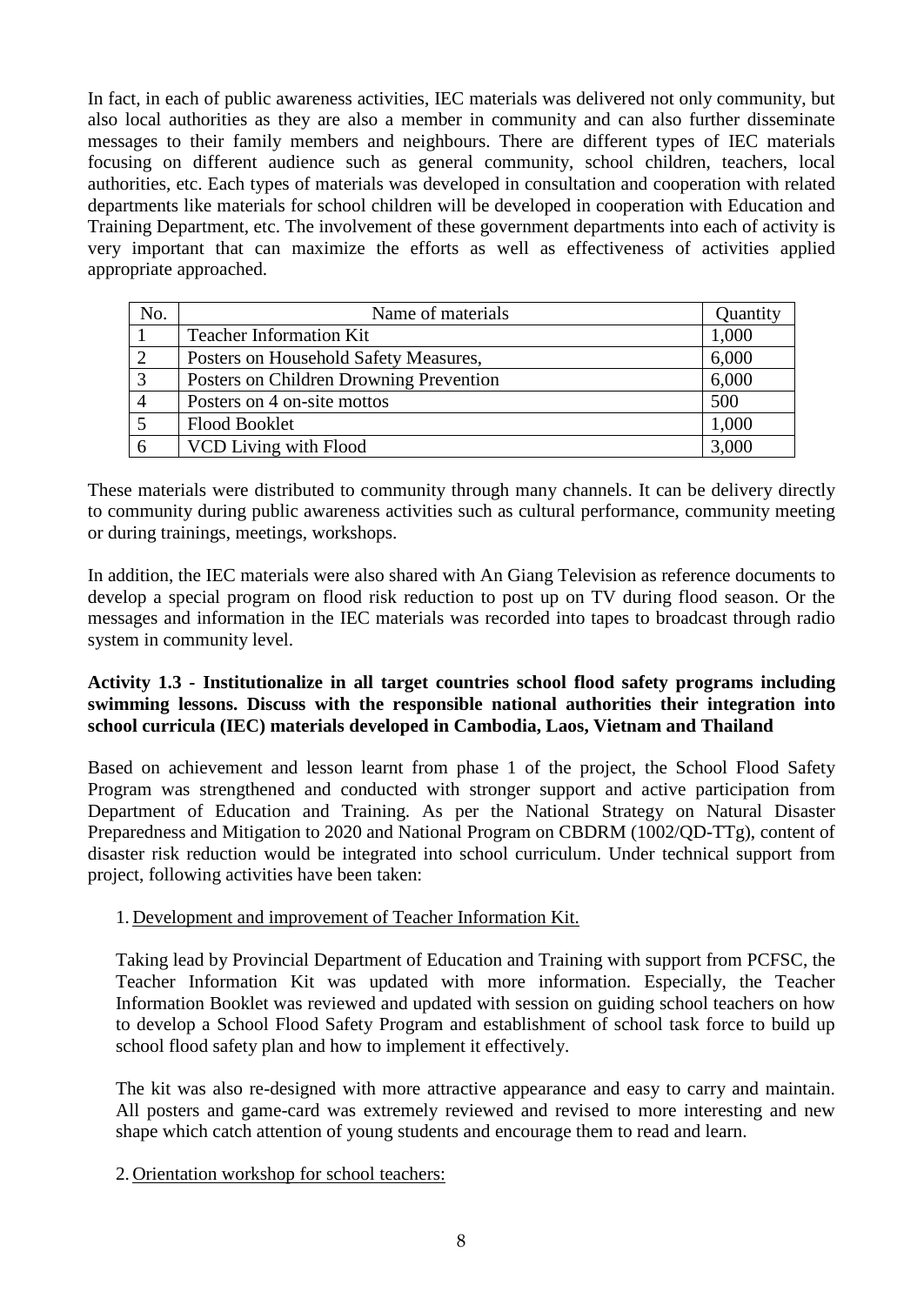To integrate flood risk reduction into school curriculum, it is a fact that there should be a strong human resource that is capable in delivering flood risk reduction information to school children correctly and effectively. With the materials developed – Teacher information kit, the Department of Education and Training took led in organization orientation session for school teachers in project target areas. The orientation was also conducted with participation of PCFSC, local authorities and mass organization. It is a learning and experience sharing workshop where various information on flood risk reduction shared by specialist and face to face discussion with school teachers/managers.

During the orientation, school teachers/managers were shared information on flood risk reduction and guided on how to use the Teacher Information Kit to teach their students. Also, ideas and steps on organizing a School Flood Safety Program were also disseminated to school teachers.

After the orientation, school teachers are required to disseminate information to other colleagues in their schools and further to their children through school weekly meeting, class weekly evaluation and any other outdoor activities, etc.

In total, there were 88 schools in An Phu and Tam Nong districts (new target districts) oriented. In specific, there are 163 school teachers/managers and local authorities oriented.

3. Organization of School Flood Safety Day:

To further strengthen capacity of school children and also to spread messages to wider community, the School Flood Safety Day was organized in new districts.

It was an outdoor event where various activities conducted by school teachers and students. A letter of agreement between Department of Education, DCFSC, PCFSC and ADPC was signed to support organizing the event. Attachments to agreement are School Action Plan to implement the School Flood Safety Day. It is a document where shows objective, goals, location, date, organization and implementation board, activities and strategy to implement SFSP.

During the event, children have a chance to review information and understand more on flood risk reduction measures. They are key performers for role play, songs and poems (with lyric related to flood safety), painting competition, swimming lesson, games, etc. These activities help adjust and increase students' knowledge on flood safety. Also, their parents participated in Q&A session. The events were organized with friendly and learning atmosphere which catch attention of community living around.

# *Letter of Agreement and Activity report are available at Annex 3*

## **Activity 1.4 - Support district authorities to install and maintain Flood Information Boards at suitable locations in all communes**

Installing flood information billboards in commune is considered as effective and direct information given to community. It is a big billboard with pictures illustrating on activities that community should do or should not do during flood season in combination to clear and simple messages to community.

Key players to implement this activity are Department of Culture and Information (DCI), local authorities, DCFSC and PCFSC. The design of billboard was developed by DCI in accordance to principle of transportation departments while the pictures and messages developed by DCFSC and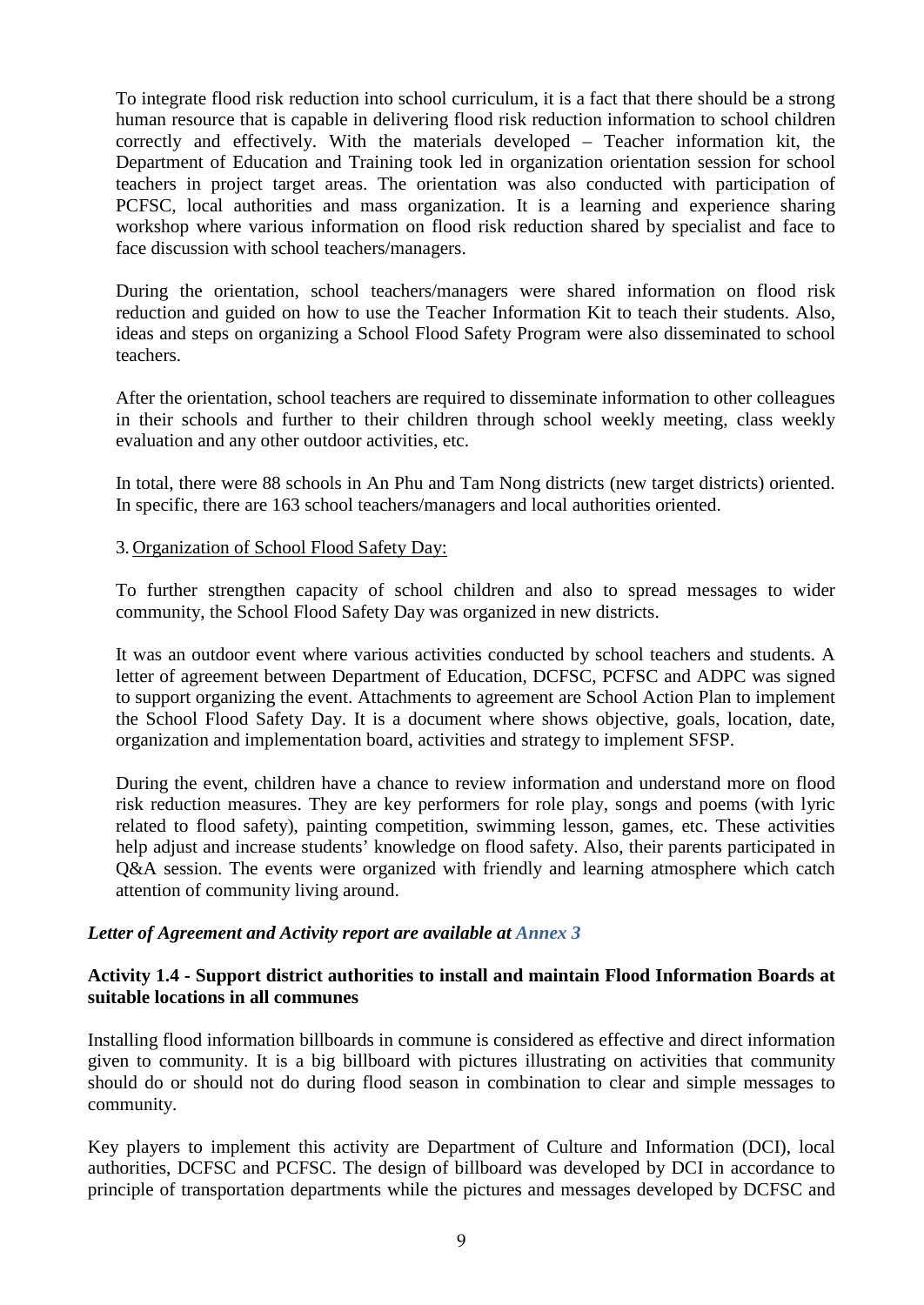PCFSC. Before installing billboards, a pre-test activity was conducted in community to test whether the design of billboard is attractive to community and if the pictures are clear enough to see and understand. Selected participants for pre-test includes adult (women and men), elderly, school children and village leaders, illiterate, etc. Participants are divided into different groups to get their opinion. Based on their comments and suggestion, the billboards were revised and installed with involvement from community such as they helped to carry materials and young people help to install in their village.

For this activity, a letter of agreement was signed between DCI, DCFSC, PCFSC and ADPC on the number of billboards, design, content, location, date to install, role and responsibilities of each party, etc.

Total 9 billboards of 3-steps of household flood safety measures were installed in 09 communes of An Phu district, An Giang Province and Tam Nong District, Dong Thap Province

| N <sub>o</sub> | <b>Location</b>                                 | Date of completion |
|----------------|-------------------------------------------------|--------------------|
|                | <b>I. An Phu district, An Giang Province</b>    |                    |
|                | Khanh Binh Commune                              | $21-Sep-09$        |
| 2              | Phu Huu Commune                                 | $21-Sep-09$        |
| 3              | Vinh Hau Commune                                | 22-Sep-09          |
| 4              | Vinh Hoi Dong Commune                           | 23-Sep-09          |
| $\mathfrak{H}$ | Phu Hoi Commune                                 | 23-Sep-09          |
|                | <b>II.Tam Nong district, Dong Thap Province</b> |                    |
| 6              | Phu Cuong Commune                               | 11/25/2009         |
| 7              | <b>Phu Thanh B Commune</b>                      | 11/25/2009         |
| 8              | Tan Cong Sinh Commune                           | 11/25/2009         |
| 9              | Hoa Binh Commune                                | 11/25/2009         |

One month after billboard installed, a post-assessment team was formed including DCFSC, DCI and project staff to community where billboards are installed to interview community people on their feeling and feedback on the billboards. It received positive evaluation and appreciation from community. In addition, community also shared how they keep and maintain the billboard for use in long time. The billboards handed over to local authorities and village leader for their ownership and operation to inform to all community within the village.

# *Agreement Letters are available at Annex 4*

**Activity 1.5 - Review and further develop IEC and public awareness materials on flood preparedness and emergency management measures (posters/booklets/film).**

#### Link to Activity 1.2

**Activity 1.6 - Facilitate partnership with private/ commercial sectors for the implementation of public awareness raising initiatives in at least 1 country to take over awareness campaigns in the long run.**

The Community themselves are one of the main stakeholder to reduce their risks due to annual flooding in the Mekong Delta. The Business community plays an important role in assisting the Government initiatives in responding to natural disasters in Vietnam. Since 2001, the private companies have provided moral support as well as resources to many of the innovative initiatives in the Mekong Delta.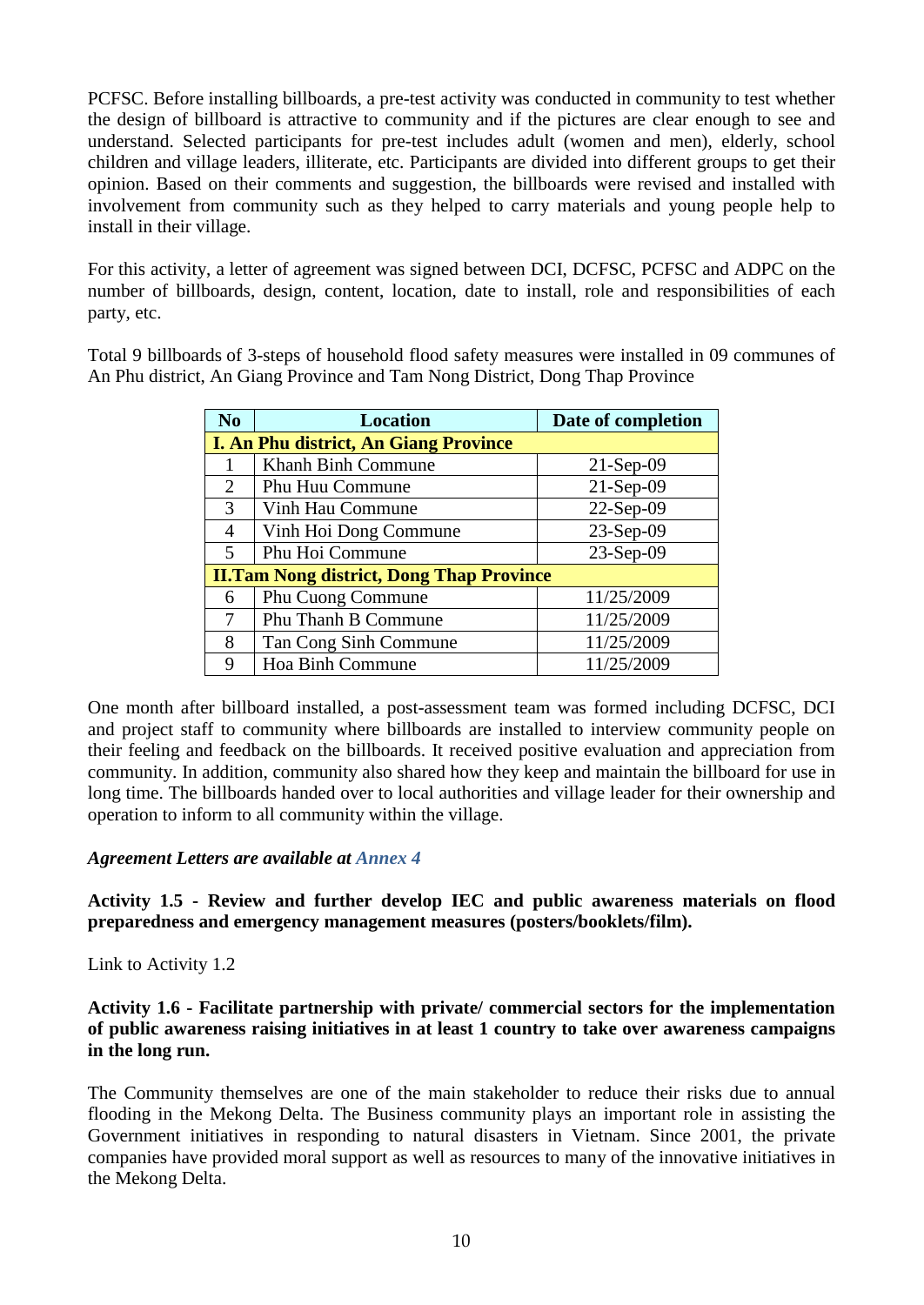In order to sustain the small innovative approach of externally aided projects, it is important to foster a partnership with the business community for continuation of flood risk reduction activities and to achieve the targets set in the National Strategy. The MRC-ADPC project through VNMC and DDMFSC supports the idea for promoting public private partnerships in the areas of flood safety, public awareness raising activities and training and capacity building

The Central Committee for Flood and Storm Control (CCFSC) in partnership with the Vietnam Chamber of Commerce and Industry (VCCI) organised a National Forum on "Promoting partnership between Public-Private Sector and Vulnerable Community in Flood Risk Reduction in the Mekong Delta" on 1st December, 2009 under the chairmanship of Dr. Dao Xuan Hoc - Vice Minister of Ministry of Agriculture and Rural Development (MARD). The Forum was organized as part of the Flood Management and Mitigation Programme (FMMP) of Mekong River Commission (MRC) with implementation support from Asian Disaster Preparedness Centre (ADPC) and funding support from the German Government through GTZ.

The forum emphasized the fact that traditionally more are focused on disaster recovery and relief while disaster preparedness and prevention before disaster have not received sufficient attention. This forum, therefore, wants to transfer a motto that investment of 1 dollar in disaster preparedness will save 7 dollars for recovery. In the forum, private sector participants were encouraged to support and cooperate with local authorities in disaster preparedness and prevention activities in the Cuu Long Delta. The main activities identified for possible support from private companies are capacity building, public awareness raising, school flood safety program, production of information, education and communication (IEC) materials, etc

Following the national forum, the People Committee (PC) of An Giang province and the An Giang Committee for Flood and Storm Control (PFSC) in cooperation with An Giang Business Association (ABA) organized a provincial level workshop on "Disaster Preparedness and Response: Promoting Private Sector Partnership with Government" on 01 June 2010 at Conference Hall of An Giang People's Committee chaired by Mr. Huynh The Nang – Vice Chairman of An Giang People's Committee cum Chief of Provincial Committee for Flood and Storm Control. The forum aimed to consolidate recommendations at the National Forum and action plan at province level for possible contribution by the private companies under the membership of An Giang Business Association (ABA). The purpose of this workshop is to enhance awareness of private sectors on need of disaster preparedness, acknowledge the role and responsibilities of private sectors to community in term of disaster preparedness and advocate contribution and cooperation of private sectors in disaster preparedness to assist the province to implement their Provincial Strategy 2020 and the Project 1002 on CBDRM.

Under support of FEMS project, An Giang PCFSC has draftly developed a proposal on promoting partnership between local Government with Private Sector on Disaster Preparedness and Response. The An Giang PCFSC has submitted a letter to the Provincial People's Committee (PPC) to consult and request permission on organizing an orientation workshop with participation of private sectors within the province. Taking advantage of the An Giang Business Association (ABA), who is established on voluntary and non-profit basis and consists of enterprises from different branches and economic sectors operating in An Giang province and Mekong River Delta, Vietnamese enterprises and foreign invested enterprises etc. An Giang PCFSC consulted with People's Committee to have a letter inviting ABA to participate and provide coordination in this important and innovative event. Together with ABA and ADPC, various discussion and internal meeting have been conducted to review and develop the Action Plan for Private Partnership. The Action Plan provided details background information on current disaster events, damages and how did private sectors contribute to recover stages. It also pointed out the important role of disaster preparedness and recognization of private sector as a potential partner in this long term strategy. Some good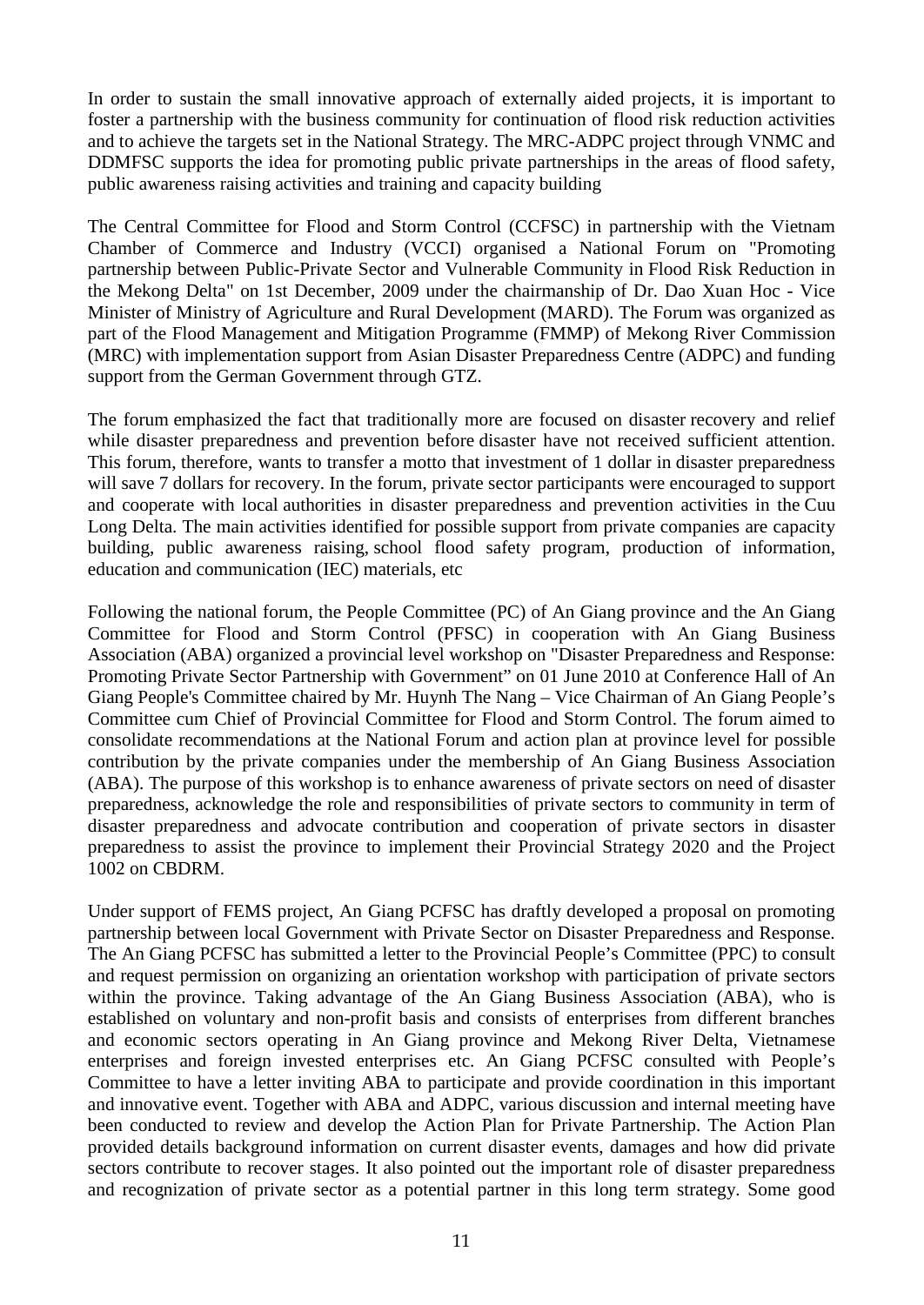practices were recommended in the Action Plan and cooperation mechanism between local disaster management departments with private sectors proposed.

With the final draft Action Plan developed by PCFSC and ABA, both parties consulted with PPC for its final approval on the date and sending invitation letter to relevant departments in the province. In addition, ABA with direction from PPC supported invitation of its enterprise members. A one day Orientation Workshop has been held on 01 June 2010 at Conference Hall of An Giang People's Committee chaired by Mr. Huynh The Nang – Vice President of An Giang PPC cum Chairman of PCFSC. The workshop was participated by 57 participants from related agencies at provincial level, representative from DCFSCs, 20 enterprises within An Giang province and NGOs, Dong Thap PCFSC. The purpose of this Orientation Workshop is to help increasing enterprises' understanding on important of disaster preparedness and response and their potential roles in cooperation with Government in reducing disaster negative impacts and creating a better life for community which promotes development of socio-economy. During the workshop, the Action Plan was presented and discussion session on how to implement the Action Plan effectively with participation from private sector. Mr. Ngo Minh Duc – President of ABA also had a very strong speech to help private sector understand on the cooperation and encourage them to participate in disaster preparedness and response activities. During discussion session, many ideas and feedback from enterprises on how to support cooperation between private sector and Government effectively and recommendation suggested. By the end of the workshop, 04 enterprises have confidently confirmed their participation while the other enterprises expressed their understanding and agreement on the innovative cooperation.

A MoU between Kim Huong Gold Company Ltd., ABA, and PCFSC has been signed. The company confirmed to support PCFSC and ABA to conduct a Fund-raising Concert for Disaster Preparedness and Response. Other companies such as Bao Viet Insurance agreed to support posting flood safety information on Television; An Giang Export and Import Company and AgriBank agreed to suppport reproducing more IEC materials while Phuong Toan Shelter Company confirmed their support on flood information installation.

In addition, more than 15,000 notebooks distributed to school children in vulnerable areas. The key point under this activity is that the notebook was designed with 02 covers and back pages with pictures and messages of flood safety which educate children and their parents for better preparedness for flood. The notebooks were printed by Kim Huong and Phuong Toan companies and the notebooks were distributed by the companies itself, with participation of ABA and PCFSC to further give more information to school managers.

Recently, in the meeting of Provincial Committee for Flood and Storm Control of launching FSC Plan for 2011, An Giang Business Association was invited to have a report on its recent activities with PCFSC. In the meeting, ABA confirmed to be a member of PCFSC and will closely cooperation with PCFSC in future flood and storm control efforts within the province.

# *Reports on activities are available in Annex 5*

| <b>Output 2:</b>                                                                                                                                                                                                           |  |  |  |  |
|----------------------------------------------------------------------------------------------------------------------------------------------------------------------------------------------------------------------------|--|--|--|--|
| Selected provincial and district authorities developed and implemented flood preparedness<br>programs in Cambodia, Vietnam, Lao PDR and Thailand and are enabled to up-date them<br>continuously without external support. |  |  |  |  |
| <b>Indicator 2:</b>                                                                                                                                                                                                        |  |  |  |  |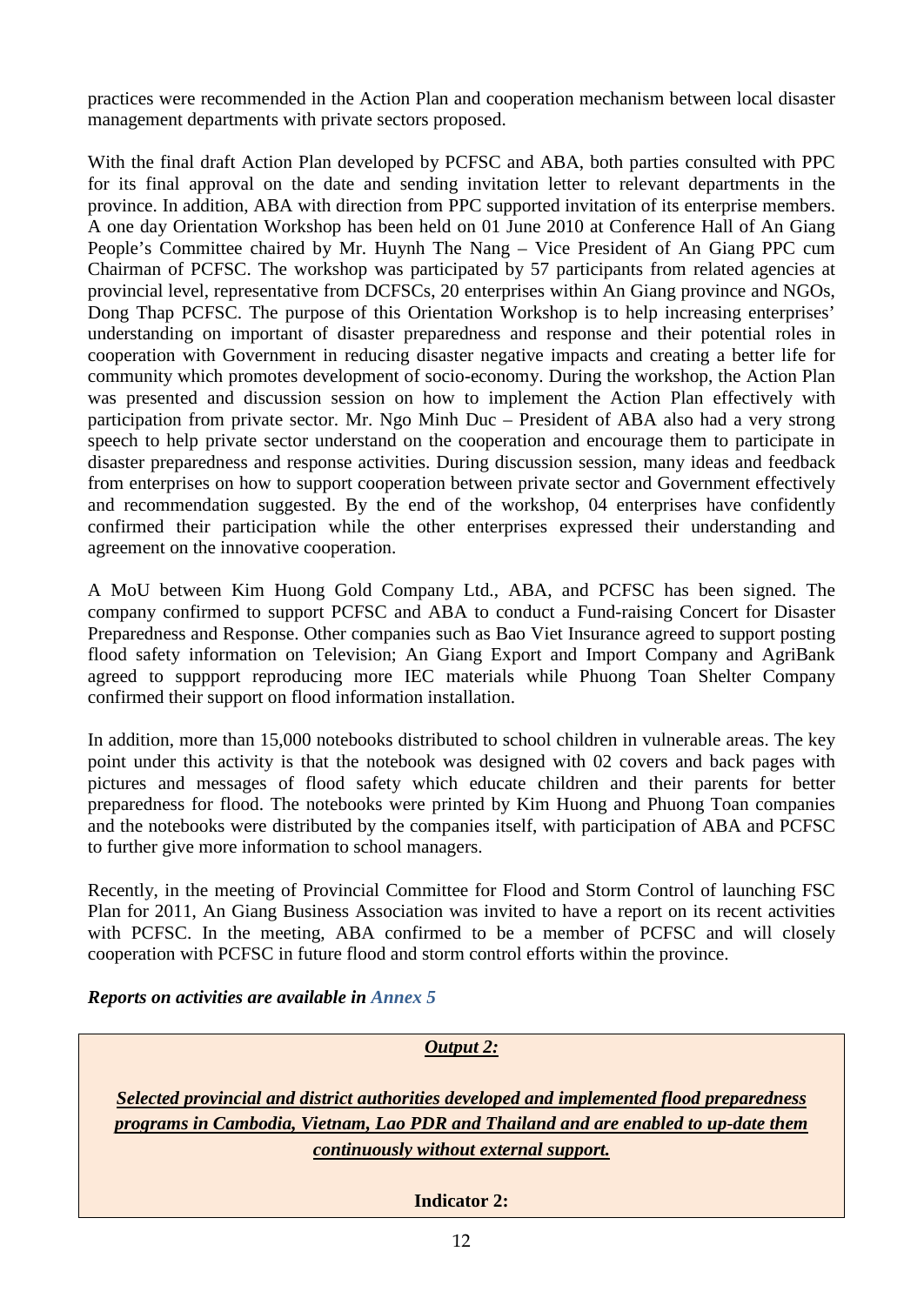**By the end of phase II, flood preparedness programs have been or are being developed and/or implemented by the responsible authorities in at least 18 districts\* in at least 7 provinces of all riparian countries. \*Same as in indicator 1**

*Key Activity 2:*

*Provide support to selected provincial and district authorities in developing and/or implementing flood preparedness programs.*

## **ACTIVITIES AND ACCOMPLISHMENTS:**

# **Activity 2.1 - Support the district authorities and other relevant stakeholders of 10 new districts to prepare flood preparedness programs.**

The Annual Flood and Storm Control is developed and implemented by PCFSC, DCFSC every year. The annual FSC plans of PCFSC and target district collected and reviewed. Consultation meetings were conducted to further discuss on the plan and priority areas identify in the plan.

**Activity 2.2 - Support these authorities and other stakeholders also in the implementation of priority activities identified under the flood preparedness programs (e.g. safe area development, community early warning system, emergency kindergarten, critical facilities, etc.).**

Based on urgent requirement of An Phu district, training on Emergency Kindergarten Management was conducted for all child-care takers and some nursery teachers. An Phu is a head stream district of An Giang province, the infrastructure, especially emergency kindergarten are not good enough or lack of key materials/ equipments. There are still children died during flood season. Therefore, it is required to have skillful child care takers who well understand on flood emergency and management so that they can protect children in the Eks safer and healthier.

There were 40 child care takers (including 34 from Eks, 06 from nursery schools and other stakeholders).

It was a 03 days training where participants provided full information on flood risk reduction, skills of teaching and taking care children safely during flood season. They also receive flood safety posters, handouts and especially a guide book with full detail of what they have learnt during training.

# *Concept note is available at Annex 6.*

**Activity 2.3 - Support DCFSCs and other relevant stakeholders of the 4 districts already targeted since phase 1 in maintaining momentum of implementation of flood preparedness programs developed under Phase 1.**

# *In An Giang province: the project has supported to improve emergency kindergarten in Tan Chau district.*

The concept of operating the Emergency Kindergarten (EK) during flood season for the young children has been a successful model in the Mekong Delta. This has ensured safety of children by reducing a number of flood drowning cases considerably as well as continuation education facilities for small children. In addition, it has also contributed to continuation of the day to day livelihood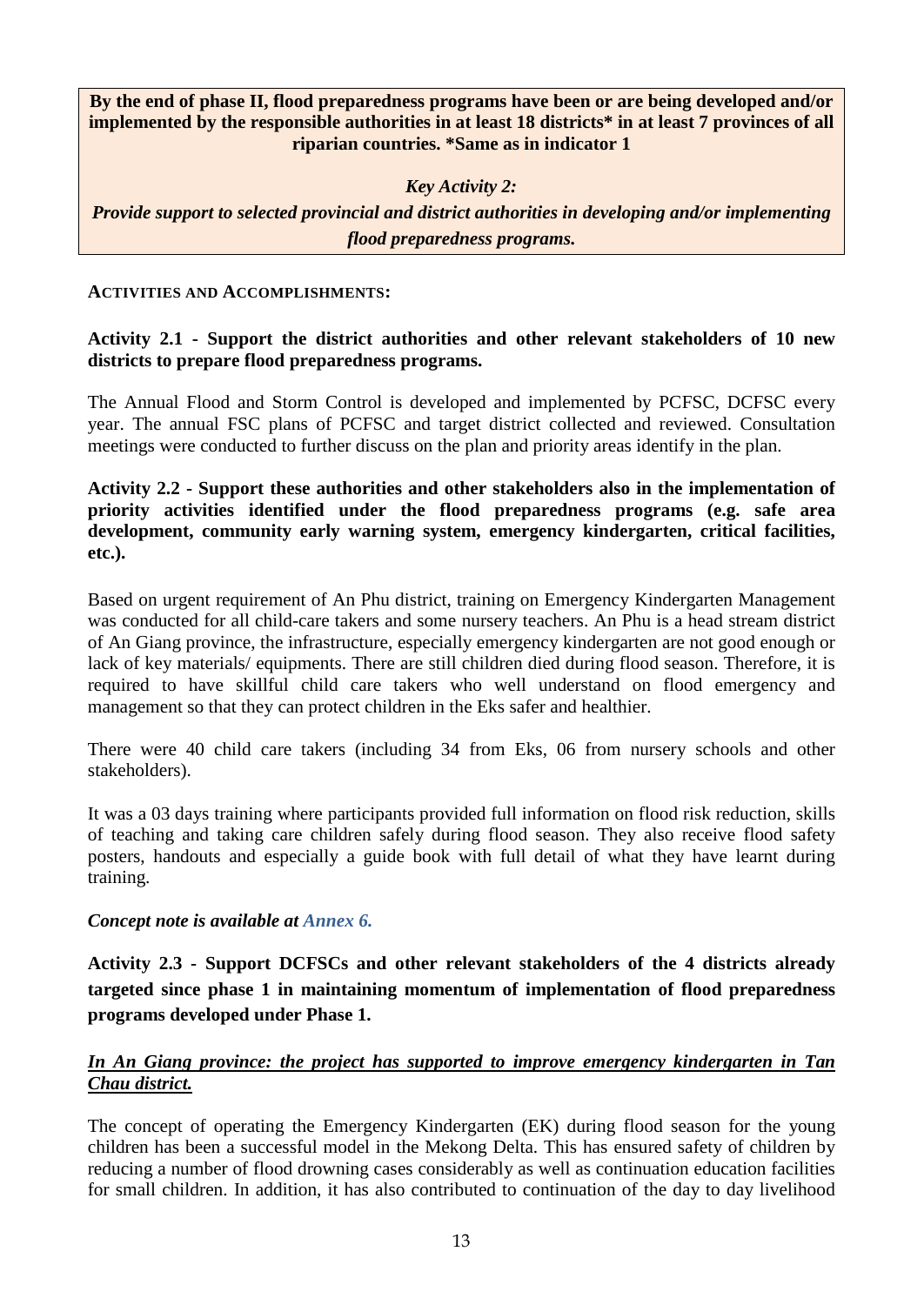activities of the parents, who leave their kids to the EK under the supervision of the trained child care takers.

To establish EKs during the flood and provide necessary support to these EKs are one of the main activities identified by the Provincial Committees for Flood and Storm Control (PCFSC) in Mekong Delta provinces. In An Giang Province (the target province) under this project, the PCFSC in cooperation with the Department of Education and Training, Committee for Population, Family and Children (CPFSC) and the Women's Union have been actively involved in operating EKs during the flood seasons. In 2009, An Giang PC issued Official Dispatch No. 2231/UBND-VX dated 24 June 2009 and Provincial Department of Labour and Social Affair who is in charge of EK also issued Official Dispatch No. 39 3/SLDTBXH-BVCSTE dated 27 July 2009 guiding the districts for improving and organizing EKs to take care of children during the flood season. Based on this official dispatches the districts are planning their plans of EK for 2009.

Being one of the priority areas identified in the Annual Flood and Storm Control Plan of Tan Chau district, DCFSC has submitted a request to the project to support upgrading emergency kindergarten by applying cost-sharing approach. The selected kindergarten is Phu Loc kindergarten. It is located in Phu Quy village, Phu Loc commune, Tan Chau district, An Giang province. With 2 classrooms and 1 workroom, this kindergarten is planned for around 90 children at the age of 6 below for the flood of 2009 and the coming years as well. Without a fence, but next to a busy road and a fishpond and located at a canal junction, the kindergarten shows a high potentiality of unexpected accidents to the children. Therefore, it is required to have fence and concrete yard. The mitigation work in the existing EK was be done by the construction department under District DOET under approval from the PCFSC as well as the An Giang People Committee. ADPC signed an Agreement with District DOET with PCFSC as witness to carry out the activity. District DOET is clearly mentioned the matching contribution and its source.

District DOET is responsible for overall management of the kindergarten. The Construction unit within District DOET used its technical people to assess the actual amount of mitigation required and carried out the civil work as per the standard set by the estimation cost and design.

|                | Name of    |                |                 | <b>Budget</b>       |                       |  |
|----------------|------------|----------------|-----------------|---------------------|-----------------------|--|
| N <sub>0</sub> | activity   | <b>Commune</b> | <b>District</b> | <b>From project</b> | Local<br>contribution |  |
|                | Phu Loc EK | Phu Loc        | Tan Chau        | 33.280.382 VND      | 49,920,573 VND        |  |

After mitigation work done, an assessment team was formed by DCFSC, DoET, PCFSC and ADPC to evaluate completion of agreed upgrading items. It is after that handed over to local authorities to manage, put in use and maintain.

# *Agreement letter, design and handover note are available at Annex 7.*

# *In Dong Thap province: supporting Dong Thap PCFSC to conduct Flood and Storm Control Rehearsal in Tan Cong Sinh commune, Tam Nong district.*

As per recommendation from Dong Thap PCFSC on implementing priority activities identified in the Provincial Flood and Storm Control Plan, with support from the project, a rehearsal was conducted at commune level.

The purpose of this rehearsal drill is to implement Action Plan on Implementation of National Strategy on Natural Disaster Preparedness and Mitigation to 2020 in Dong Thap province – issued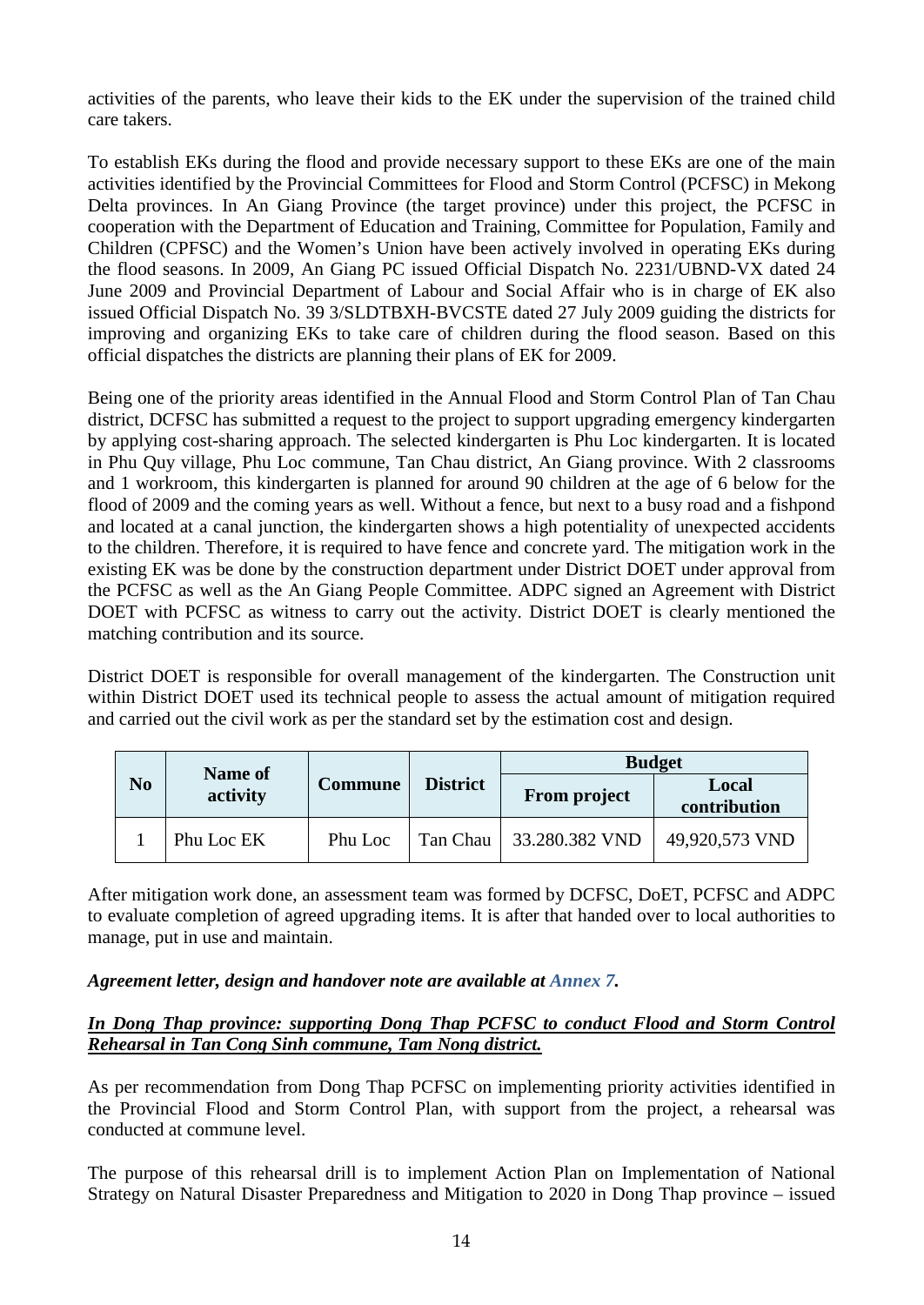as attachment with Decision 1239/QD-UBND.HC on 30 October 2008 by Dong Thap People's Committee and Plan no.39/UBND-HC on 07 May 2010 on Consolidate Plan on Disaster Risk Management to 2020 in Dong Thap province. The effective results of this rehearsal drill will be applied to other districts/areas within the province.

Objectives of the rehearsal is to:

- oEnhance coordination and cooperation capacity between line agencies at all levels in response to emergency situation in the area.
- oEnhance capacity on coordination and situation resolving, evacuating to safe areas, protecting commune agricultural production during flood and storm.
- o Understand significant roles of 4 on-site mottos to be ready for emergency situation.
- o Understand improtance of information dissemination to community.
- oEnhance awareness, responsibilities of community and households in flood and storm response during emergency situation.
- oShare experience on flood and storm control response during emergency between areas.

Dong Thap PCFSC play consultative role to Tam Nong DCFSC and Tan Cong Sinh commune to develop and prepare the script of rehearsal. The script includes 05 sub-scripts.

- o Organize a meeting of Commune Committee for Flood and Storm Control to implement direction from Tam Nong People's Committee on cooperation and response to emergency flood and storm control (held by Commune CFSC)
- o Evacuating community to safer areas to avoid flood. Helping community to building safer places to avoid storm and low tropcial pressure on-site.
- o Search and rescue human and properties.
- o Strenghthening dykes to protect aquacultural production areas.
- o Meeting to do rapid assessment on disaster impacts, relief needs and evaluation and lesson learnt held at Tan Cong Sinh Commune Peopls' Committee.

There were 205 persons participated in conducting rehearsal. This activity is a joint effort which all member departments of committee for flood and storm control involved. Each departments has their own role and responsibilities in the rehearsal while Military plays key role of search and resuce activities.

# *Commanders and Consultants for the drill: 17 persons.*

- Chief Commander: Chief of District Police.
- Vice Chief Commander: Vice Chief of District DARD.

- Vice Chief Commander: Vice Chairman of Commune People's Committee cum Chief of CoCFSC.

- Consultant board: 14 persons.
	- + PCFSC Standing Office: 3 persons.
	- + Tam Nong DCFSC Standing Office: 9 persons.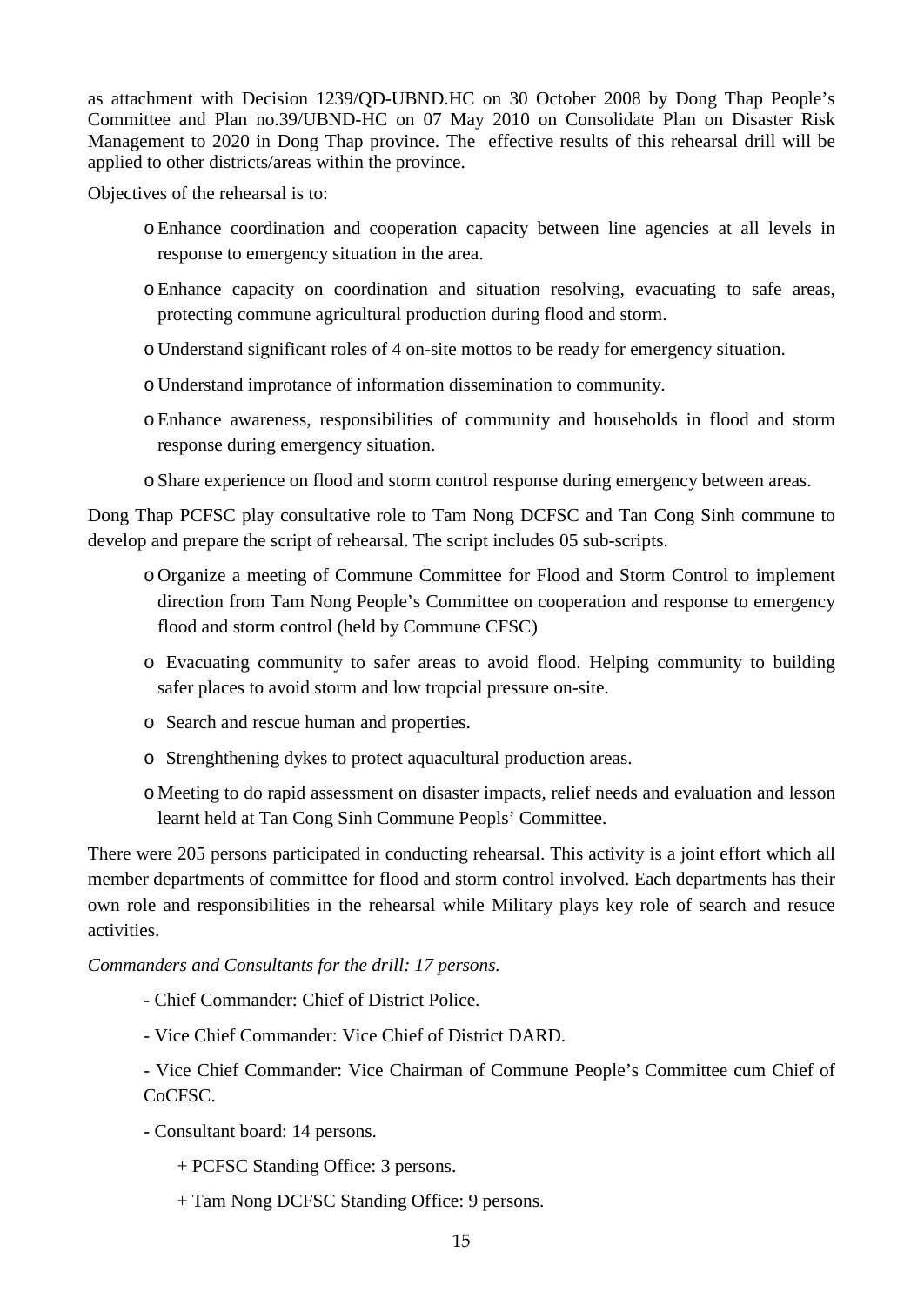+ Commune Leaders (General Secretary, Commune Chairman): 2 persons.

# *The rehearsal includes 05 scripts :*

- 1. Sub-script 1: Meeting of CoCFSC to implement direction from Tam Nong People's Committee: 30 persons.
- 2. Sub-script 2: Evacuating community to avoid flood Strengthening houses and Avoiding storm on-site: 27 persons.
	- a) Strengthening houses and arranging properties to prepare for flood and storm.
	- b) Evacuation to avoid storm.
	- c) Making cellar to avoid storm.
	- d) Evacuation to avoid storm on-site.
- 3. Sub-script 3: search and rescue on water. 12 persons.
- 4. Sub-script 4: Strengthen broken dyke to protect aquacultural products: 15 persons.
- 5. Sub-script 5: Meeting to rapid assessment on damages, emergency relief needs and lesson learnt: all participants.

The rehearsal was conducted successfully with strong effort from all members related. It is also considered as a public awareness raising activity which participated by local community in search and rescue. Some students was also invited to come and observe the rehearsal for their understanding and awareness on disaster preparedness and response. Although there are still some short coming need to be improved in the rehearsal, it is evaluated well-done. Lesson learnt for rehearsal was operated right after finishing the work. All members of CFSC expressed their deeper understanding on their roles and responsibilities. It is also a capacity building to all members of CFSC on how to run their system during emergency situation.

# *Agreement letter and ToR are available at Annex 8*

# **Activity 2.4 - Support the responsible line agencies at national level in all four riparian countries to develop a validated template for flood preparedness programs adapted to each country's specific conditions (such as legal frame and administrative structure).**

With the purpose of supporting national disaster management agency to develop a validate template for provinces to make their Annual Flood and Storm Control Plan closer to National Strategy for Disaster Preparedness and Mitigation to 2020 and with more detail on activities to be conducted, role and responsibilities of each related departments as well as monitoring and evaluation mechanism.

Taking lead in this activity, Department of Dyke Management and Flood and Storm Control, Southern Office under agreement with the project, conducted a field assessment which include information collection and interview with PCFSC, DCFSC to learn on their planning process. Based on the result of the assessment, DDMFSC provided a Guideline for Flood and Storm Control Planning in Mekong Delta. The guideline was developed by the national level with direction and command from national level to provinces and district to apply it for their planning every year. It is a joint effort from national to local levels. Firstly, it was drafted by DDMFSC, and then shared to PCFSC and DCFSC for their review and comments based on local context. After receiving comments and suggestion from PCFSC and DCFSC in writing, DDMFSC Southern Office revised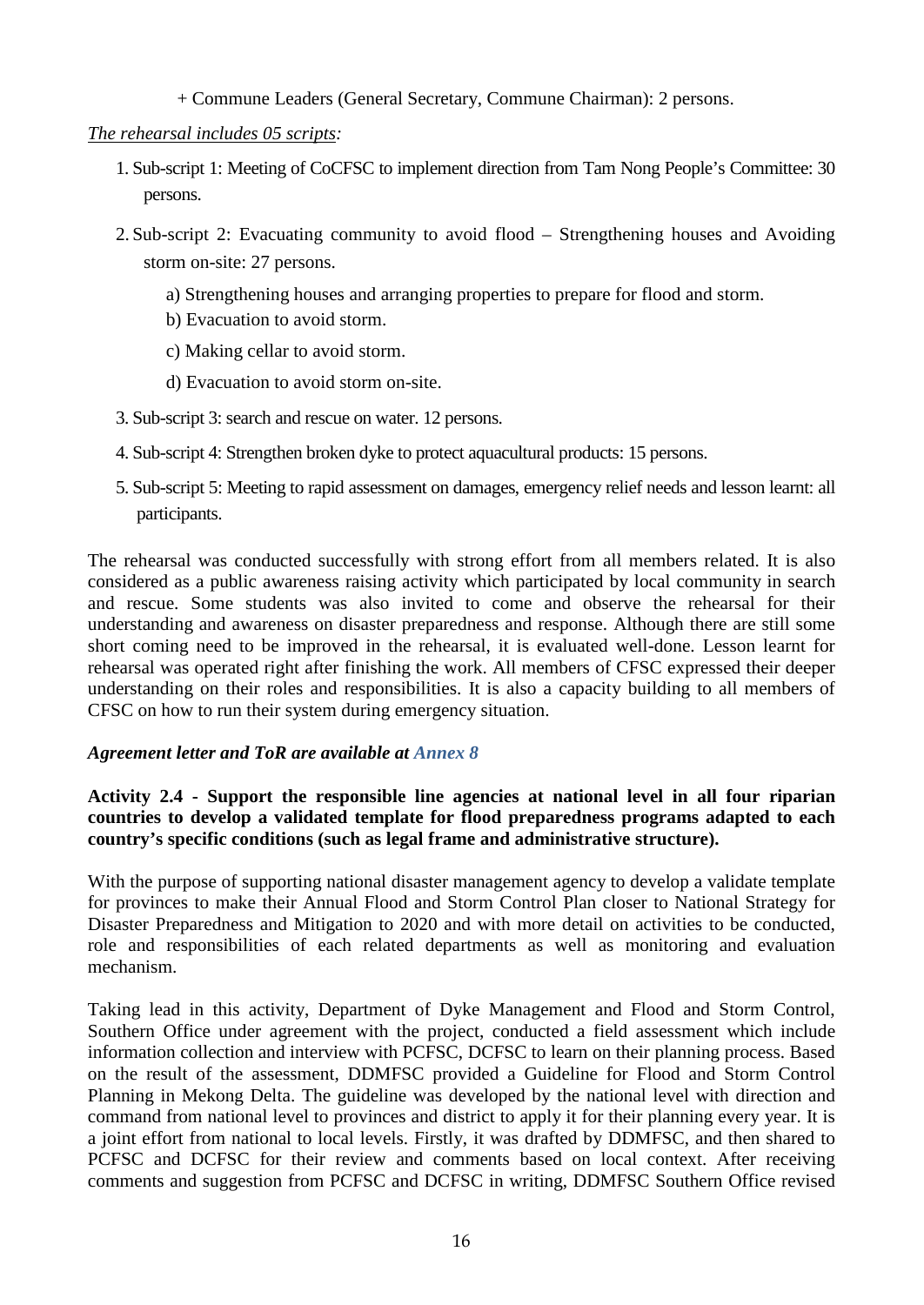the guideline and submitted to DDMFSC Headquarter for approval on the content and issued under logo of DDMFSC.

Total 1,000 copies of Guideline was printed and distributed to 13 Mekong Delta provinces for use. Attached to each of guideline is an official letter from DDMFSC providing direction to provinces to use the guideline for their planning.

In An Giang and Dong Thap, PCFSC used the guideline for their Annual Flood and Storm Control Plan. Moreover, it was also used in all training related to planning and implementation of flood and storm control at district level.

*Report on assessment of existing FSC Plan of 13 Mekong Delta provinces is available at Annex 9*

# **Output 3**

# **Selected provincial, district and commune authorities in all riparian countries are regularly integrating flood preparedness and emergency management in their development planning**

## **Indicator 3**:

By the end of phase II, flood preparedness and emergency management have been significantly integrated in at least 1 provincial development plan per country and 2 district development plans in each of these provinces by the responsible authorities in all four riparian countries.

# **Overall Activity 3:**

Provide technical support to selected national, provincial and district authorities in integrating flood preparedness and emergency management into development plans.

**ACTIVITIES AND ACCOMPLISHMENTS:**

**Activity 3.1 - Facilitate the dialogues with planning, development and micro-finance institutions at national and provincial levels for integrating flood preparedness and emergency management into existing local development planning practices at province, district and commune level.**

Integration of the flood and storm control planning into the socio economic development planning is one of the important activities under the project to support the national and provincial authorities integrating flood preparedness and emergency management in their development planning.

Under this activity, various communication and meetings with national and provincial level was done to discuss on the accessing approach and method to conduct it accordingly and most appropriately to the context of Vietnam.

A National Consultant was contracted to study on the existing integrating progress in Vietnam. It was conducted by participation approach with involvement from national and local authorities such as DDMFSC, Ministry of Planning, Ministry of Environment and Natural Resource, PCFSC Standing Office, Department of Planning and Investment, Department of Transportation, Finance, Education and Training, etc. As per the study, it gives a clear picture of where integration is and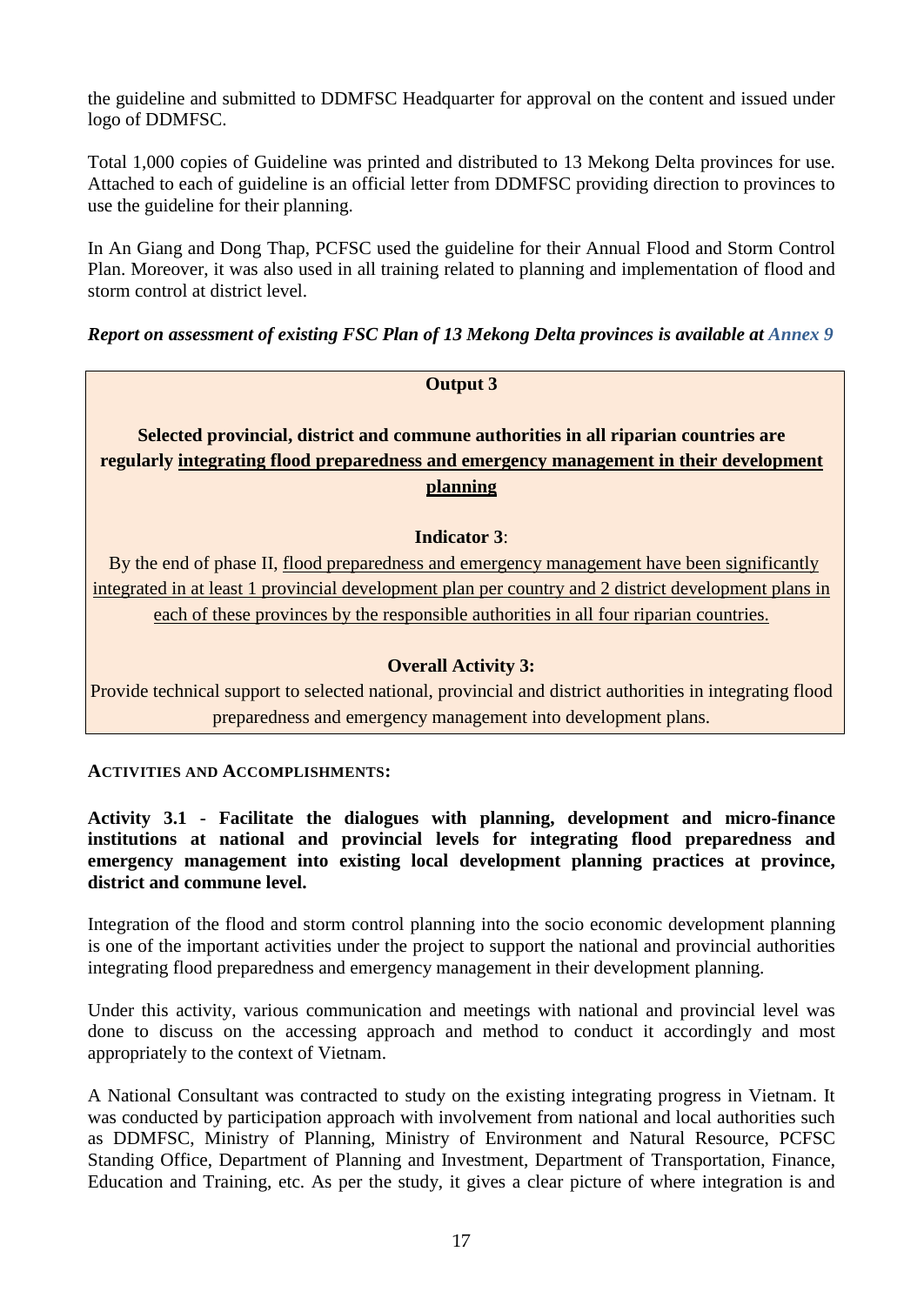what need to be done to integrate flood risk reduction into provincial development plan as well as sectoral development plan.

## **Activity 3.2 - Provide technical support to selected provincial and district authorities in integrating flood preparedness and emergency management into their development plans.**

Key departments of Provincial Committee for Flood and Storm Control participated in the process of studying existing integration status and developing of provincial guideline to integration flood risk reduction into their sectoral development plan. Some departments such as transportation, education, etc. shared that they somehow included flood and storm control activities into their sectoral plan. But it is not systematically and not stable. Therefore, what they suggested is a simple guideline shows them how to do assessment on vulnerabilities, capacity and what they can do to integrate flood risk reduction into sectoral activities.

# **Activity 3.3 - In cooperation with the responsible authorities at national level prepare guidelines on flood preparedness and emergency management integration into local development planning.**

Following the study carried out by Natural Disaster Management Partnership in 2007, Vietnam Government has further advanced approval of National Strategy on DRM, National CBDRM program, CBDRM projects by WB and UNDP. The previous review of the integration of Disaster Management into Socio - Economic Development Planning (SEDP), in Viet Nam looked at the existing practices under the SEDP 2006-2010 and assessed the actual situation in Ha Tinh and Quang Binh provinces.

The National Strategy for Natural Disaster Preparedness and Mitigation 2020 encourages that all provinces/cities should complete integration of DM into socio-economic development plan by 2020. Recently, various initiatives related to disaster risk reduction as well as possible integration of DM into the SEDP have been undertaken by NGOs such as Oxfam, CARE and others.

In An Giang, Dong Thap, Ben Tre and Tien Giang province, PCFSC identifies the subject of integration with great interest and seeks technical support from the MRC's Component 4 project to develop practical guideline for provincial department on how to integrate while the provinces are finalizing their FSC Plan for 2010 and Provincial SEDP 2010. The SEDP for 2011 – 2015 is still being developing. It is recognized that this is the right time to initiate technical support to PCFSC of both provinces to do a review and develop a simple guideline on integration so that it can be applied for the next SEDP 2011 – 2015 in selected provinces, particularly An Giang Province.

As mentioned above, a National Consultant was contracted to conduct the following activity to help provinces develop provincial guideline on integration.

- Consolidate overall flood and storm control planning system and the National and Provincial Socio-Economic Development Planning process.
- Assist An Giang and Dong Thap provinces to develop and agree on simple guideline on possible integration of flood risk reduction into the Provincial Socio-Economic Development Planning process (2011-2015).
- Facilitate national level consultations and propose recommendations on how to strengthen integration of FRR into development plan.

As a result of this activity, there are 03 main outputs:

• A country strategy paper of Integrating flood risk reduction into SEDP developed and shared with country partners.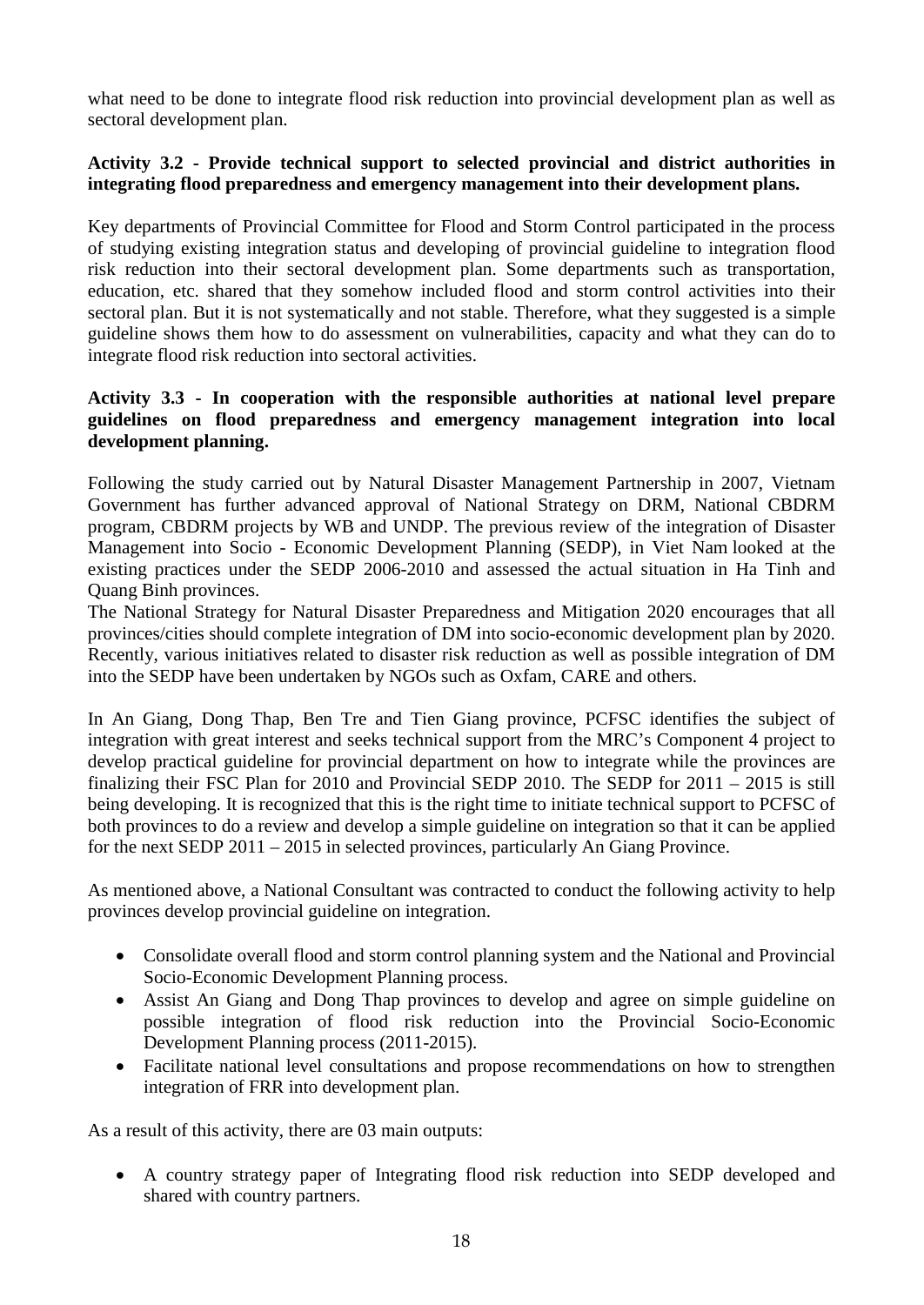- A National consultation workshop on integration of flood risk reduction into SEDP held on 07 Jan 2011.
- 02 guidelines developed for An Giang and Dong Thap provinces and shared with country partners.

**Activity 3.4 - Initiate a discussion on the integration of flood preparedness and emergency management measures in selected sectors (e.g. agriculture, health, education, and women affairs).**

Link to Activity 3.3

**Activity 3.5 - Support the responsible line agencies at national level in all four riparian countries to develop a validated template for the integration of flood related issues into development planning adapted to each country's** *specific conditions (such as legal frame and administrative structure).*

Link to Activity 3.3

*Concept note of National Consultation Workshop on Integration Is available at Annex 10*

*Output 4 Selected relevant authorities and other stakeholders in Cambodia, Vietnam, Lao PDR and Thailand have enhanced practical knowledge in flood preparedness and emergency management (trainings linked to output 1, 2 and 3).* **Indicator 4** By the end of phase II, 50% of the relevant staff of relevant institutions in 18 districts (district and commune level) and at least 7 provinces (provincial level) of all riparian countries gained additional practical knowledge in at least one field related to disaster risk reduction or emergency management. *Key Activity 4*

*Build capacity at provincial, district and commune level based on documented needs assessments.*

#### **ACTIVITIES AND ACCOMPLISHMENTS:**

# **Activity 4.1 - Develop an approach on how to identify training needs (knowledge, skills and attitudes) while working with authorities and other stakeholders.**

Although project activities in the extension phase are similar to previous phases, these activities are more intensive and in depth. Especially, they focus more on capacity building for key members of PCFSC, DCFSC and policy makers at National Level. However, the outputs of training activities will only be enhanced when an assessment of the needs, skills and knowledge of potential participants are conducted to identify gaps in their capacities in disaster management. Based on the result, the project will tailor appropriate training activities to meet the needs of an organization as well as to the disaster management staff members.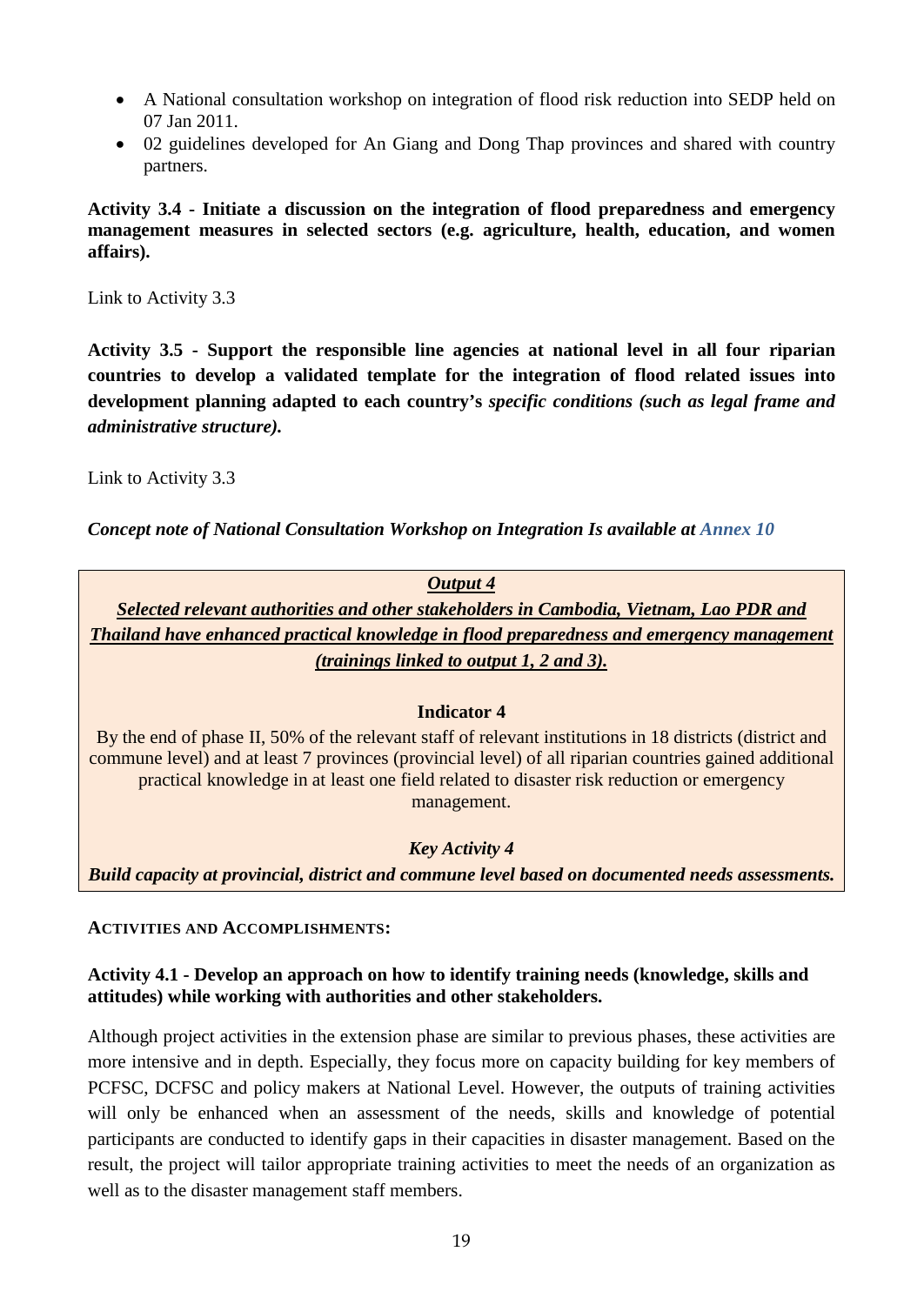In this project, we are focusing on assessing the needs of provincial/district officials, relevant line departments, Red Cross and stakeholders in An Giang and Dong Thap Provinces to gauge their knowledge, skills and attitudes in their tasks of the implementation of Flood Preparedness Program in their locality; and to find out to what extent they have integrated flood preparedness and emergency management plan into development planning; and whether or not they can create and implement awareness raising campaigns to enhance community's awareness; and whether or not they can be good facilitator for their community.

Together with PCFSC and consultation with DDMFSC, documentation on training institute and existing trainers from different sources were conducted. And, approach of conducting training need assessment including methodology, questionnaire, tools, etc. was prepared.

# *List of potential training institutions is available at Annex 11*

# **Activity 4.2 - Conduct and document training needs assessment.**

After preparing all above documents, 02 workshops on training need assessment was conducted in An Giang and Dong Thap provinces. The purpose of this workshop is to

- To identify the training needs related to disaster management of local authorities in project areas.
- To provide basis information for developing suitable training plan that meets the needs of the participants.
- To strengthen the capacity in flood management and the capacity of integration of flood and storm control plan into local development plan for local authorities through suitable training courses.

Survey content includes 4 sections:

- Section A: The capacity of provincial and district authority on flood and storm control planning and implementation.
- Section B: The integration of flood preparedness and emergency management into local development planning
- Section C: Public awareness raising
- Section D: Training of trainers

# **Findings:**

1.The capacity building of provincial and district authorities on flood and storm control planning and implementation.

The respondents in the two survey workshops were mainly from key government agencies and organizations from provincial and districts levels as named in methodology section.

The graph 1 below shows that more than half of all respondents (58%) were trained in Flood and Storm Control Plan (FSCP) while 42% have not been trained in FSCP before. Most of the trainings were short courses from 1 to 5 days and mainly provided by VNRC and NGOs. The training contents were mainly basic concepts of natural disaster, Flood Preparedness Planning, Emergency Assessment during and after flood, Emergency relief and response; river rescue skills and first aid.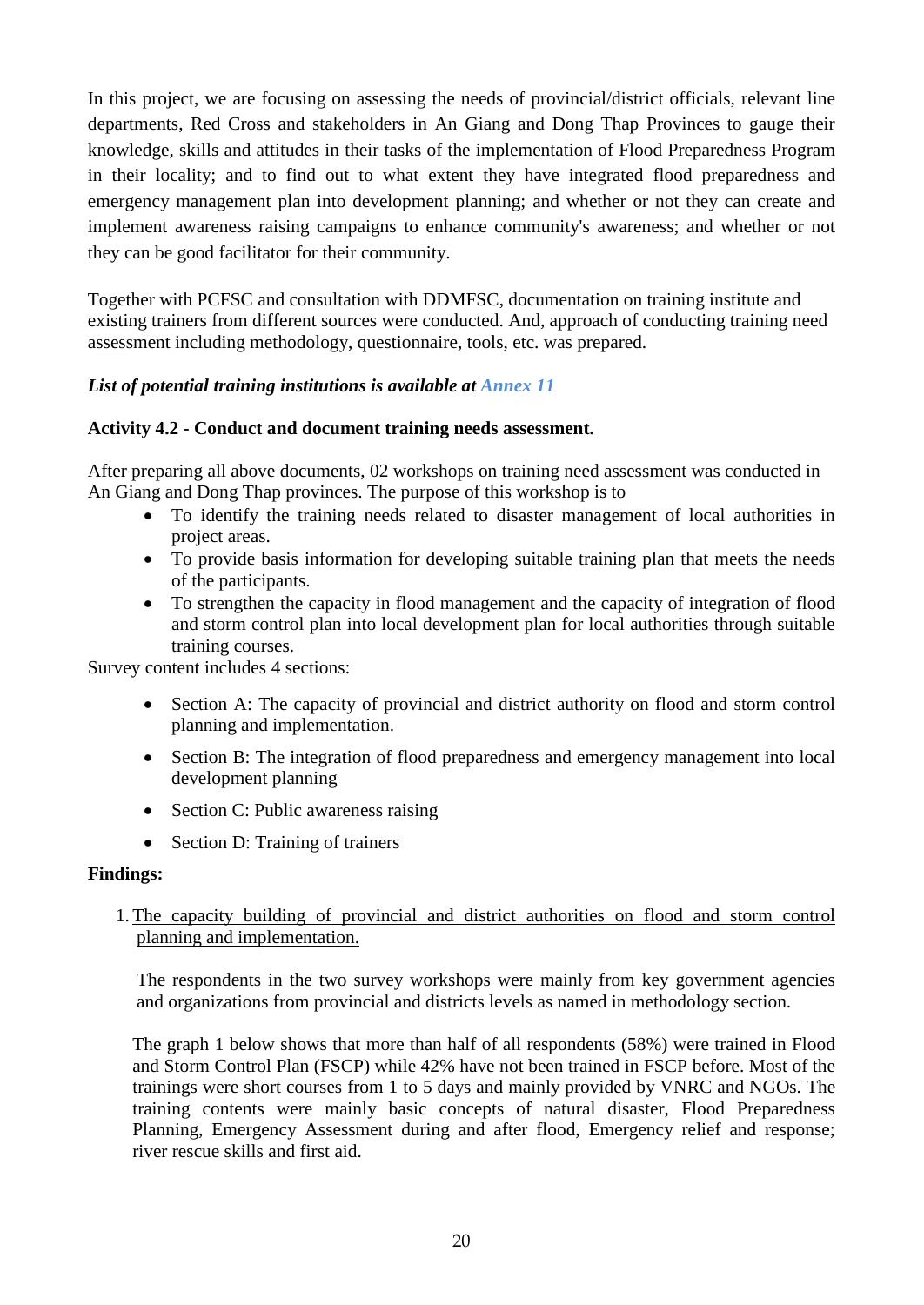Despite the fact that not all government staff were trained in FSCP before, the findings show that 100% of participant agencies make their own disaster control plan annually. However, the comprehensiveness of the plan depends on the extent of their functions and responsibility. When being asked about the difficulties during implementing the plan, limited budget is identified as the leading disadvantages of most agencies (37%), second disadvantage is the shortage of rescue equipment, limited knowledge and skills in Disaster Management ranks the third as showed in the chart below.

Approximately 58% of respondents assumed that they have enough knowledge and skills for their current disaster management work while 33% said that they lack of skills and knowledge of disaster to perform their work well. In terms of capacity building in disaster management and FSC plan making, the figure 4 below shows the three most training priorities have been identified; first priority is to be trained on how to make disaster management plan using participatory methodology (39%), second is emergency assessment before, during and after disaster (20%), the third is river rescue skills (18%). In addition, training on Early Warning System, Response and Emergency Relief are also stated important by some respondents.

In addition, it is suggested that training on FSC planning using participatory methodology should be provided to provincial line agencies. However, training should not only focus on theory but also practice such as practice the emergency rescue skills, first aid, etc. Training contains should use simple and easy-to-understand words, not use technical words. Otherwise, it is difficult for local community to fully understand and obtain the knowledge. Respondents also expressed that bottom-up approach is preferred than top-down approach in making disaster preparedness plan. Nevertheless, these two approaches can be combined and harmonized for its effectiveness. Training course on Monitoring and Evaluation is also one of the concerns of respondents. According to the, they need training about this so that they can monitor and evaluate their plan against its objectives.

## 2. The integration of Flood Preparedness and Emergency Management into local development planning

According to the responses, most line agencies are informed of the National Strategy to Natural Disaster Prevention, Response and Mitigation to 2020 by correspondents, not by official workshop. However, they have not been trained or guided how to implement the strategy. The chart below shows that most of government staff (89%) has not been trained on how to integrate FSC plan into local development plan. Only few participants (11%) have attended workshops held at national level or small workshop organized by NGOs.

Under the Decision No 172/2007/QD-TTg dated 16 November 2007 issued by Prime Minister regarding the National Strategy to 2020 and the correspondent No. 45/PCLBTW dated 31 March 2008 of CCFSC regarding the implementation of the National Strategy to 2020, about 75% of Provincial Line agencies have integrated their own disaster prevention plan into local development plan to some extent since 2008 but they expressed that it is just a simple integration, not systematically and scientifically. Strategic planning skills of many line agencies are limited; integration of flood management into development plan seems to be a new concept to them. In addition, budget for the integration is not available. Therefore, they are not actively in integration. Each line agency often integrates the FSC plan into their own agency's plan without cooperation with other line agencies. The findings showed that staff at all levels are not trained in disaster risk assessment and risk management planning. Even the official vulnerability assessment has not yet been taken at provincial level. The respondents, therefore, stated that they have met many difficulties during integration. No official guidelines or related documents on the integration are identified as one of the leading difficulties.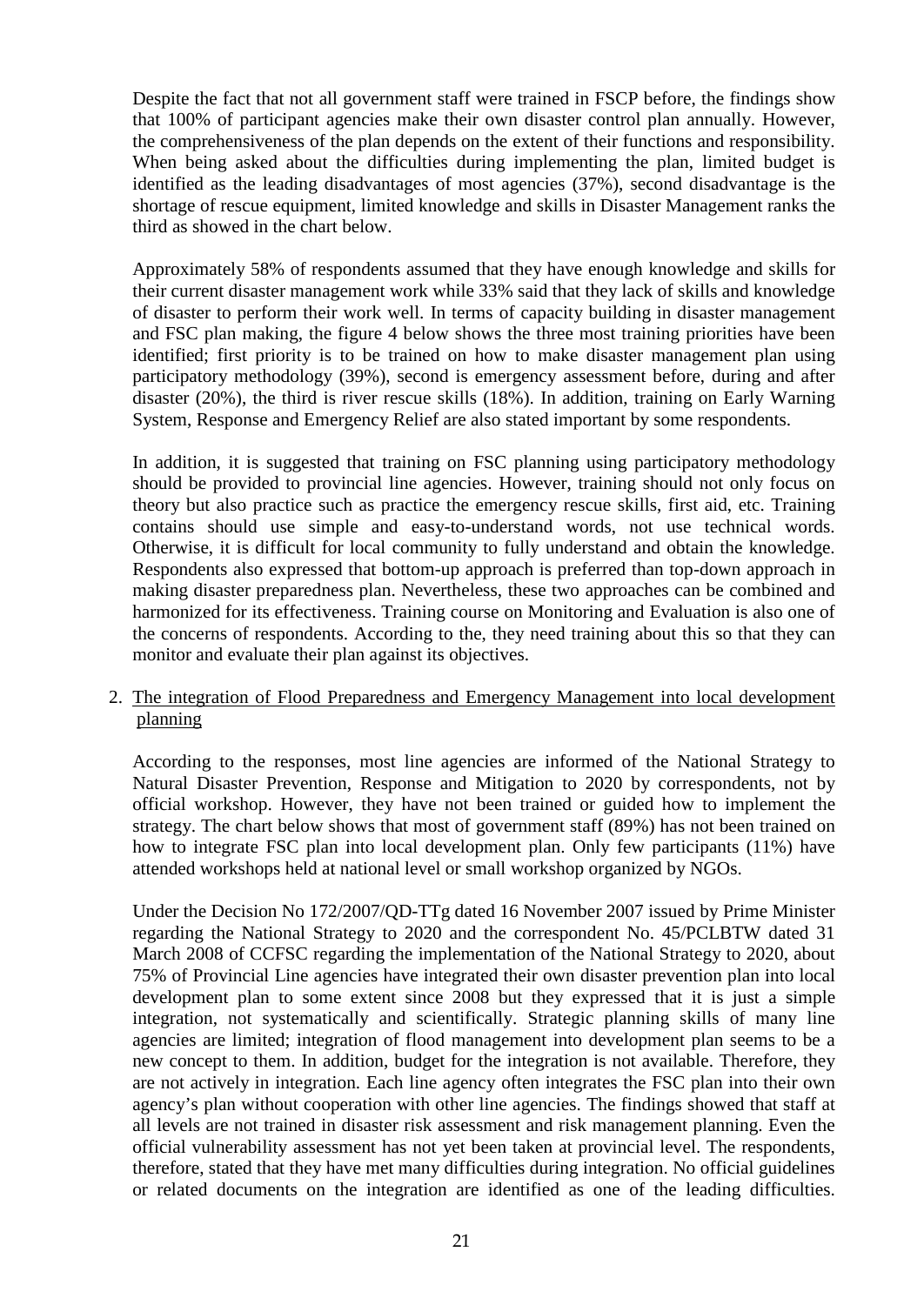Second is unavailable budget for the integration. Third is the lack of coordination and cooperation among line agencies When being asked to share their perspectives on what need to do to have a comprehensive integration, some said that each agency should identify their main development objectives, functions and responsibilities to have suitable and effective integration. Others stated that the directives of higher levels on the integration are very important for all line agencies to participate and cooperate. Most participants said that they want to be trained the method of integration and result-based monitoring and evaluation. However, in the matter of fact, most of people are still very vague and not fully understand the meaning of integration. So that they cannot identify clearly what they want to do to have a good integration. However, in general, they said it is better to have a formal guideline to help each department to integrate more effective.

#### 3. Public Awareness Raising

According to the survey result, about 45% of participants responded that they have never been attended any training courses on designing and implementing awareness raising campaign. And most of people participated in this kind of training were mainly from mass organizations such as Red Cross and Women's Union and these training courses were organized by NGOs such as Care International in

Vietnam, Oxfam Great Britain, International Labour Organisation (ILO). These mass organizations are also the main organizations conducting awareness raising campaign for local community. In terms of the difficulties during implementation of awareness raising campaign for local community, about 62% said that the most difficulty is budget, second is the incompetence in designing and organization of an event.

The method of disseminating information to local community was participants' concerns as it is not very effective. Community people are obtained different level of education so that they have different level of understanding of the messages delivered. Moreover, messages are disseminated in a scientific way not local way so that it is sometimes difficult for local community to digest the information. Some recommendations are to use a combined approach of delivery of information, for example the combination of audio-visual facility and explanation, face-to face communication or group discussion.

According the respondents, Youth Union, Volunteer Teams, and Women's Union at community level play a very important role in disaster management which is suitable with the "4 on-site mottos". They suggested that a facilitator team should be established in each community and the team will be responsible for disaster risk communication at community level. It is the most cost-effective way.

#### 4. Training of trainers

More than two quarters of participants have not been trained in ToT. The rest (30%) have attended ToT training course more than one time. The findings also show that most mass organization members have more chance to participate in these training courses than members from other line agencies. However, some people responded that although they have never been trained in ToT, they have been trainers of many training courses at lower levels and traditional method is used as their main methodology. Around 90% expressed their wish to receive training in teaching and facilitation skills, training methodology, session plan development, etc.

#### *Report of Training Need Assessment is available at Annex 12*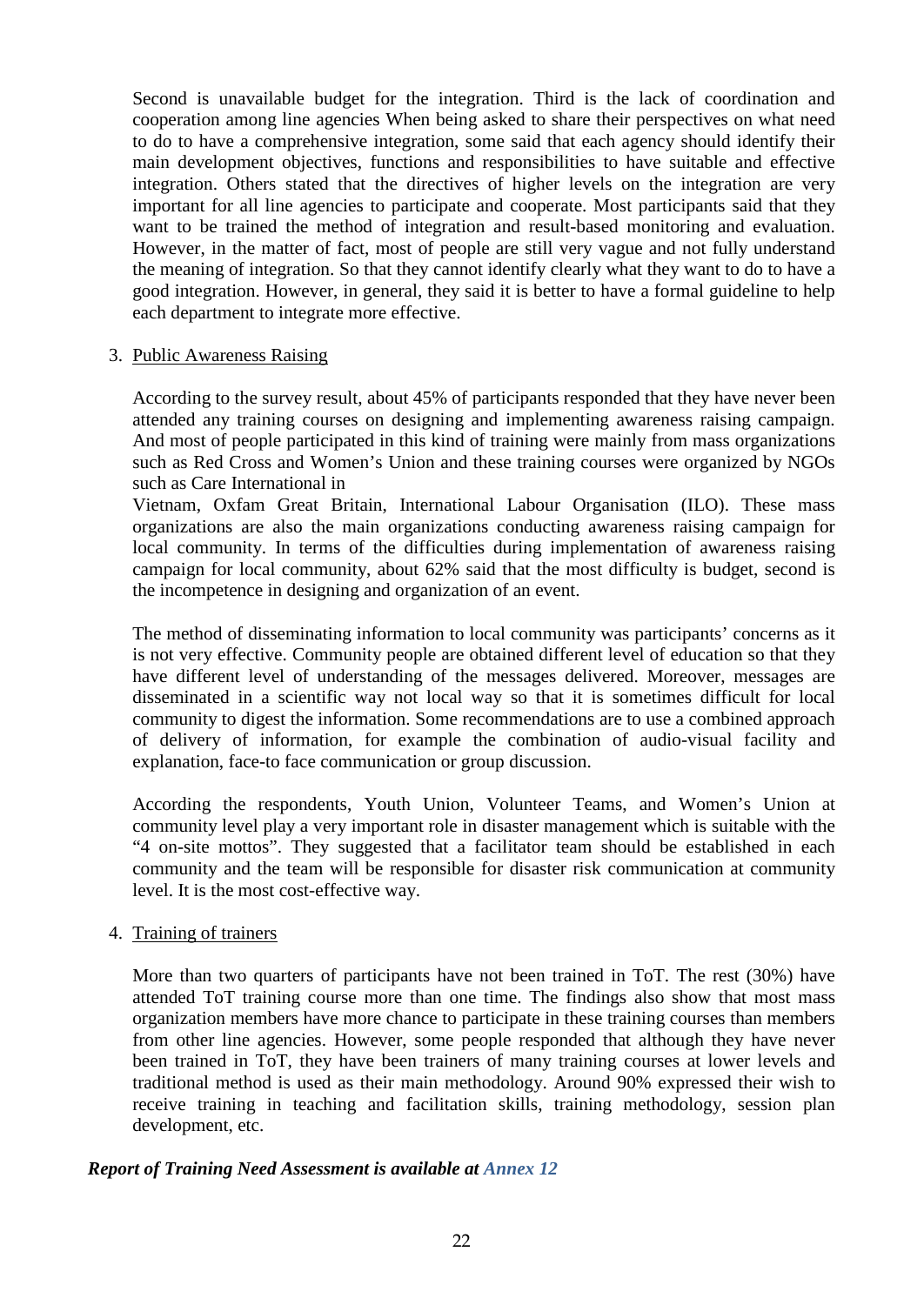**Activity 4.3 - Based on needs assessments, develop training courses on the development and implementation of flood preparedness programs, the integration of flood preparedness and emergency management into development planning, creating and implementing awareness campaigns, and on enhancing people's capacities for authorities and practitioner's organizations from all target districts in the four target countries.**

Based on the findings outlined in this report, the following priority training needs are identified.

1. Training courses on the integration of flood management into local development plan should be considered and provided for key line agencies

It is essential that a guideline on the integration of flood preparedness into local development plan should be developed. Following suggestion should be considered to include in the guideline:

- •Who/what sector should integrate? Agriculture, construction, development planning, schools, fishery, military, etc.
- •How each sector can integrate natural disaster management plan into their sector development plan, give very specific guideline steps
- •Each province can integrate FSC plan into their provincial master development plan?
- •When integrate? Five-year strategic development plan? Or longer?
- How they can mobilize resources to implement the plan?
- •The coordination among line agencies should also be consulted.
- •How can they monitor and evaluate the effectiveness of the plan?
- Whether or not it has achieved its objectives, advantages and obstacles/difficulties during implementation?

In addition, training on monitoring and evaluation is also highly required.

# 2. ToT training on making disaster preparedness plan using PRA methodology

This type of training should be provided to key provincial and district staff. It is suggested that training should not only focus on theory but also practice such as practice the emergency rescue skills, first aid, et and training contains should use simple and easy-to-understand words, not use technical words. River rescue skills and emergency response are required to train for local key Disaster management officials. Training on CBDRM is highly required by respondents.

# 3. Communication skills

Skills in designing and conducting awareness raising activities are highly required by most participants at local levels such as DCFSC, Women's Union and Red Cross. According to them, the team will be the key facilitators of their community and these facilitators can be the key trainers to provide and share their experience to wider population. It is recommended that members from Red Cross, Youth Union and Women's Union, etc are the most suitable communicator for community. Especially, Youth Union is an active unit at all level. Therefore, participants asked for their participation in project activities which their roles were ignored in the past.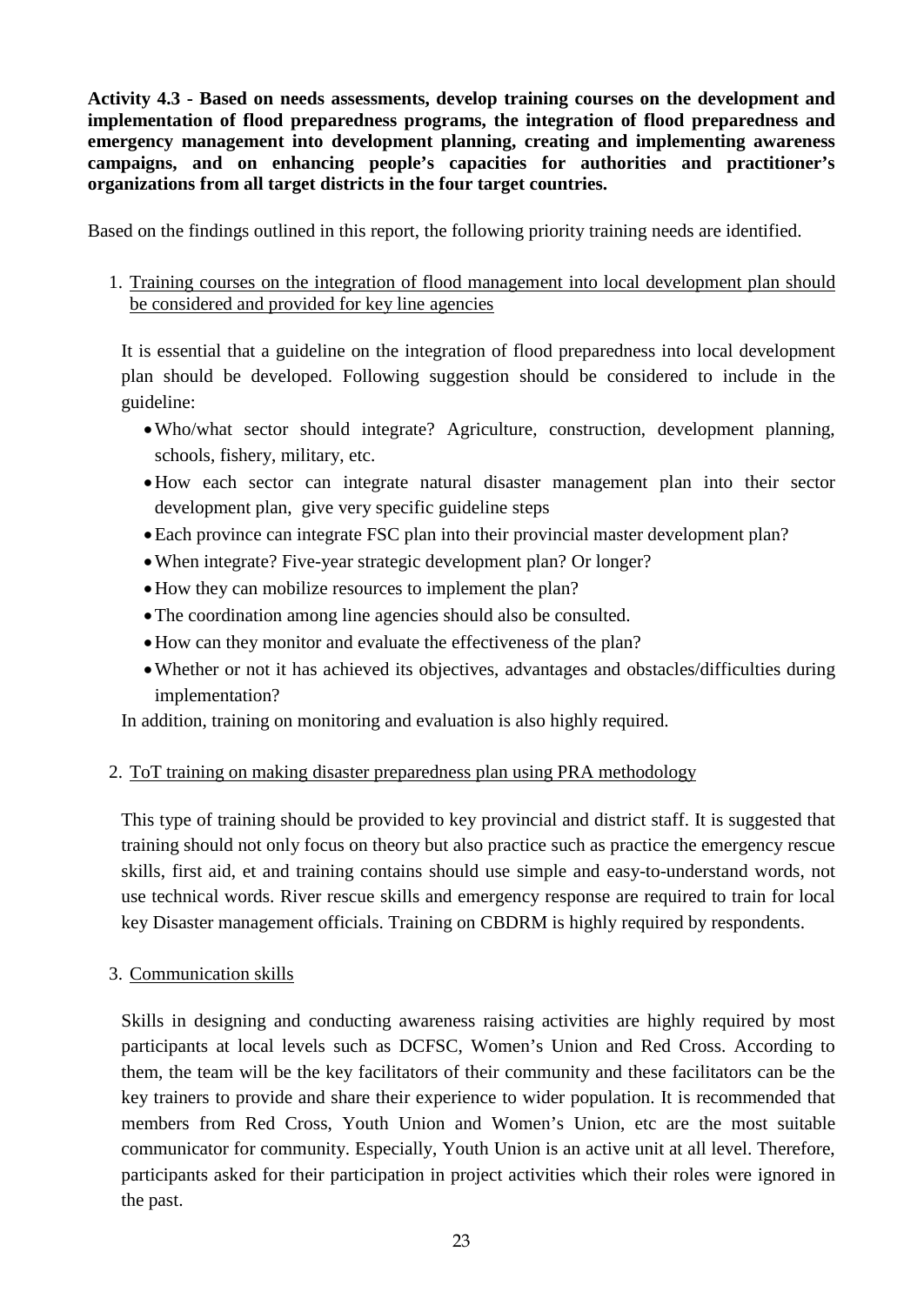# 4. One of the most important training needs is the training on facilitation skills for a core team. Skills required are:

- •Adult learning techniques
- Training methodologies
- Facilitation skills
- •Communication skills
- •Classroom management
- •Training curriculum development and session plan development
- Presentation skills

**Activity 4.4 - Conduct need-based trainings (on the job training and training courses) for relevant participants from provincial/district and commune levels based on priority needs arising from the implementation of flood preparedness programs, the integration of flood preparedness and emergency management into development planning, creating and implementing awareness campaigns, enhancing people's capacities etc.**

Based on the result of Training Need Assessment, 06 need-based trainings were conducted in 06 target districts of An Giang and Dong Thap provinces. These trainings were conducted by trained trainers under ToT supported by project.

With discussion with local PCFSC and DCFSC, agenda of need-based training was developed. It focuses on flood and storm control planning and implementation. Most important is that the workshop is not for presenting and note-taking, but it is for open discussing and reviewing on existing flood and storm planning process, weak and strong points and what need to be improved in Dong Thap province, while in An Giang covers one more areas on public awareness activities.

Totally, there are 162 district and commune officials trained. (Including 83 in An Giang and 79 in Dong Thap).

*Concept note of Need based trainings in An Giang and Dong Thap provinces are available at Annex 13*

#### *Output 5:*

*A training manual on flood preparedness and emergency management adapted to national conditions for all relevant authorities and other stakeholders has been developed in Cambodia, Vietnam, Lao PDR and Thailand – where sustainable organisations to do the training are available – a core group of trainers has been trained.*

# **Indicator 5:**

**Each of the four riparian countries disposes of a training manual on flood preparedness and emergency management adapted to national conditions for all relevant authorities and**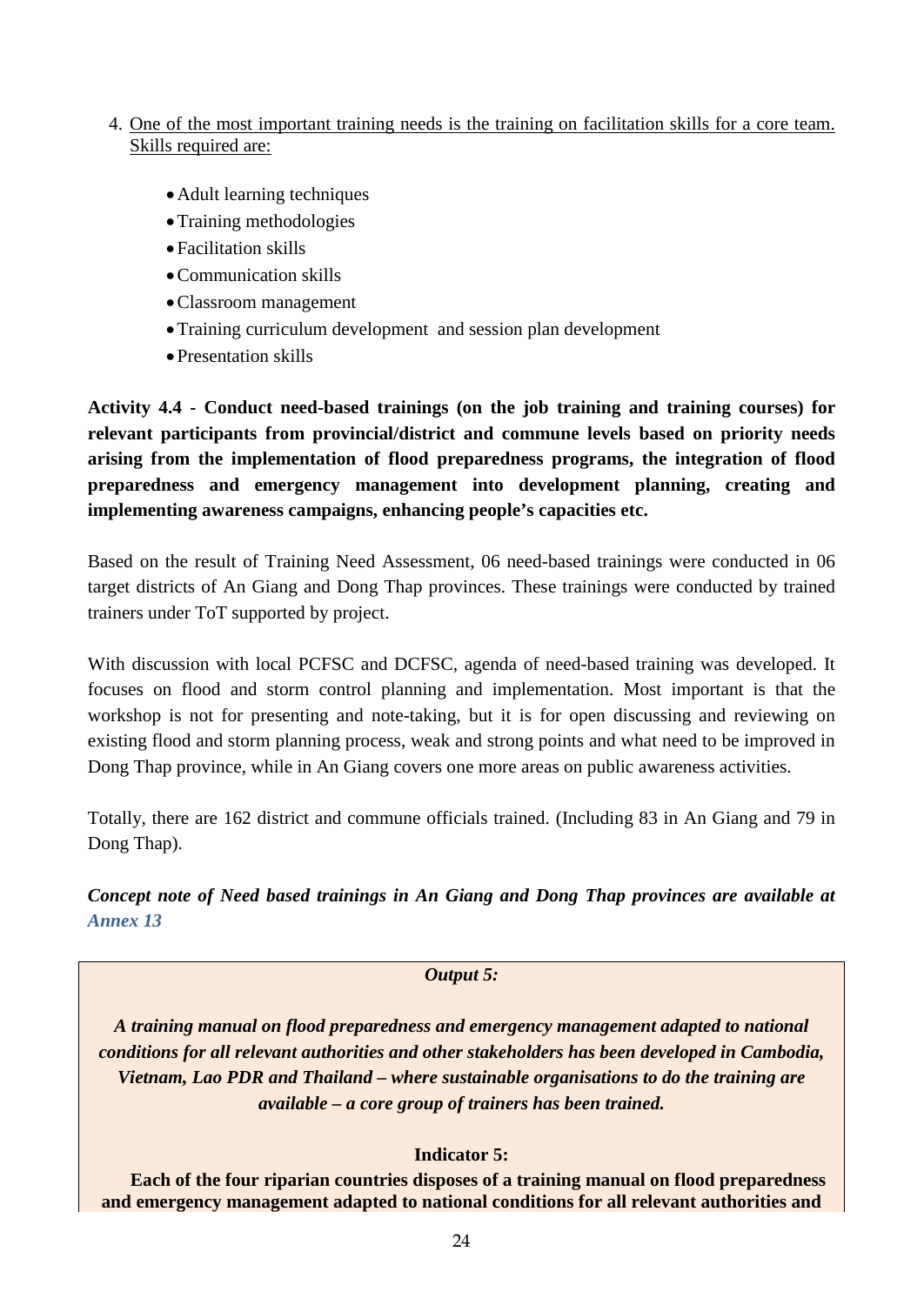# **other stakeholders. After having identified sustainable organisations to do the training, a core group of 5 trainers per country has been trained.**

# *Key Activity 5:*

*Develop training manuals on flood preparedness and emergency management adapted to national conditions for relevant authorities and other stakeholders and train trainers in those countries where sustainable organisations to do the training are available.*

#### **ACTIVITIES AND ACCOMPLISHMENTS:**

# **Activity 5.1 - Prepare and publish training manuals that are adapted to the specific situation in each of the four countries.**

Link to Activity 5.2

# **Activity 5.2 - Develop ToT training curriculum**

Based on result of Training Need Assessment, it shows that there are 04 key areas that local staffs need for improving their skills on disaster preparedness and emergency management.

- 1.Training skills
- 2. Flood and storm control planning and implementation
- 3.Integration of flood risk reduction into local socio-economic development
- 4. Public awareness activities

Training of trainers is an urgent requirement of the provinces to build up a core group of trainers and sustainable human resource that the provinces can take care of training activities in the future by its trained people. Since the above areas are target knowledge for priority trainings in the provinces, there is probably a need of having a skilful force who acquires these areas and can disseminate to other colleagues.

The training of trainers was designed based on this need and a national curriculum was prepared with consultation with national partners as well as local partners to make it most suitable to local context. The curriculum was developed with most updated information. It was used for Training of Trainers and its content was also discussed during the training to adjust accordingly.

The curriculum was developed in a set with 04 separate booklets and a CD which contains all reference documents related to the 04 subjects. 500 copies of ToT curriculum were printed and distributed to provinces, national partners and development partners.

## **Activity 5.3 - Identify at least one sustainable organization in each country to take over the training/capacity building.**

From various sources, information of training institute and trainer database were compiled and documented.

**Activity 5.4 - Discuss the possible options for national training institutions with FMMP programme coordinator and chief technical advisor and jointly select one institution in each country.**

**Activity 5.5 - Conduct ToT trainings for relevant authorities and stakeholders.**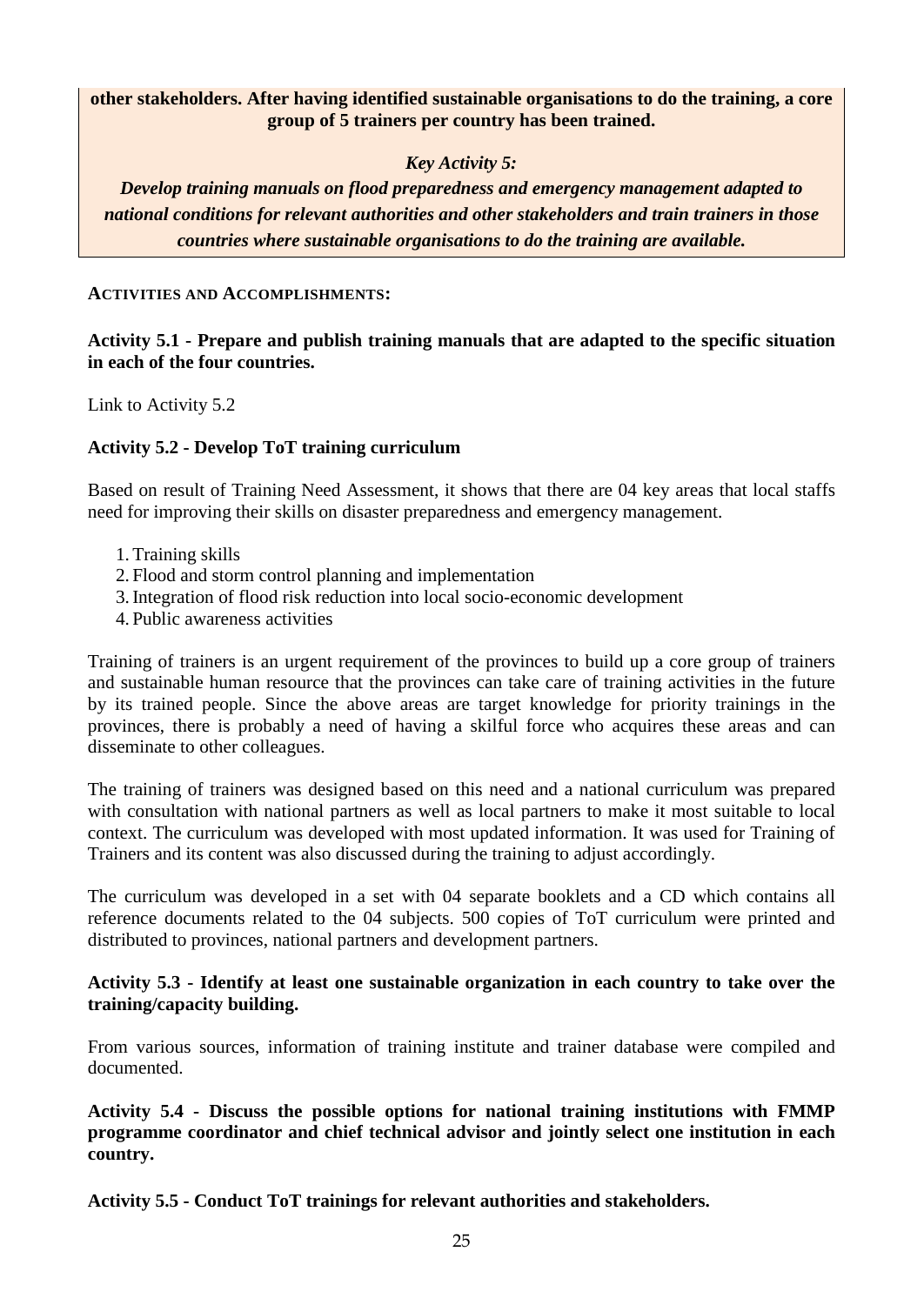To support the implementation of the National Strategy for Disaster Prevention, Response and Mitigation to 2020 and especially to the implementation of the countrywide programme on CBDRM through enhancing capacity of responsible provincial and district authorities in flood and storm preparedness and emergency management for Cuu Long Delta. And to establish a core group of trainers in flood and storm preparedness and emergency management for the Cuu Long Delta including the project provinces of An Giang, Dong Thap and some of other riverside provinces in the Mekong Delta. A 05 days training of trainers was organized with expectation to participants:

- To enable the core group to build capacity of other officials in flood and storm preparedness and emergency management in Cuu Long Delta;
- In-depth understanding of the linkage between flood and storm preparedness and emergency management and socio-economic development planning;
- To develop a "comprehensive disaster management approach" for Cuu Long Delta;
- To develop a suitable and sustainable training network for Cuu Long Delta that can be used for the implementation of the National Strategy and the countrywide program on CBDRM.

Methodology applied for this training is technical presentations on terminology and the science of flood preparedness and emergency management; Group work and Role Play.

Target participants: participants selected must meet the identified criteria and is potential to be good trainers after ToT. There are 21 participants who are not narrow to An Giang and Dong Thap, but more from Mekong Delta provinces. Detail is below:

- 10 including 4 from 2 PCFSC Secretariats two from each project province and 6 from 6 project districts - one from each DCFSC)**.**
- 4 participants from the 2 line agencies of Department of Planning & Investment and DOET in the 2 project provinces – two from each province.
- 7 participants from priority riverside provinces including Tien Giang, Ben Tre, Can Tho, Vinh Long, Hau Giang , Long An and Kien Giang - one from each province.

Resource persons were selected based on discussion and consultation with DDMFSC and VNMC. Data from training institute and trainer database are also basic documents for finding appropriate agencies to be involved in the National ToT.

Training agenda includes 04 key areas:

- 1. Training skills
- 2. Flood and Storm Control Planning
- 3. Conducting awareness raising campaigns on flood and storm
- 4. Integration of flood and storm preparedness into SEDP

# *Concept note of Training of Trainers is available at Annex 14*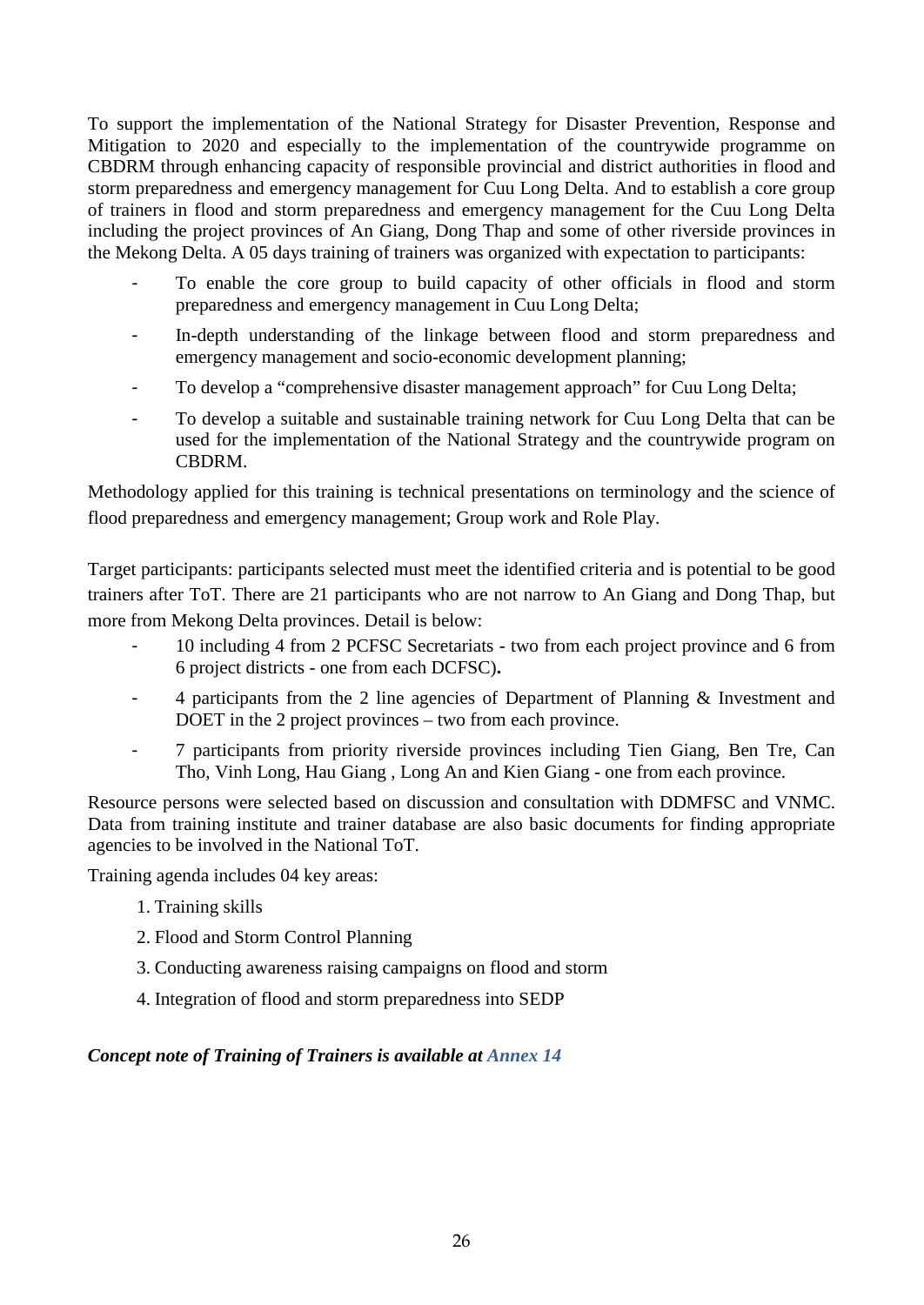*Output 6:*

*Relevant authorities and other stakeholders of all four riparian countries exchanged their knowledge and experience in flood preparedness and emergency management.*

# **Indicator 6:**

**At least 4 national and 1 regional workshops on knowledge sharing have been conducted, and 8 additional good practice documents produced and disseminated.**

# *Key Activity 6:*

*Facilitate the organization of national and regional workshops and to produce and disseminate good practice documents in all four riparian countries.*

**ACTIVITIES AND ACCOMPLISHMENTS:**

**Activity 6.1 - Organize in cooperation with the National Mekong Committees one regional workshop on flood preparedness and emergency management involving MRC member countries and GMS countries.**

An Regional Workshop with the title of People Centred Approach in Flood and Land Management in the Mekong Basin: Sustained Implementation and Planning for Future Challenges at the Sub-National Levels was jointly organized by Component 4 and 5 of MRC's FMMP, in Luang Prabang, Lao PDR, from 23 – 25 Feb 2011.

From Vietnam side, there are participants from DDMFSC Hanoi, HCMC, VNMC, PCFSCs of target provinces, development partners such as CARE, Save the Children, etc. participated and had presentations to share experience from Vietnam.

# *Concept note and Workshop report of regional workshop are available at Annex 15*

# **Activity 6.2 - Support the riparian countries to organize national workshops.**

As consulted and discussed with national partners such as DDMFSC and VNMC, we agreed to not having national workshop but will save budget for Regional Workshop where more participants from Vietnam can participate to share experience as well as learning from other countries.

# **Activity 6.3 - Identify, document and disseminate good practices on flood preparedness and emergency management in the Mekong Delta.**

03 good practice documents were developed and printed.

Case Study11: Public-private partnership for flood risk reduction in Vietnam Case Study 12: Good practices on flood and storm control planning in Vietnam Case Study 14: Emergency kindergarten management and capacity building in Vietnam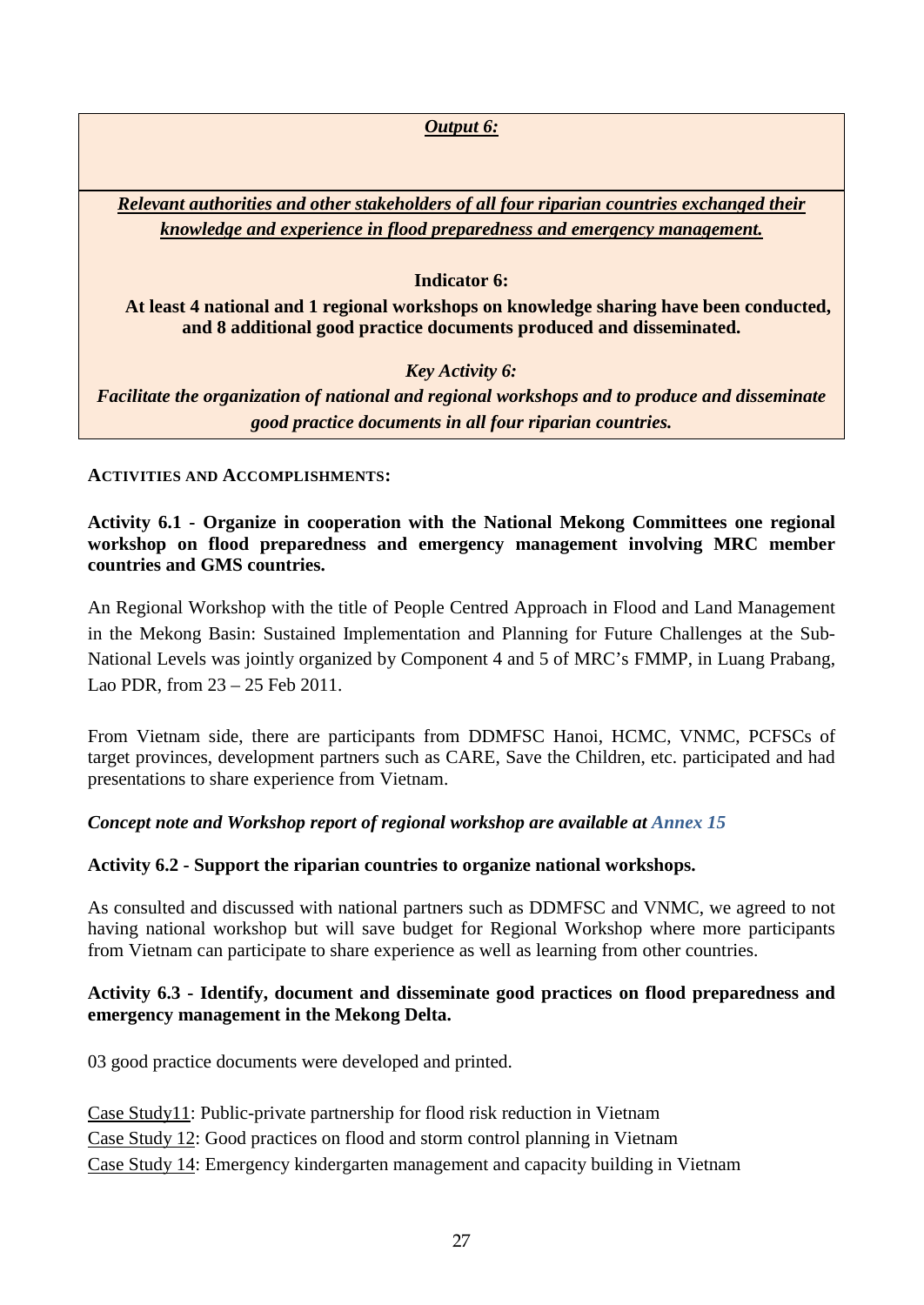The FMMP Component 4 webpage was improved. Documents and project implementation details are available at [www.adpc.net/FPP](http://www.adpc.net/FPP)

# *Output 7: Trans-boundary province to province cooperation in flood preparedness and emergency management has been deepened.* **Indicator 7: 2 joint plans for flood emergency assistance and improved flood preparedness have been developed, discussed and agreed upon between neighbouring trans-boundary provinces (Lao PDR-Thailand and Cambodia-Vietnam).** *Key Activity 7: Facilitate the development of development of cooperation program for trans-boundary cooperation of neighbouring provinces in flood emergency assistance.*

**ACTIVITIES AND ACCOMPLISHMENTS:**

# **Activity 7.1 - Facilitate the development of joint plans for flood emergency assistance and improved flood preparedness in neighbouring provinces in Lao PDR and Thailand, and Cambodia and Vietnam.**

A joint Plan for Flood Preparedness and Emergency Management was developed and proved by the both Provincial Disaster Management Committees and a Memorandum of Understanding (MoU) is being signed by the two committees for embarking the implementation.

The Cambodia's Provincial Disaster Management Committee (PCDM) in Kandal province and Vietnam's Provincial Committee for Flood and Storm Control (PCFSC) in An Giang province discussed and consulted each other through series of meetings to identify the solid cooperation areas for flood preparedness and emergency management in addition to their existing overall cooperation like trades, tourism, security, health, economy etc.

Resulted of the series of consultations and based the four areas identified in the last bilateral meeting between the two provinces, the two committees organized an official bilateral meeting to develop a joint plan. The meeting was organized in Long Xuyeng, An Giang province, Vietnam, presided over by **H.E. Huynh The Nang,** Vice President of An Giang People's Committee, An Giang province, Vietnam and **H.E. Ou Som Uorn,** Vice President of Kandal province, Cambodia, and participated by senior officials from DDMFSC in Ho Chiminh, VNMC, PCFSC in An Giang and Dong Thap, selected line Departments and units for Vietnam and senior officials from NCDM, CNMC, PCDM, DCDM in Leuk Dek and Koh Thom, and selected line Departments for Cambodia. The meeting developed and agreed on 07 cooperation areas and detailed activities as listed below:

- (1) Joint Cooperation on Search and Rescue During Emergency, Caused by the Mekong Flooding
- (2) Dissemination and sharing flood forecast and early warning information during flood season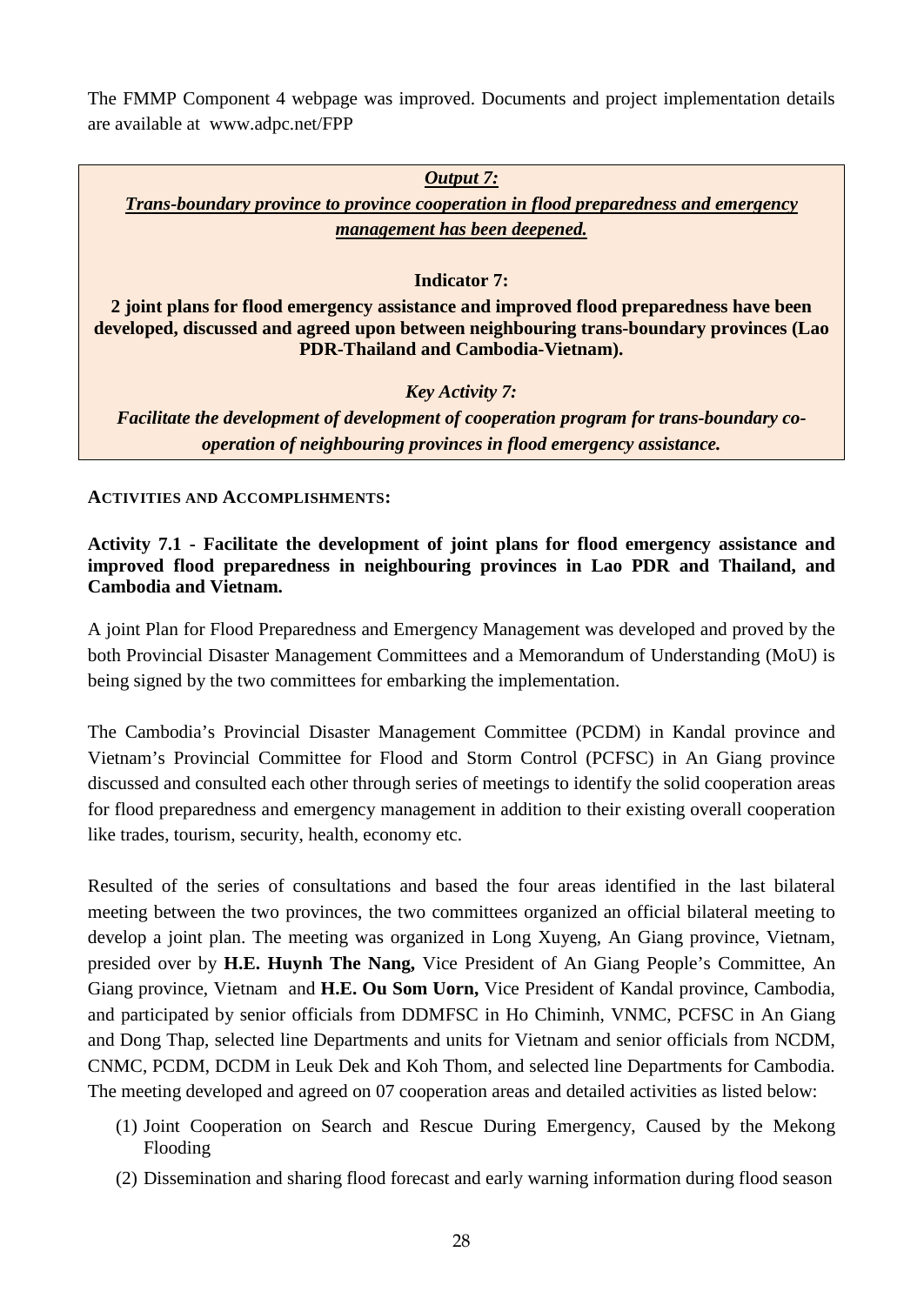- (3) Facilitation of Administrative Protocols, and Procedures in providing humanitarian Assistances and other relevant supports during emergency situation caused by the Mekong flooding
- (4) Integration of flood preparedness and emergency management cooperation into regular meeting between 02 provinces.
- (5) Cooperate On Construction of River bank to prevent and mitigate river bank erosion
- (6) Cooperation on Agricultures and Animal Diseases (Bird flu H5N1, Avian Influenza A-H1N1, and Blue Ear virus, etc.)
- (7) Cooperation on Health care.

Under technically and financially support of Component 4 of MRC's FMMP, Provincial Committee for Disaster Management (PCDM) in Kandal province, Kingdome of Cambodia and Provincial Committee for Flood and Storm Control (PCFSC) in An Giang province, Socialist Republic of Vietnam have initiated the cooperation on flood preparedness and emergency response to effectively prepare for and respond to negative impacts of the Mekong flooding since 2007.

From 2007, series of consultative meetings and dialogues have been taking place technical support from ADPC under the Component 4 of MRC's FMMP inputs: A bilateral meeting between the provinces was on 06 February 2007. The meeting was to identify cooperation areas on flood preparedness and emergency management in addition to existing general cooperation between the two provinces. The meeting was organized Chau Doc town, An Giang province, Vietnam, presided over by **H.E. Huynh The Nang,** Vice President of An Giang People's Committee, An Giang province, Vietnam and **H.E Cheng Nhanh**, Vice President of Kandal province, Cambodia and participated by senior officials from DDMFSC, VNMC, key member departments of An Giang and Dong Thaop PCFSC for Vietnam, and NCDM, CNMC, Kandal and Prey Veng PCDM for Cambodia. The meet identified and agreed four priority areas for trans-boundary cooperation on flood preparedness and emergency management, they are: (1) Joint search and rescue, (2) Sharing information on flood forecasting and warning, (3) Health care and (4) Prevention and control bird flu and other epidemic on animals and human.

# **Activity 7.2: In both cases, ensure that trans-boundary village to village as well as district to district measures will be included in the emergency plan.**

Most areas identified above are mainly existing in Provincial, District and Commune Flood Preparedness Programme.

## **Activity 7.3: Ensure that the development of the joint plans is based on a gender analysis and that the contents (measures) reflect the gender situation on the ground**

Concerns related with situations of gender are incorporated and detailed out in the detailed activities under each area.

# **Activity 7.4: Encourage and facilitate the dissemination of the developed/established procedure to other trans-boundary areas.**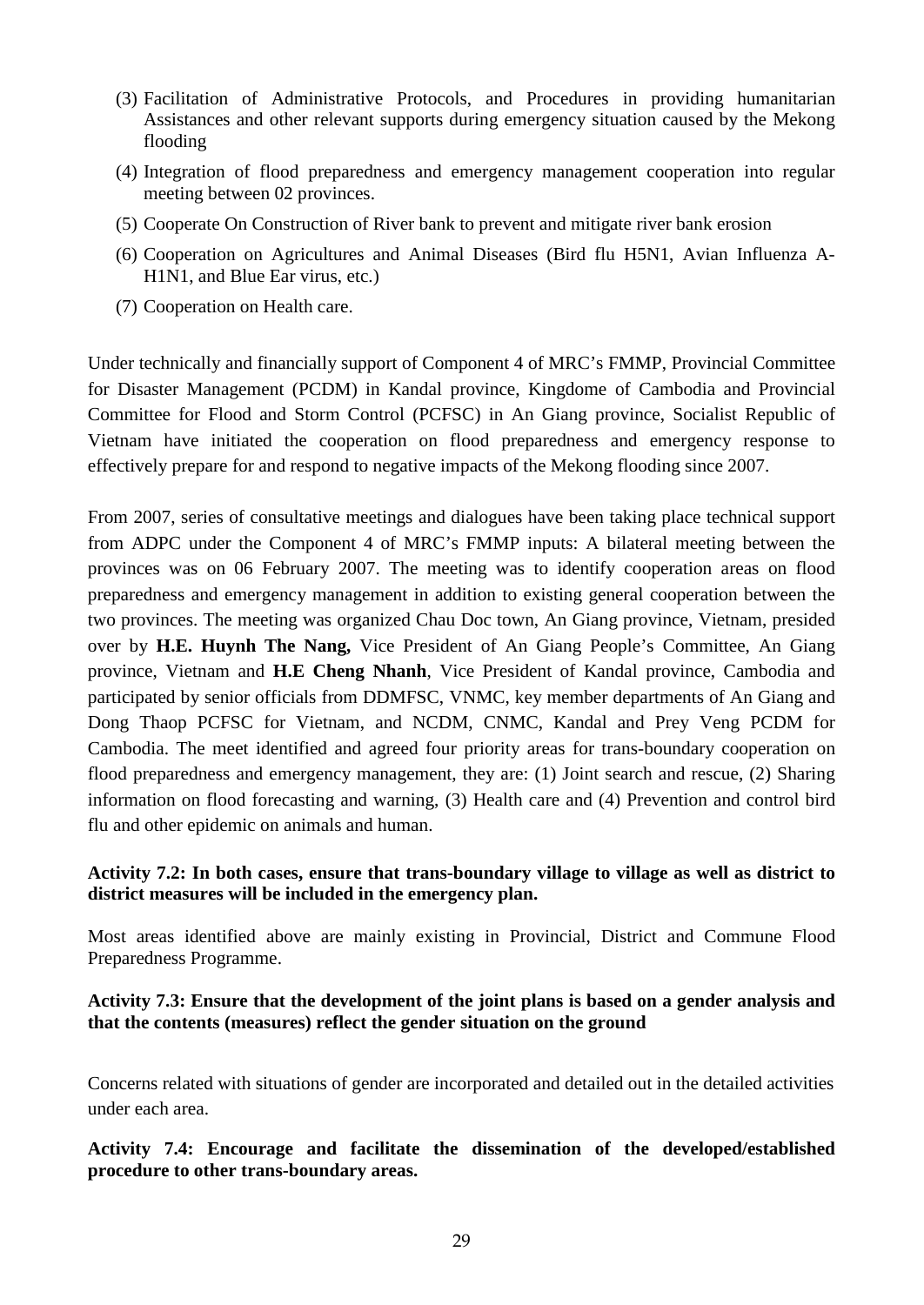In every meeting and discussion, key officials from NMCs, national and other provincial and district committees for disaster management were engaged, for instance, Cambodia key officials from NCDM, CNMC, PCDM in Prey Veng province and other neighbouring districts and Vietnam key officials from DDMFSC (in HCM and Hanoi), VNMC (HCM and Hanoi), Dong Thap province and other neighbouring districts attended the meetings.

The main objective of involving other key officials from different levels and other provinces and districts in each country is to give them the opportunity to learn and expected that they will be able to do work in their respective province and district by their own in the short future.

# *Bilateral Meeting Minutes are available at Annex 16*

# *Output 8:*

*In each of the three riparian countries Cambodia, Vietnam, Lao PDR and Thailand an assessment of the national framework of awareness-raising and enhancing of people's capacities in dealing with floods, flood preparedness programs, and development plans containing flood preparedness and emergency management,*

# **Indicator 8:**

**Assessments and recommendations for improvement of the national framework of awarenessraising and enhancing of people's capacities in dealing with floods, flood preparedness programs, and development plans containing flood preparedness and emergency management have been done/provided in all member states.**

# *Key Activity 8:*

*Develop and conduct assessment of existing capacities and need to mainstream the flood risk reduction activities in the three countries*

# **ACTIVITIES AND ACCOMPLISHMENTS:**

Activity 8.1 - In each member state assesses the national framework of:

- Awareness-raising and enhancing of people's capacities in dealing with floods,
- Flood preparedness programs, and by using the experience from phase I (where applicable) and II, lessons learnt discussed at national and regional meetings and by doing additional analysis.

Activity 8.2 - Propose recommendations on how to improve the national framework to further enhance the mainstreaming of the said activities.

The national framework assessment was conducted and the assessment report finalized. The national framework assessment was conducted by a National Consultant, employed by the ADPC. The consultant discussed with key officials of various stakeholders at national, provincial and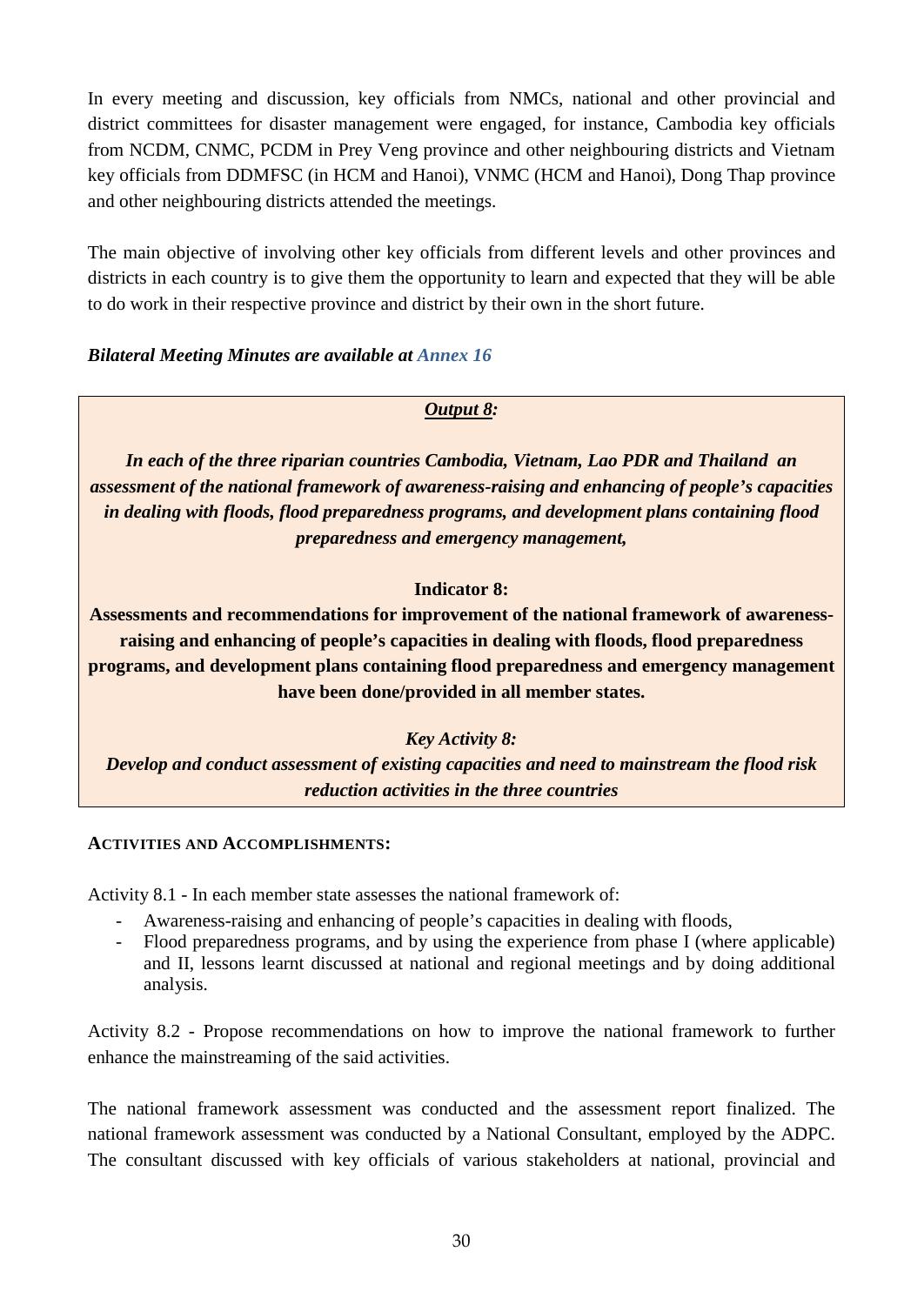district levels, including DDMFSC, VNMC, FMMP, and PCFSC in An Giang and Dong Thap provinces and ADPC.

Supporting government of the Lower Mekong River Basin countries including Thailand, Lao PDR, Cambodia and Vietnam better in dealing with flood disaster, the Mekong River Commission (MRC) has conceptualized and developed a multi-donor funded Flood Management and Mitigation Program (FMMP) in 2003 with its primary objective is "People's suffering and economic losses due to floods are prevented, minimized, or mitigated, while preserving the environmental benefits of floods". This \$25 million programme is laid down in five Components, of which the Component 4 - Flood Emergency Management Strengthening (FEMS) has its own core objective to enhance technical capacities of relevant authorities and other stakeholders on flood preparedness and emergency management in the Lower Mekong River Basin countries at all levels, thus creating an enabling environment for a people centred approach towards integrated flood management. With jointly funded by Die Deutsche Gesellschaft für Technische Zusammenarbeit (GTZ) GmbH and European Commission Humanitarian Aid Office (ECHO)[1](#page-34-0) , the Component 4 is implemented by MRC with technical support from the Asian Disaster Preparedness Centre (ADPC). The six subprojects under the Component 4 has covered a total of 30 vulnerable districts in 12 most flood provinces in the Lower Mekong Basin, including five Cuu Long River Delta provinces (An Giang, Dong Thap, Can Tho, Long An and Tien Giang) of Vietnam.

In parallel to the socio-economic development, Vietnam government has been paying more attention on the climate and disaster risks reduction and management. Recently government has promulgated and enforced to implement number of strategic programs regard to such areas such as the National Strategy for Natural Disaster Prevention, Response and Mitigation to 2020, National Target Program to Response to Climate Change, CBDRM program, etc. Generally, these documents are as the foundation for relevant ministries, provinces, civil organizations and the international partners to develop and implement their own plans/projects in which the consideration of the climate and disaster risks reduction as an essential element contributed to the development of sectors and provinces. These documents also creates another opportunity to improve capacity including institutional structure, and policies on the disaster management and climate change adaptation to ensure the responsible agencies are better in operating their works and community is empowered and proactively protecting their life and properties from disasters.

Assessment of the Component 4's contribution to the implementation of the strategic programs related to the climate and disaster risks reduction in Vietnam is a need of donors; executing and implementing agencies, and beneficiaries to obtain an overall view of the relevance, effectiveness, efficiency and appropriateness of the Component 4 as a whole rather than having an incoherent overview via the implementation of the different projects/phases undertaken under the Component 4. They, therefore, can adjust their country strategic partnership programs for future support. In turn, the beneficiary (Vietnam as in this case) can also reflect the implementation of their programs to the international supports in order to create the best effort to maximize the achievements as it has been set in the programs' goals. The purposes of the assessment are, thus, laid in two folds:

-

<span id="page-34-0"></span>*<sup>1</sup> Through different funding cycles of ECHO (2003-2010).*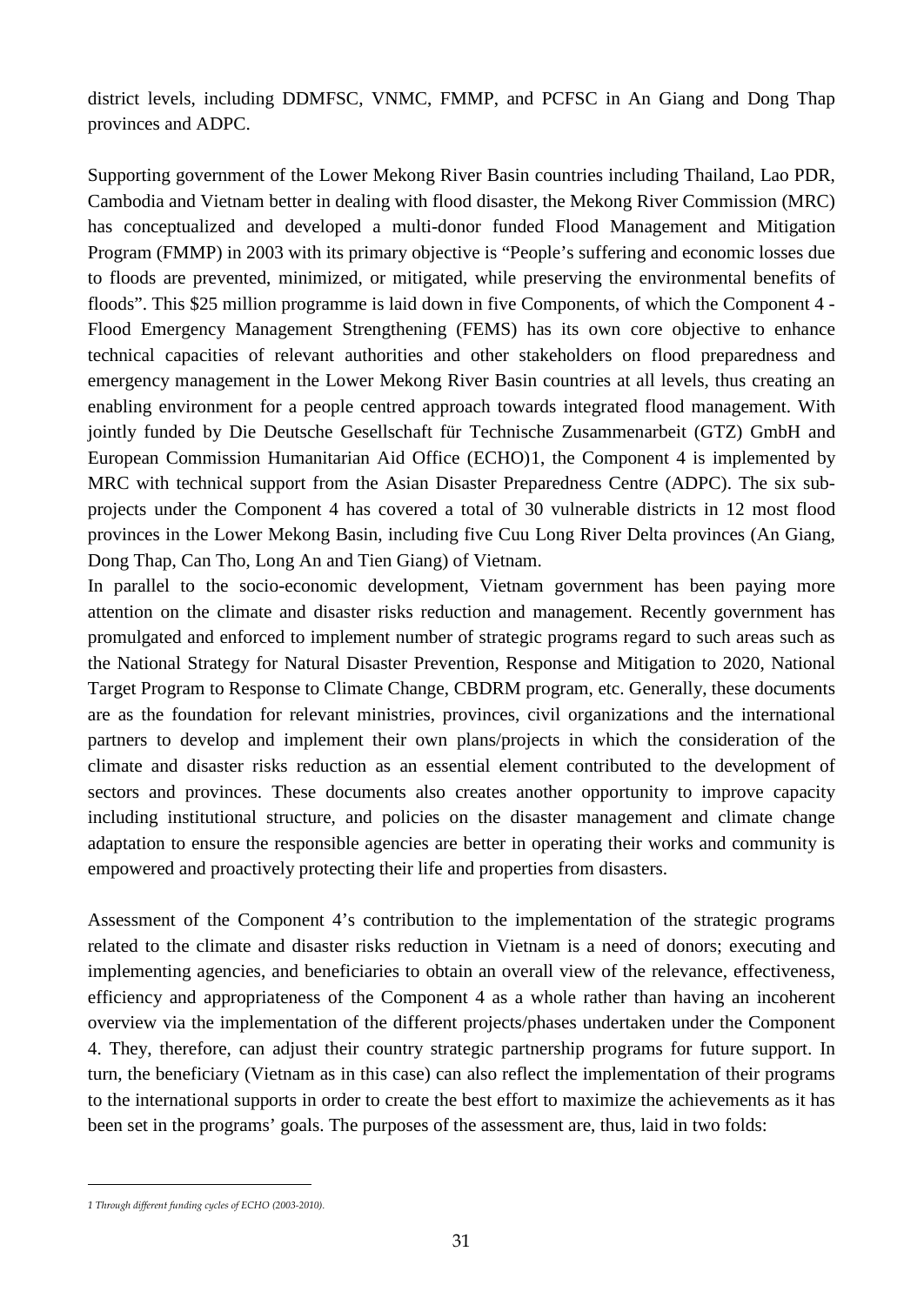- To obtain an overall view of the relevance, effectiveness, efficiency and appropriateness of the Component 4 into the Vietnam government programs related to climate and disaster risks reduction;
- To propose strategies for continuation of the Component 4 in the high risk areas, particularly in the Cuu Long River Delta of Vietnam in order to support the achievement of the Vietnam government climate and disaster risks reduction programs.

Along the reviewing the relevant documents, site visits to all five provinces where the Component 4 have been implemented and consultations with key stakeholders from national to commune levels as well as majority of the direct beneficiaries enabled the consultant to assess the contributions of the Component 4 as a whole into the relevant government programs and to draw the conclusions.

Following the assessment processes, the consultant is of the view that in achieving its objective, the Component 4 has partly contributed to the remarkable achievements of the implementation of Vietnam government strategic programs, particularly to the improvement of the sub-national levels and communities' capacity on the flood disaster risks reduction and management of the Cuu Long River Delta provinces. Substantially, it helped to improve the way of managing flood from traditionally "response to floods when they occur" to the "reducing risks and ready to prevent damages". The Component 4 played a key role in facilitating the development/upgrade and implementation of the annual FSC plans through the most participatory process by the provincial, district and commune flood and storm control committees to improve the capacity and coordination of member line-departments with clearly defined roles and responsibilities and to reduce flood risks by implementing priority action areas identified in the annual FSC plans. In addition, although it has not involved directly into the legislative reform, it provided the ground-based information via practising the current government policies and piloting new mechanism e.g. development of the public – private partnership in flood management to the legislation development processes. Component 4 also facilitated the integration of the annual FSC plans and the Action DRM plans into the local socio-economic development plans, and the application of building codes into the infrastructure improvement works. The improvement of EKMs is a good example for the application of building code. Last but not least, Component 4 also supported provincial authorities developing and scaling up the public awareness program at the high risk communities, in which women, children and poor people are centralized.

In conclusion, the Component 4 has centrally contributed to the achievement of the two major goals identified in the National Strategy and the National CBDRM program, which are "to ensure 100% of government staffs who directly work in the field of disaster prevention, response and mitigation at all levels to be trained and strengthened of capacities for disaster prevention, response and mitigation by 2020" and "to ensure more than 70% of population living in disaster prone areas to be disseminated of knowledge on disaster mitigation".

Despite the successful implementation of the Component 4 in Vietnam in term of contributing to the achievements of the national strategic programs at the sub-national levels, there are still some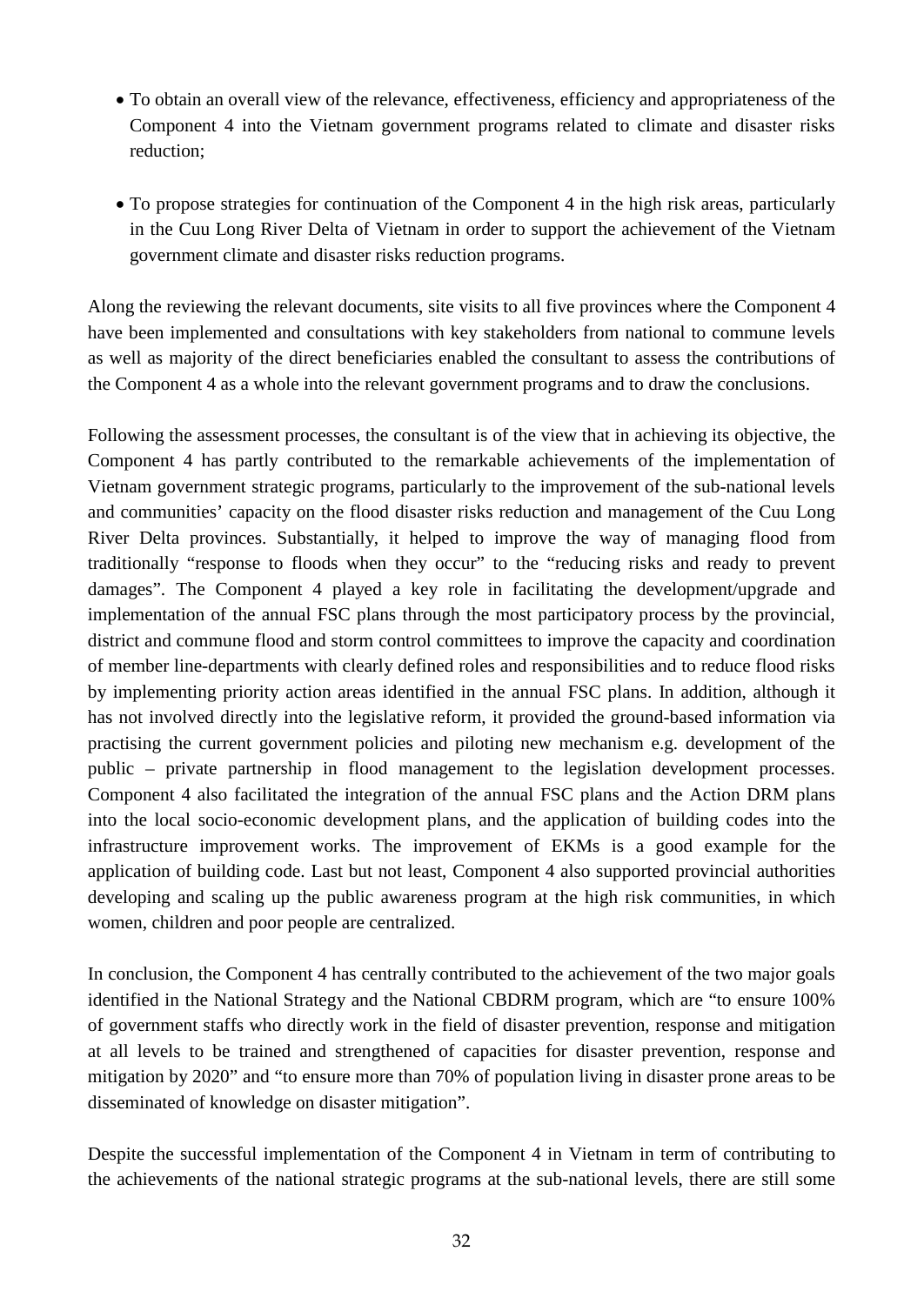limitations that would be considered as the potential opportunities for the future continuation in the Cuu Long River Delta of Vietnam.

The first would be the link up with policy level where sustainability of the activity is highly depended. It is, therefore, recommended that a support to the current policies development via a direct connecting and bringing the ground level implementation results in. For instance, the government is currently implementing the CBDRM program, in which it needs to develop number of the related policies at first. It is an opportunity for Component 4 to support the CBDRM policies development by bringing its related experiences from the community level up in.

The second would be the strengthening of partnership. Component 4 has significantly contributed to the building up of the partnership at the local levels included the sector-coordination, levelcoordination. Successfully, it also initiated and promoted the public-private partnership in the implementation of the national CBDRM program. It, however, still needs to invest further effort to support government fully achieve what they have identified in the National Strategy and the CBDRM program. For example, a Platform for Disaster Risks Reduction and Climate Change Adaptation is going to be established by the join-effort of MARD and MONRE. In supplement to this, it would be helpful if a room for public-private partnership for climate and disaster risks reduction could be created and promoted. In addition while the coordination and partnership at national level is for the policy and guidance development, a similar mechanism would be established at the provincial level where the policies and guidance are being put into practice.

The third would be support to ensure the responsible agencies and communities monitor and update risk information to enhance flexibility. A monitor process supports the identification of gaps and allow for adjustments as risk exposure and vulnerabilities change, e.g. by tracking monetary and non-monetary assets in conjunction with information on hazard exposure. An inherent flexibility may already lie within risk assessment and planning procedures toward ongoing changes in risk. Mapping risk should be promoted as a key component of the development of the annual FSC plan under conditions of uncertainty establish an information sharing system.

The fourth would be the continuous promotion of the integration of DRR, particularly the annual FSC plan into the socio-economic development planning. Given the fact that level of integration is more or less depending on the sectors where the degree of impact from natural disasters is different. Some sectors more or less have the integration of DRR into their development plan. However, this has not been yet seriously considered in a common and understandable ways in planning procedures of all sectors and provinces. Therefore the promotion of the integration would has a direct link with the policy development and generation of awareness and consciousness among decision makers and the country as a whole.

The fifth would be the improvement of the M&E system for the implementation of the National Strategy and annual FSC plan at provincial level. Obviously the CFSCs have responsibility in monitoring and evaluation of the implementation of such program and plan. However a clear mechanism and policy for such happening have not been set up. A support in functioning such responsibility would be helpful. The effectiveness, efficiency and appropriateness of the M&E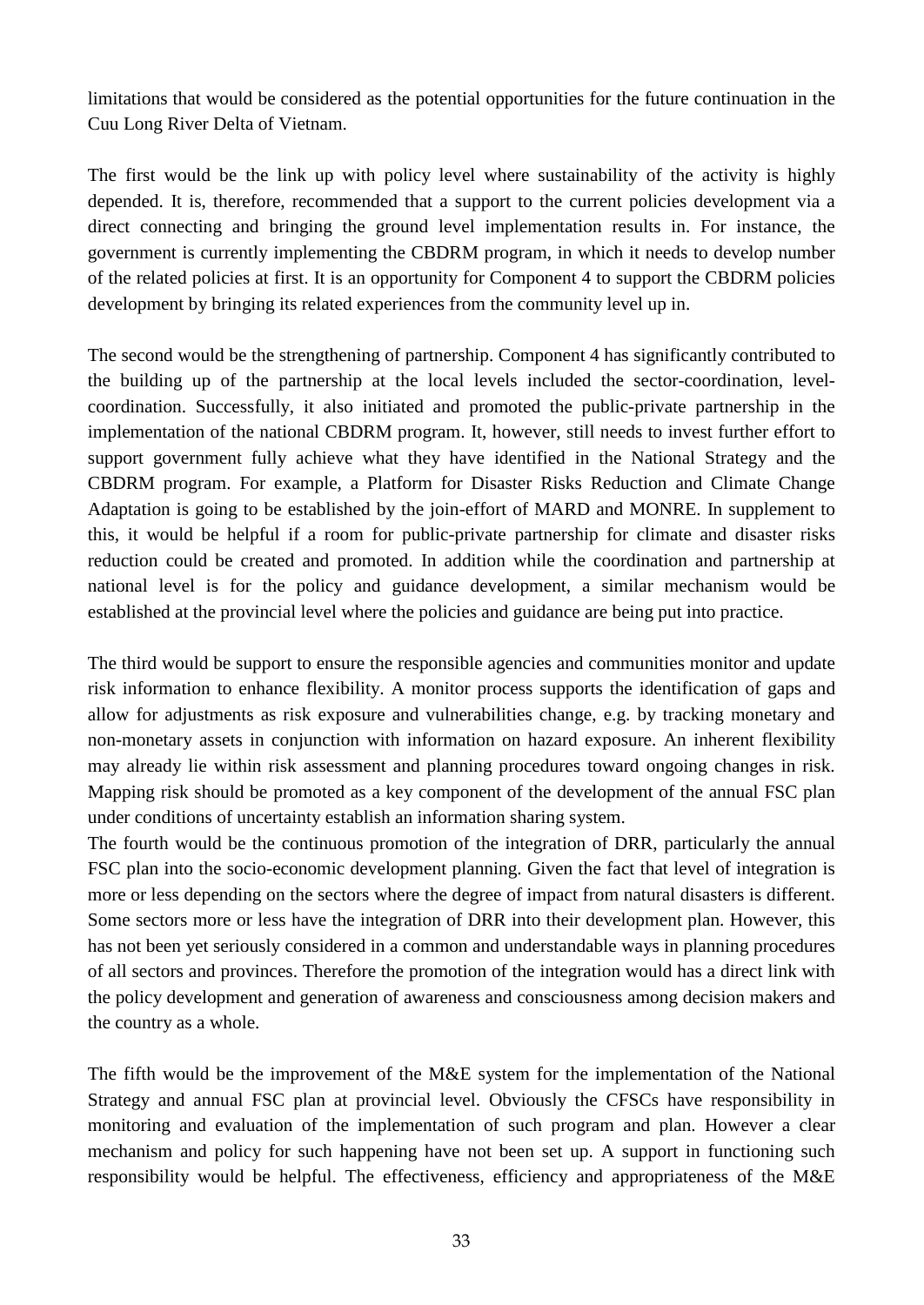would ensure those programs/plans are well implemented and obtained its goals. Additionally, the sector and level-coordination is better facilitated.

Annually, the government allocates about  $2 - 3$  % of their respective budget for contingency activities in aftermath of disaster. This is typically sufficient for emergency response operations but there are very large funding gaps for preparedness and recovery and reconstruction, meaning that there is limited social protection and revitalization of lost livelihoods and small/medium sized industries for disaster affected communities and enterprises. Demonstration of a financing mechanism model as a pilot would be helpful to the improvement of the financial policies for climate and disaster risks reduction and management.

Last but not least, the continuation of increasing community resilience via the promotion and scaling up the public awareness at the high risk areas. The national CBDRM program is being implemented over the total 6,000 disaster-prone communes along the country by the join-effort of the government, international partners, civil organizations and Vietnamese citizens. A scaling up the successful lessons learned to other high risk areas would be helpful. It, however, would be more sustainable if building resilience capacity should have a direct link to the community daily livelihood activities rather than focusing only on the disaster preparedness and prevention. Equally important, empowerment of the vulnerable groups and civil society organizations into the decisionmaking processes would also improve the performance of the government service provision in terms of being able to integrate community-based plans into the SEDP and sectoral planning frameworks.

# *Report of Assessment of National framework is available at Annex 17*

# <span id="page-37-0"></span>**4. EVALUATION OF ACHIEVEMENT OF OBJECTIVES**

## **Output 1 - Selected relevant authorities and other stakeholders raised public awareness and enhanced people's capacities in dealing with floods in Vietnam and are enabled to continue doing it without external support.**

As per the indicator that 03 months after the end of phase II, 50% of the population in 06 districts in Vietnam is aware of risks caused by floods and has a basic understanding of how to react at household level before, during and after floods.

As reported on the status of achievement for Output 1, various public awareness activities were conducted such as training on public awareness skills for local authorities including all members of Provincial Committee for Flood and Storm control; orientation for An Giang Television to develop public awareness raising strategy and post up on television for community; culture performance; community meeting; dissemination of IEC materials; installation of flood information billboards; school flood safety program and most importantly the formulation of public private partnership in An Giang province. With these activities, before conducting each of activity, an assessment was done to study understanding and collecting comments and suggestion from community on the draft model of activity. This action will not only help community to understand on what local government is working on to reduce risks at community and to build safer community, but also provide an opportunity for community to directly participate/involve in the public awareness activities which we call participatory approach. While conducting public awareness raising activity,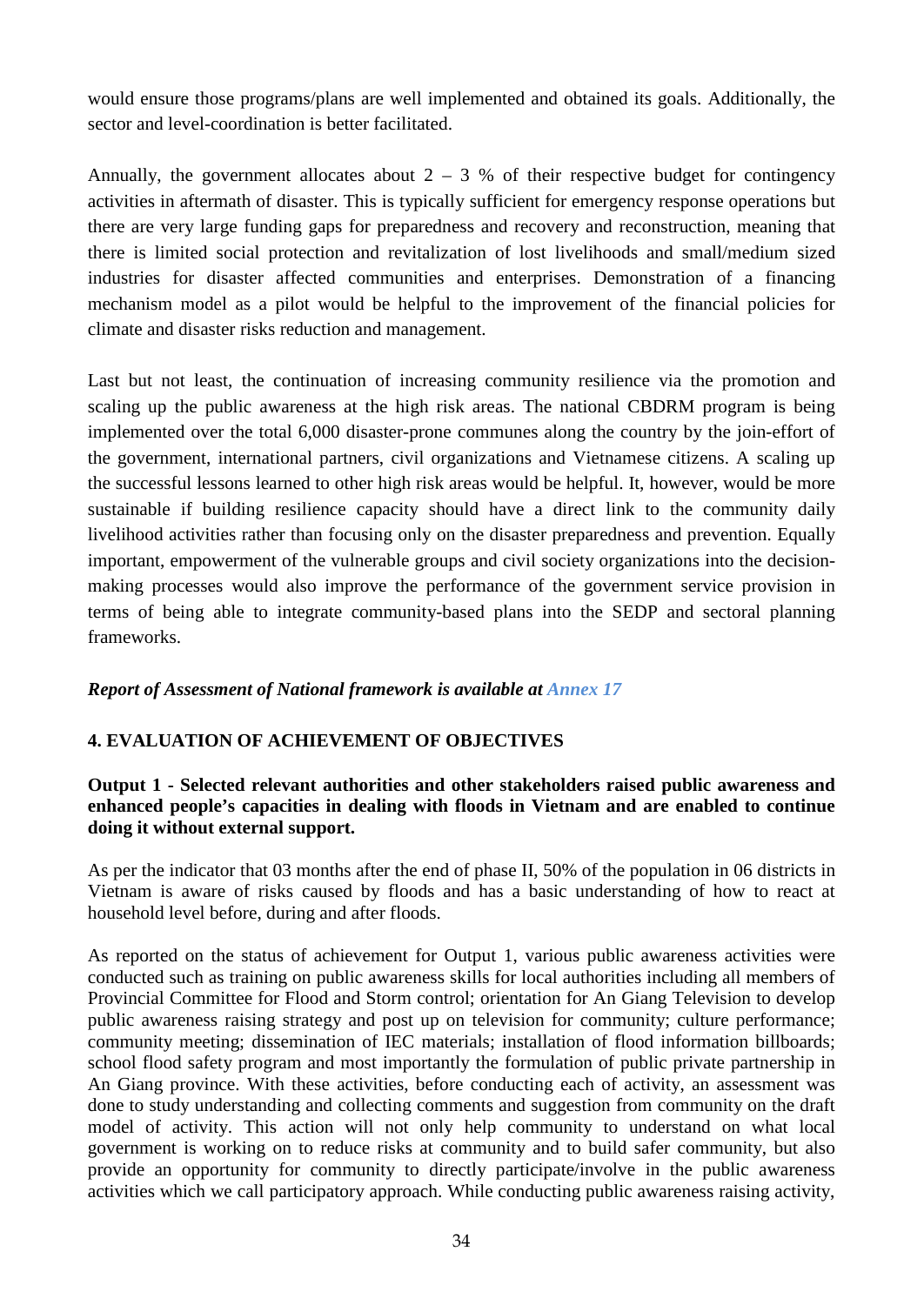the involvement of various departments was considered and undertaken to make sure to get greatest number of community. It can be seen easily that the public awareness activities conducted under this project focuses not only in a specific community, but in community at risks including general community cultural performance, billboard installation, trainings, IEC materials for households, children, education for school teachers and school children, and especially the private companies who are the most potential member in community at large.

In Vietnam, specifically, An Giang province has taken pioneer role in making public private partnership succeeded and it is believed that the first province in Vietnam who formulated PPP successfully. With strong support from An Giang Business Association and private companies, it is not only on finance aspects, but also ideas for better implementation of flood risk reduction activities within the province. ABA is now a member of PCFSC and is very enthusiastic to participate with People's Committee and PCFSC in all FRR activities. Therefore, it is potential that good practices of public awareness raising activities under this project will be extended to wider community not only in target areas, but also to whole province.

After each public awareness activities, an assessment was conducted to evaluation effectiveness of each activity. The results were shared with FMMP team, national partners as well as local partners. It shows that the activities left strong impressive to community that helps them understand and remember what they should or should not do before, during and after flood. For example, most of people said that they like cultural performance because in their village, they rarely have this type of events and thus, they see it is very useful that one activity not only for entertainment, but also for learning purpose. The other person from community shared experience on how they did to protect and maintain flood information billboard by cooperating with local police. The young school children remember all key messages disseminated from their teachers and with support from Department of Education, they have gradually mainstreaming the FRR into their school activities. Conducting community meeting created an opportunity for local government to meet and discuss directly to their community. It not only train local staffs on communication, dissemination and problem solving skills, but also provide direct information and live discussion between community and local government.

Interviewing with local people shows that they understand on what should or should not do during flood season to protect themselves, their family and property. As a feedback from community that if possible they expect to have these kind of awareness raising activities every year so that they are updated on information of flood and other type of disaster.

# **Output 2 - Selected provincial and district authorities developed and implemented flood preparedness programs in Vietnam are enabled to up-date them continuously without external support.**

The key achievement under this output is having a Provincial Guideline on Flood and Storm Control Planning and Implementation developed. This is a significant achievement which helps to strengthen and adjust the existing provincial and district annual flood and storm control plans to a stronger structure which will then easier for implementation. Especially, this product was developed by DDMFSC with close consultation with 13 Mekong Delta provinces. This activity provide opportunity for national level and provincial level to seat together and discuss on how best they can do for better planning and implementation of flood and storm control plan. The guideline is not a product of DDMFSC or this project, but it is particularly a joint effort from national to local level and it was proudly produced under the name and logo of DDMFSC. The guideline was distributed to all 13 Mekong Delta provinces for applying to their annual planning process. And with appreciation on the usefulness of this guideline, other Mekong Delta provinces contacted project office and DDMFSC for more copies to share with district level and trainings for other members.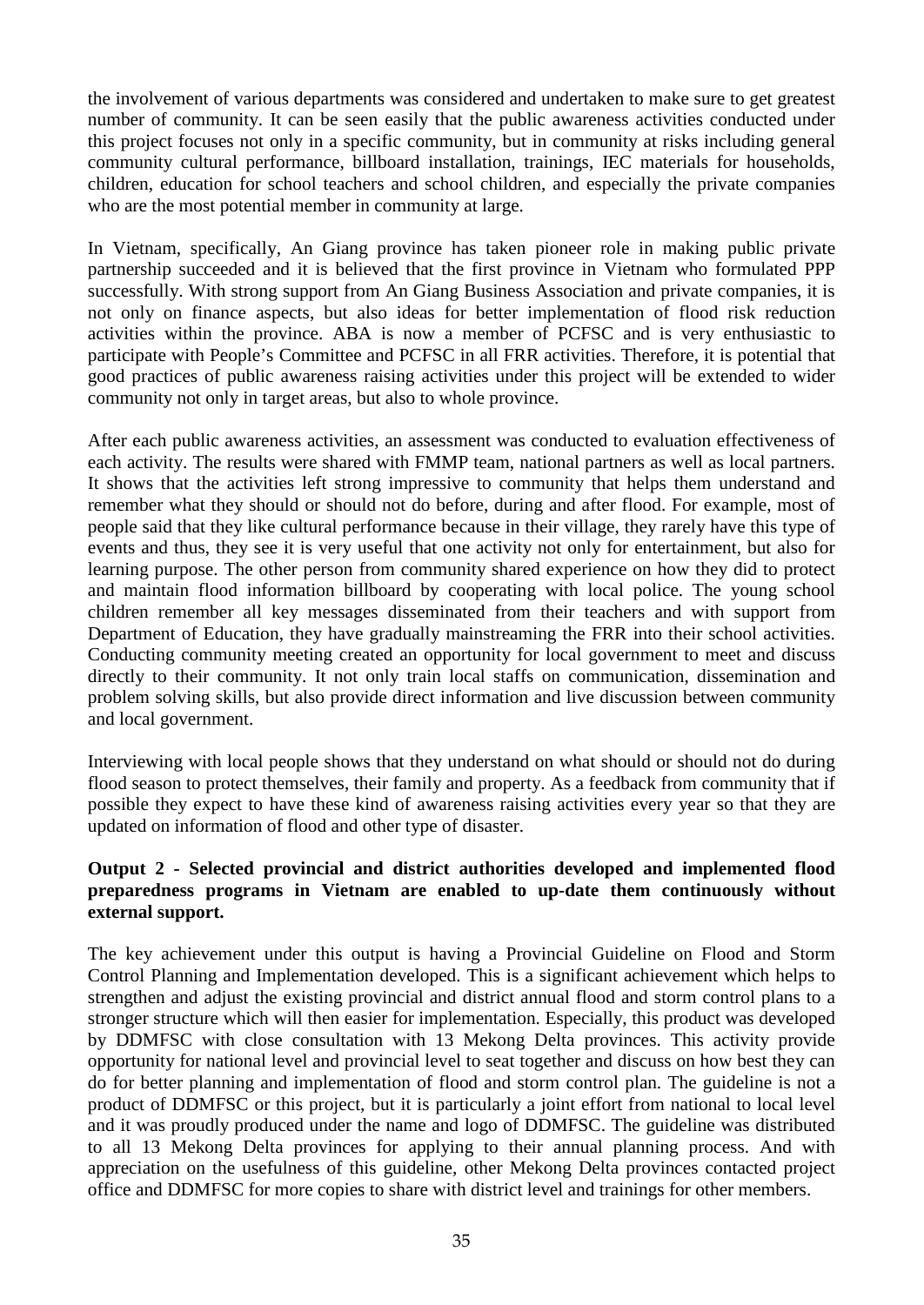While supporting provinces to strengthen their annual plans, the project also provided support to implement priority activities identified under the plans. Based on the urgent need of each provinces and consultation between districts in each province, there was 03 key activities conducted. They are trainings on emergency kindergarten management for An Phu (new district in An Giang province); mitigation works for Phu Loc kindergarten and a flood and storm control rehearsal at commune level in Dong Thap province.

The flood and storm control rehearsal is not a new activity in Vietnam, but it is a priority activity for all provinces in Vietnam. Dong Thap province sets a priority of at least one district has one commune conducted rehearsal every year. This is in accordance to National Strategy for disaster preparedness, response and mitigation to 2020 that all provinces must complete flood and storm rehearsal for all communes by 2020. The meaning of this rehearsal is to practice running of Committee for Flood and Storm Control systematically. It is also an opportunity for all members of the committee to understand their role and responsibilities as well as what they should act during emergency. This is a very good activity that helps to strengthen mechanism of Committee for FSC and can be considered as a big event where involve and catch attention of local community through each activity conducted based on the script. It is live and left a deep impression to community's awareness and memory. The activity was conducted successful under support from this project. As suggestion from Vice Chairman cum Chief of Provincial Committee for flood and storm control that if possible the project continues to support the province to implement rehearsal in other communes/districts.

#### **Output 3 - Selected provincial, district and commune authorities in Vietnam are regularly integrating flood preparedness and emergency management in their development planning**

This is a not a new, but difficult activity, particularly in Vietnam. The idea of integrating disaster risk reduction into socio-economic development plan has been targeted in the National Strategy for Disaster Preparedness, Response and Mitigation to 2020. In 2009, a report on reviewing of integrating status was done by Natural Disaster Management Partnership under umbrella of CCFSC. It shows that very limited progress on integration. One of the most difficult questions is that how to integrate flood risk reduction into socio-economic development plan and sectoral development plan in Vietnam. Taking An Giang and Dong Thap provinces as pilot provinces for this activities. A National Paper on "Integrating Disaster Risk Reduction into the National and Local Development Planning Process in Vietnam" was done by a National Consultant under consultation with national partners and local partners. While studying on the progress of integration, the National Consultant also need to find out what are the difficulties, challenges and opportunities for integration at provincial level. Compiling all information to draw out a picture of what need to be done to help integration starting its progress. 02 guidelines on integration were developed under consultation with national and each of related department at provincial level. The guidelines provide principles of integration, steps that each department need to take in account to integrate flood risk reduction into their sectoral plans. A National consultation workshop has been organized as a requirement to help finalizing the guidelines. It is although some contrast comments between participants, but in general, they are good guidelines which can be applied for pilot period. It was suggested that the while using the guideline, we can improve it step by step.

Challenges of doing integration is the limited HVCA skills of local staffs, especially those from other departments such as Department of Investment and Planning; Department of Education, Department of Transport, etc. So, firstly these people need to understand and can do assessment on vulnerability and capacity in community. This would help them to identify risks and vulnerability of each activity which their department is planning. And this will also help them to identify what is flood risk reduction activities should be considered along with their sectoral activities. In addition,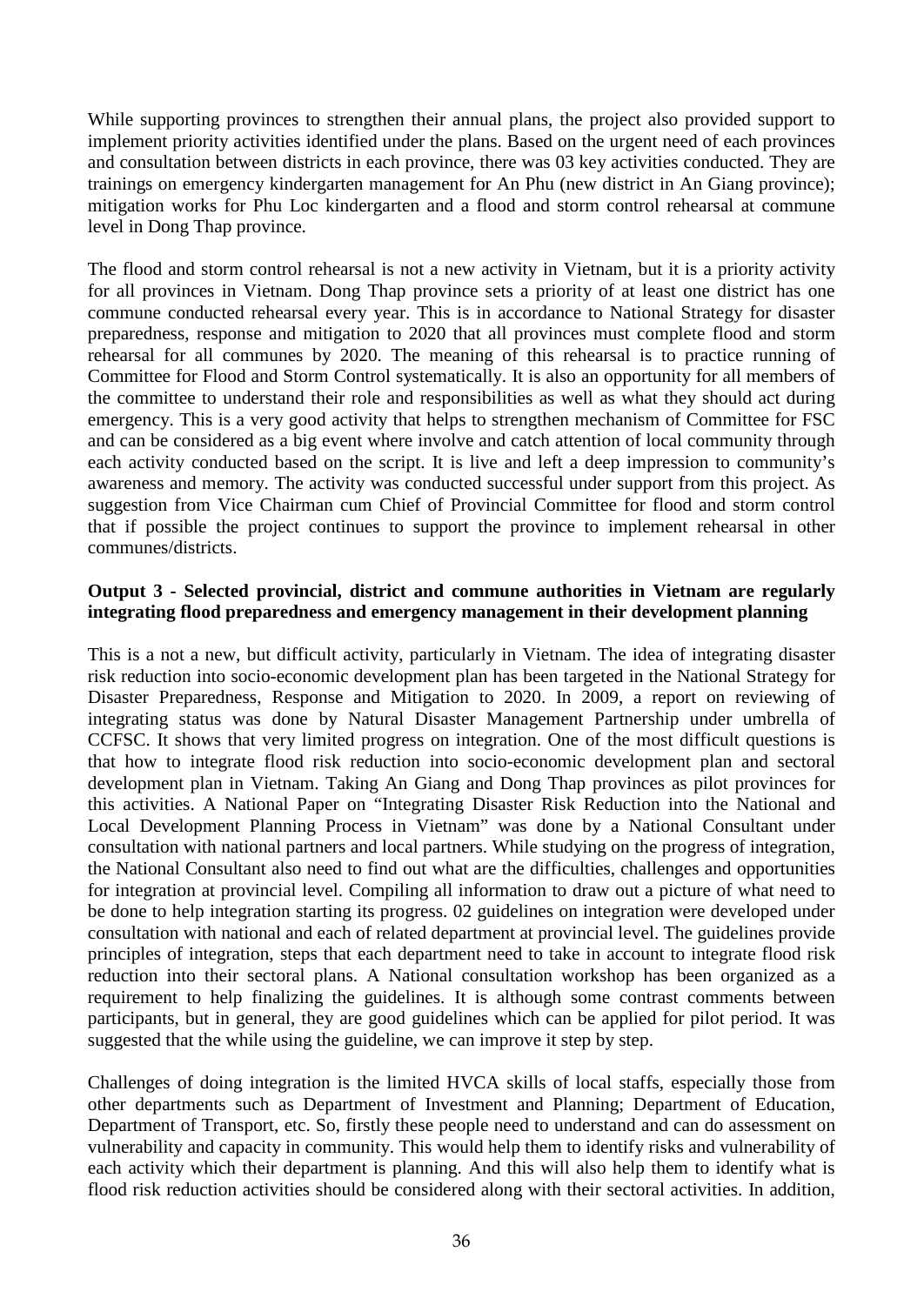awareness of departments on integration of FRR is also limited that required more trainings to these officials on how to use the guideline and apply to their planning process.

In general, this Output 3 was conducted in close consultation with national and provincial partners. During consultation task, it was also a dissemination of integration direction from central government to local government. It built a link between departments and from central to local level. The products of National paper and 02 guidelines were evaluated as good sample model and first guideline on integration in Vietnam.

## **Output 4 - Selected relevant authorities and other stakeholders in Vietnam have enhanced practical knowledge in flood preparedness and emergency management (trainings linked to output 1, 2 and 3).**

This output achieved 02 key points including Training need assessment and provision of need-based training activities for 02 target provinces.

The Training Need Assessment was conducted and provided practical information on the need of local authorities on required knowledge in the field of disaster risk reduction and emergency management. The Assessment was appreciated by both national and local authorities as it facilitated consultation and face-to-face discussion among members of PCFSC and DCFSC to review their existing capacity, current vulnerability, trend of disaster management and identify urgent need of knowledge, skills and techniques. The Assessment was conducted with participation of DDMFSC as a consultation role to help the provinces to correct direction in accordance to National Strategy for Disaster Preparedness, Response and Mitigation to 2020. This is a very good step to help the project provide more effective capacity building activities to the provinces.

The second achievement under this output is that the need-based trainings were successfully conducted in 06 districts of 02 provinces by the trained trainers under ToT of Output 5. The agenda of the need-based trainings was developed based on result of Training Need Assessment. However, training documents was developed and selected with deeper knowledge. For example, in An Giang province, 02 main topics were identified as urgent need for district and commune staffs such as Flood and Storm Control Planning and Public Awareness Raising while in Dong Thap province, the trainings focus only on Flood and Storm Control Planning and Implementation. These trainings applied ToT approach which had more discussion, Q&A, group work and limited presentation. Before conducting need-based training, the provinces identified good trainers who were trained under ToT to participate in. They are including staffs from PCFSC Standing office, Education Department, Water Resource, and District Agriculture. Thus, from that it shows that the project has helped the provinces to form a group of core trainers which can further deliver future trainings in the provinces.

Key officials of DCFSC and CCFSC were selected as participants for the need-based trainings. As the course evaluation form and feedback from participants at the end of the course, most of participants are enthusiastic with the trainings and evaluated positively. Moreover, they appreciate that the trainings provided updated information on climate change and trend of disaster in Vietnam. Also the training provided updated methodology on flood and storm control planning as well as taught them the skills of doing public awareness activities. Participants expressed their confidence on conducting flood and storm control planning and implementation in their districts.

**Output 5 - A training manual on flood preparedness and emergency management adapted to national conditions for all relevant authorities and other stakeholders has been developed in Vietnam where sustainable organizations to do the training are available – a core group of trainers has been trained.**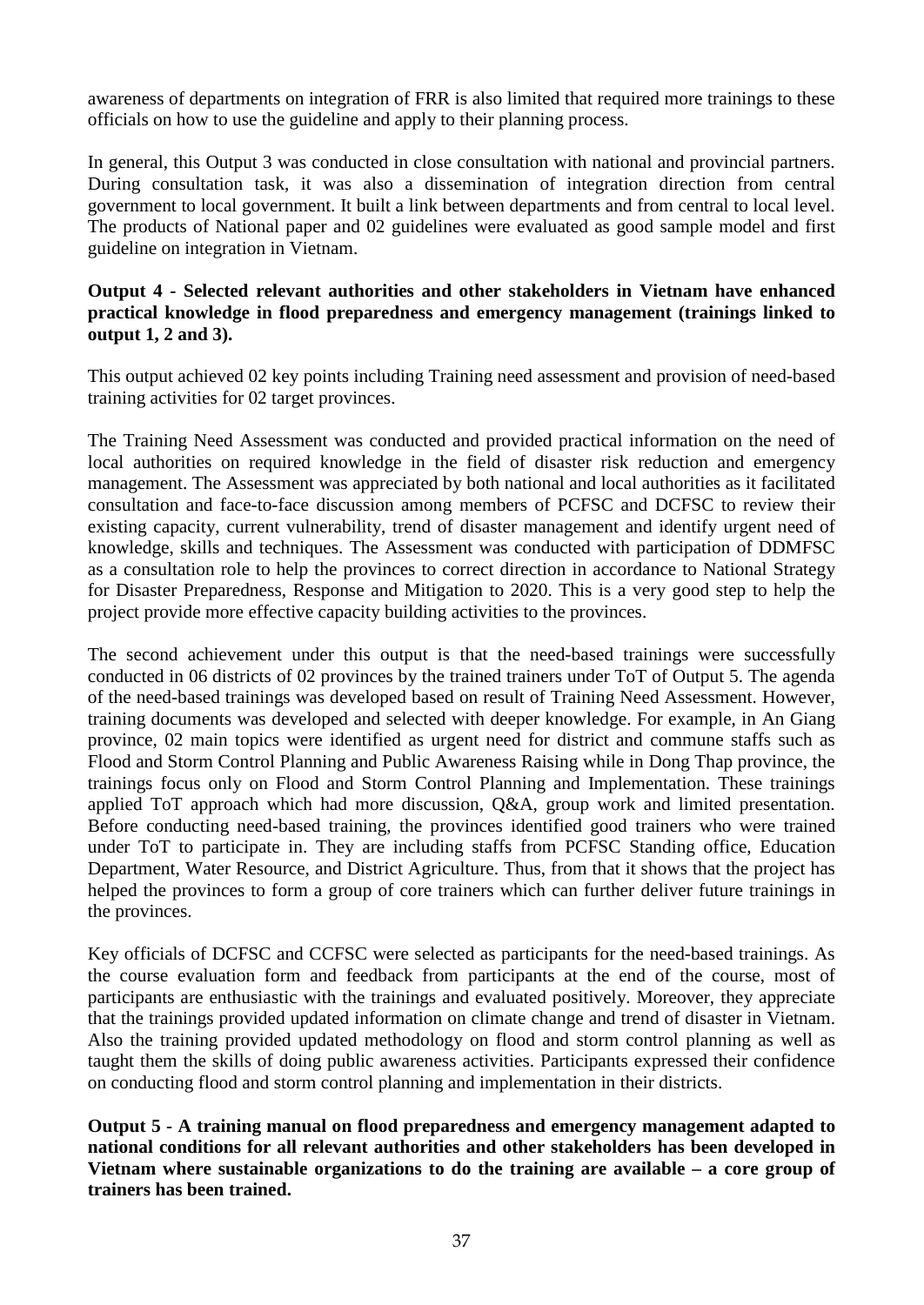This output achieved 02 successful activities including developing of National Training of trainer curriculum and provision of training of trainers for An Giang and Dong Thap province.

Firstly, as per the need of having a standard curriculum for trainings which meet local's urgent need, the National Training Curriculum covers "hottest" subjects including 1) Training methodology; 2) Flood and Storm Control Planning and Implementation in Vietnam; 3) Integration of flood risk reduction into socio-economic development plan; 4) Public awareness raising. These 04 topics are developed based on urgent need identified by national and local authorities. It was evaluated that covers most crucial information and knowledge for a disaster practitioner to implement National Strategy on Disaster Preparedness, Response and Mitigation to 2020.

Secondly, National Training of Trainers was organized by key official from An Giang and Dong Thap province. In addition, some skillful official from other Mekong Delta provinces were also invited to this training. As reported above in the Output 4 that the need-based trainings was conducted by trained trainers under ToT. After receiving the ToT training, these participants are requested to conduct future trainings at district and commune levels. Taking the opportunity from need-based trainings, the PCFSCs of An Giang and Dong Thap province have actively called for a meeting between participants of ToT to discuss and select most skillful trainers for need-based trainings. A group of 5 trainers was formed and these people discussed on the agenda, assigned tasks for each member in their group, identified methodology and material development for their responsible session. This whole process shows that these trained trainers under ToT are capable to conduct further training in their province and the province is happy that they had a core group of trainers that they can use for capacity building purpose.

# **Output 6 - Relevant authorities and other stakeholders of all four riparian countries exchanged their knowledge and experience in flood preparedness and emergency management.**

A Regional Workshop with the title of People Centred Approach in Flood and Land Management in the Mekong Basin: Sustained Implementation and Planning for Future Challenges at the Sub-National Levels was jointly organized by Component 4 and 5 of MRC's FMMP, in Luang Prabang, Lao PDR, from 23 – 25 Feb 2011.

From Vietnam side, there are participants from DDMFSC Hanoi, HCMC, VNMC, PCFSCs of target provinces, development partners such as CARE, Save the Children, etc. participated and had presentations to share experience from Vietnam.

As consulted and discussed with national partners such as DDMFSC and VNMC, we agreed to not having national workshop but will save budget for Regional Workshop where more participants from Vietnam can participate to share experience as well as learning from other countries.

## **Output 7 - Trans-boundary province to province cooperation in flood preparedness and emergency management has been deepened.**

A joint Plan for Flood Preparedness and Emergency Management was developed and proved by the both Provincial Disaster Management Committees and a Memorandum of Understanding (MoU) is being signed by the two committees for embarking the implementation. The Joint Plan is covered 7 areas, including, (1) Joint Cooperation on Search and Rescue During Emergency, Caused by the Mekong Flooding, (2) Dissemination and sharing flood forecast and early warning information during flood season, (3) Facilitation of Administrative Protocols, and Procedures in providing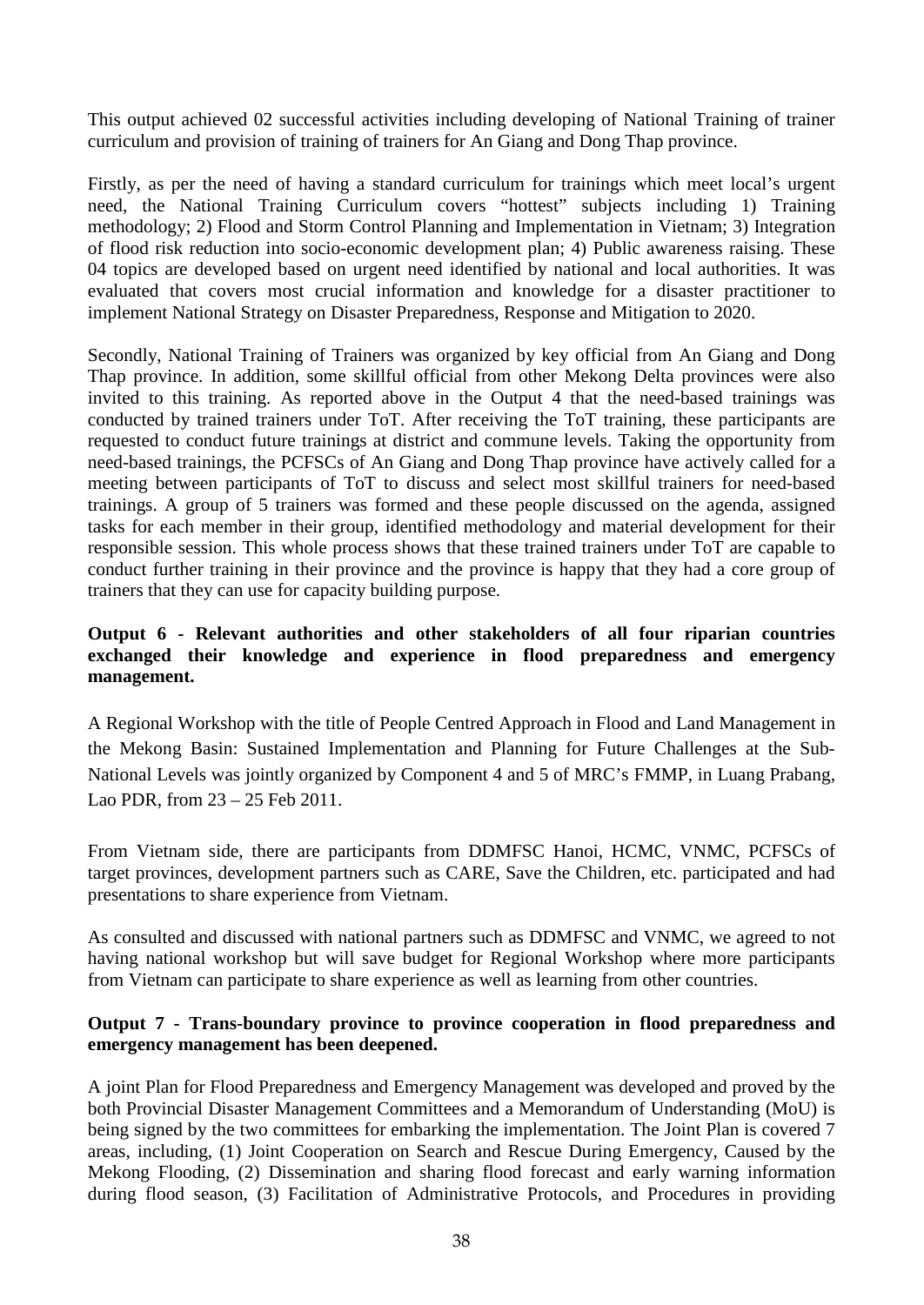humanitarian Assistances and other relevant supports during emergency situation caused by the Mekong flooding , (4) Integration of flood preparedness and emergency management cooperation into regular meeting between 02 provinces, (5) Cooperate On Construction of River bank to prevent and mitigate river bank erosion, (6) Cooperation on Agricultures and Animal Diseases (Bird flu H5N1, Avian Influenza A-H1N1, and Blue Ear virus, etc.) and (7) Cooperation on Health care.

In every meeting and discussion, key officials from NMCs, national and other provincial and district committees for disaster management were engaged, for instance, Cambodia key officials from NCDM, CNMC, PCDM in Prey Veng province and other neighboring districts and Vietnam key officials from DDMFSC (in HCM and Hanoi), VNMC (HCM and Hanoi), Dong Thap province and other neighboring districts attended the meetings.

As per the work plan of this activity, there will be 02 bilateral meetings between An Giang and Kandal provinces. The first bilateral meeting was conducted with participation of key officials from 02 provinces. This meeting aims at facilitating face-to-face discussion between 02 provinces on cooperation areas to be put in the Joint Plan. By the result of the first meeting, a draft cooperation plan was prepared with signature of Provincial Leader of both provinces. However, the second bilateral meeting with the purpose of Launching the Joint Plan could not be organized due to political issue of Cambodia side. At the time, there was a conflict along border of Cambodia and Thailand. Therefore, Kandal province suggested to postpone the second meeting until the political problem in Cambodia is solved. There was a suggestion that both provinces will include this cooperation area in the field of flood preparedness and emergency management into their bi-annual regular meeting.

## **Output 8 - In Vietnam, an assessment of the national framework of:**

- awareness-raising and enhancing of people's capacities in dealing with floods,
- flood preparedness programs, and
- development plans containing flood preparedness and emergency management,

The national framework assessment was conducted and the assessment report finalized. The national framework assessment was conducted by a National Consultant, employed by the ADPC. The consultant discussed with key officials of various stakeholders at national, provincial and district levels, including DDMFSC, VNMC, FMMP, and PCFSC in An Giang and Dong Thap provinces and ADPC.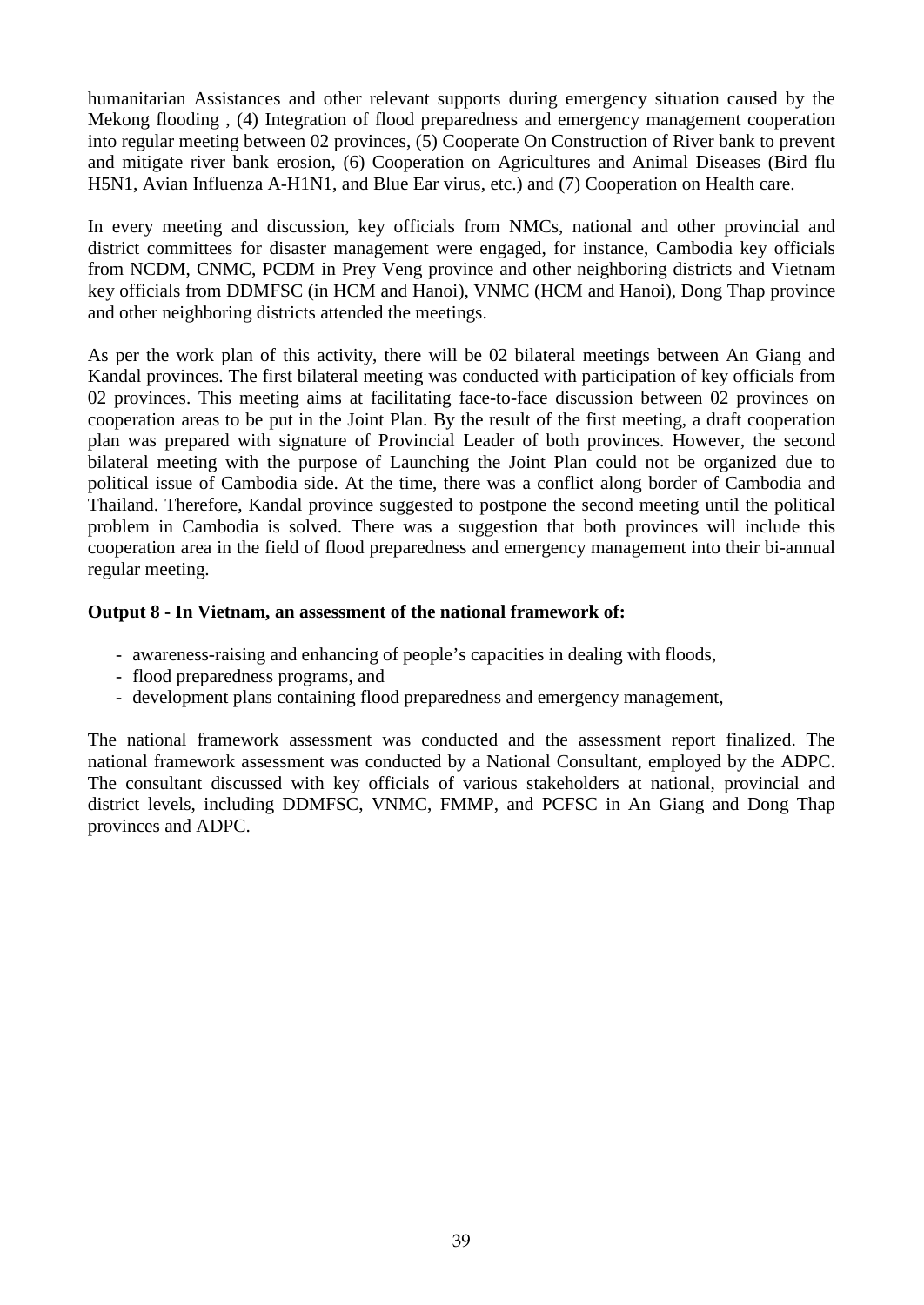# **5. INDICATOR ACHIEVEMENT**

<span id="page-43-0"></span>

| Indicator $(1)$                                                                                                                                                                                                                                                                                       | Status quo achievement (in words) (2)                                                                                                                                                                                                                                                                                                                                                                                                                                                                                                                                                                                                                                                                                                                                                                                                                                                                                                                                                                                                                                                                                                                                                                                                                                                                                                                                                                                                                                                                                                                                                                                                                                                                                                                                                                                                                                                                                                                                    | Findings from the<br>monitoring (in words) $(3)$                                                                                                                                                                                                                                                                                                                                                                                                                                                                                                                                                                                          | Achievement (In $\%$ ) (4)                                                                                                                                                                                                                                                                                                                                                                                                                                                                                                                                                                                                                                                                                                                                                                                                                                        | Corrective action/necessary<br>measures $(5)$                                                                                                                                                                                                                                                                                                                                                                                                                                                                                                                                                                                                                                                                       |
|-------------------------------------------------------------------------------------------------------------------------------------------------------------------------------------------------------------------------------------------------------------------------------------------------------|--------------------------------------------------------------------------------------------------------------------------------------------------------------------------------------------------------------------------------------------------------------------------------------------------------------------------------------------------------------------------------------------------------------------------------------------------------------------------------------------------------------------------------------------------------------------------------------------------------------------------------------------------------------------------------------------------------------------------------------------------------------------------------------------------------------------------------------------------------------------------------------------------------------------------------------------------------------------------------------------------------------------------------------------------------------------------------------------------------------------------------------------------------------------------------------------------------------------------------------------------------------------------------------------------------------------------------------------------------------------------------------------------------------------------------------------------------------------------------------------------------------------------------------------------------------------------------------------------------------------------------------------------------------------------------------------------------------------------------------------------------------------------------------------------------------------------------------------------------------------------------------------------------------------------------------------------------------------------|-------------------------------------------------------------------------------------------------------------------------------------------------------------------------------------------------------------------------------------------------------------------------------------------------------------------------------------------------------------------------------------------------------------------------------------------------------------------------------------------------------------------------------------------------------------------------------------------------------------------------------------------|-------------------------------------------------------------------------------------------------------------------------------------------------------------------------------------------------------------------------------------------------------------------------------------------------------------------------------------------------------------------------------------------------------------------------------------------------------------------------------------------------------------------------------------------------------------------------------------------------------------------------------------------------------------------------------------------------------------------------------------------------------------------------------------------------------------------------------------------------------------------|---------------------------------------------------------------------------------------------------------------------------------------------------------------------------------------------------------------------------------------------------------------------------------------------------------------------------------------------------------------------------------------------------------------------------------------------------------------------------------------------------------------------------------------------------------------------------------------------------------------------------------------------------------------------------------------------------------------------|
| 50%<br>of<br>the<br>-18<br>population<br>in<br>districts in at least 7<br>provinces of<br>all<br>riparian countries is<br>of<br>risks<br>aware<br>caused by floods and<br>basic<br>has<br>a<br>understanding<br>of<br>how to<br>react at<br>household<br>level<br>before, during and<br>after floods. | In Vietnam, the public awareness raising activities was<br>conducted successfully in 06 target districts of An Giang and<br>Dong Thap provinces. The activities was conducted with<br>community-participatory<br>approaches and<br>excellently<br>implemented by local related departments such as<br>Department of Culture and Information, Education and<br>Agriculture, etc. While participating in these public<br>awareness raising activities, local officials learnt from<br>practise and it can be considered as indirect training for<br>specialists.<br>these<br>These public awareness raising activities was integrated with<br>local activities such as farmer meeting, women union<br>meeting, flood festivals, etc. with very low cost and show up<br>efforts of local authorities in making these sustainably. This<br>is a sign of ownership of local authorities in leading these<br>activities and maintains it for longer benefit to community.<br>As the public awareness raising activities were conducted<br>along with local activities, it was disseminated to multi-<br>audience in community including men, women, elderly,<br>children, farmer, workers, headed-households, officials, etc.<br>One of the key achievements from Vietnam is that a Public -<br>Private Partnership for Flood risk reduction was formulated<br>in An Giang province. In fact, it made a greater achievement<br>that this is the first successful model in Vietnam and that<br>many other provinces including national government took<br>An Giang as a good example to apply for national level. So<br>far, An Giang Bussiness Association who is the focal point<br>for all private companies in the province participated in the<br>Provincial Workshop of developing Annual Flood and<br>Storm Control Plan. They agreed to be a member of<br>Provincial Committee for Flood and Storm Control and<br>confirm to provide maximum support to the province on | The findings from the<br>RBM conducted by GIZ:<br>- Participation has been<br>good.<br>- Villagers were satisfied<br>with the quality of the<br>awareness-raising.<br>- Almost all participants<br>the<br>found<br>contents<br>for<br>relevant<br>them.<br>Almost all villagers<br>happy with the methods of<br>awareness-raising.<br>- And people do not only<br>know more. They also put<br>knowledge<br>the<br>into<br>practice<br>with<br>In<br>villages<br>awareness-raising,<br>children,<br>education<br>materials and awareness-<br>raising were mentioned<br>far more often than in<br>villages<br>without<br>awareness-raising. | The RBM could only be<br>conducted twice in October<br>2009 and in March 2010.<br>The RBM was conducted in<br>selected numbers of villages<br>and exact percentage of<br>people's awareness was not<br>therefore determined. From<br>the project perspective it is<br>certain that the activities<br>contributed significantly to<br>the increase of awareness of<br>core number of the<br>population in the most<br>vulnerable villages.<br>It is also important to note<br>that a good and innovative<br>approaches have been<br>practiced which formed a<br>firm basis for future public<br>awareness activity which<br>would be included in the<br>respective district annual<br>FSC Plan.<br>A very strong and effective<br>partnership between<br>government and private<br>sector for implementing<br>flood risk reduction was<br>significant outcomes and | Promote more initiatives in<br>innovative approaches in public<br>awareness by fully utilizing local<br>traditions and wisdom to quickly<br>reach the communities with<br>better<br>understandable<br>and<br>messages.<br>Continue<br>geographically<br>to<br>expand the activity as permanent<br>non-structural measure of the<br>district FPP<br>implementation.<br>the<br>activity in a<br>Conduct<br>culturally<br>sound<br>and<br>cost-<br>effective<br>manner.<br>should be<br>The experiences<br>replicated in the<br>other new<br>districts within An Giang and<br>Thap<br>provinces.<br>Dong<br>Especially, replicate the model<br>of public-private partnership to<br>other provinces in Mekong<br>Delta. |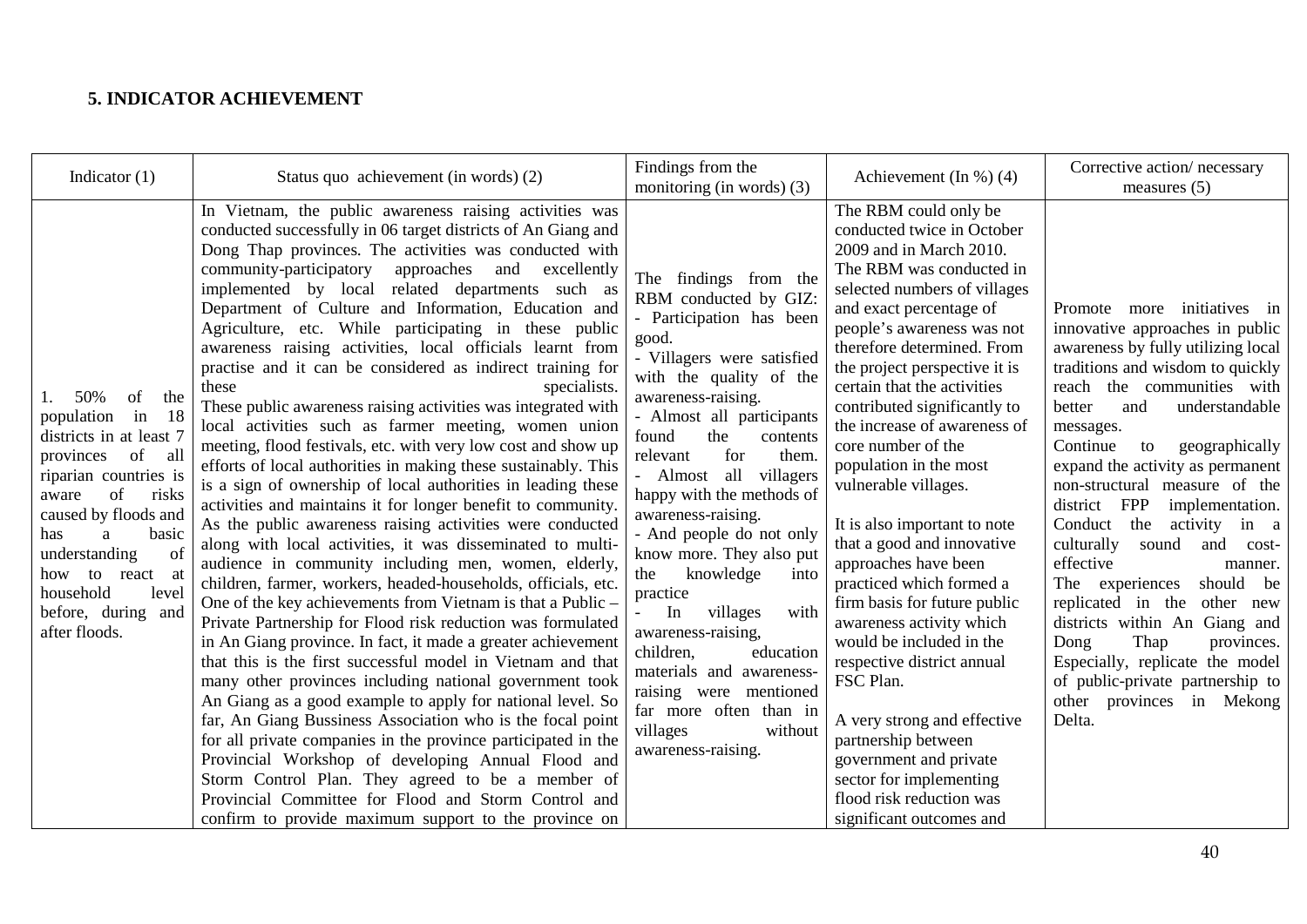|                                                                                                                                                                                                                                                                                  | conducting flood risk reduction activities. With the strong<br>support from private sectors, some public awareness raising<br>activities<br>through various<br>was done<br>channels.<br>Television also participated in public awareness raising<br>activities conducted under the project. In fact, one training<br>was provided to all member departments of PCFSC, under<br>leading<br>role<br>of<br>Television.<br>An<br>Giang<br>In conclusion, the public awareness activities were<br>conducting outstanding in Vietnam with more new activities<br>suggested by local authorities such as community meeting,<br>posting of flood information on TV, etc. In addition, they<br>were integrated into local annual activities proving<br>ownership of local authorities as well as a strong and<br>potential partnership between government and private sector<br>created and the wheel being turned.                                                                                                                                                            |                                                                                                                                                                                                                                                                    | great lesson learnt for whole<br>country.                                                                                                                                                                                                                                                         |                                                                                                                                                                                                                                                                                                                                                                                             |
|----------------------------------------------------------------------------------------------------------------------------------------------------------------------------------------------------------------------------------------------------------------------------------|-----------------------------------------------------------------------------------------------------------------------------------------------------------------------------------------------------------------------------------------------------------------------------------------------------------------------------------------------------------------------------------------------------------------------------------------------------------------------------------------------------------------------------------------------------------------------------------------------------------------------------------------------------------------------------------------------------------------------------------------------------------------------------------------------------------------------------------------------------------------------------------------------------------------------------------------------------------------------------------------------------------------------------------------------------------------------|--------------------------------------------------------------------------------------------------------------------------------------------------------------------------------------------------------------------------------------------------------------------|---------------------------------------------------------------------------------------------------------------------------------------------------------------------------------------------------------------------------------------------------------------------------------------------------|---------------------------------------------------------------------------------------------------------------------------------------------------------------------------------------------------------------------------------------------------------------------------------------------------------------------------------------------------------------------------------------------|
| 2. By the end of<br>П,<br>flood<br>phase<br>preparedness<br>programs have been<br>developed<br>and/or<br>implemented by the<br>responsible<br>authorities in at least<br>18 districts [same as<br>in indicator 1] in at<br>least 7 provinces of<br>all<br>riparian<br>countries. | A Guideline on Flood and Storm Control Planning at<br>provincial and district levels in Mekong Delta was<br>developed and distributed to 13 Mekong Delta provinces by<br>Department of Dyke Management and Flood and Storm<br>Control. By developing this guideline, 13 Mekong Delta<br>provinces (including 02 target provinces of An Giang and<br>Dong Thap) have reviewed their existing plans and provide<br>recommendation on standards template for all provinces<br>which have more information, more systematically and<br>feasible to implement. This activity was done under joint<br>efforts of national and provincial levels and ownership by<br>national level of issuing this guideline to provinces. The<br>provinces strongly appreciate the guideline and requested for<br>more copies to distribute to all districts within their<br>provinces.<br>Key priority activities identified in existing FSC plans of 06<br>districts were reviewed and supported to implement with<br>high satisfaction and met the urgent need of local<br>authorities. | The findings from the<br>RBM conducted by GIZ:<br>Flood<br>Preparedness<br>Plans<br>have<br>been<br>promoted.<br>- Participation by Line<br>Agencies in the FPP<br>process has been broad.<br>- Processes were clear,<br>transparent<br>and<br>well-<br>moderated. | Guideline on FSC Planning<br>at provincial and district<br>levels in Mekong Delta<br><b>FSC</b><br>developed.<br>plans<br>reviewed and revised based<br>guideline.<br>Priority<br>on<br>activities<br>done as<br>was<br>initiated and leadership as<br>well as ownership by local<br>authorities. | Continue<br>maintain<br>to<br>the<br>momentum and promote the<br>learning by doing approach and<br>ensure further refinement of the<br><b>FSCP</b><br>in<br>local<br>context.<br>Stronger Secretariat of the<br>PCFSCs should be continuously<br>enhanced by involving the key<br>line departments<br>such as<br>planning<br>and<br>investment,<br>education, business association,<br>etc. |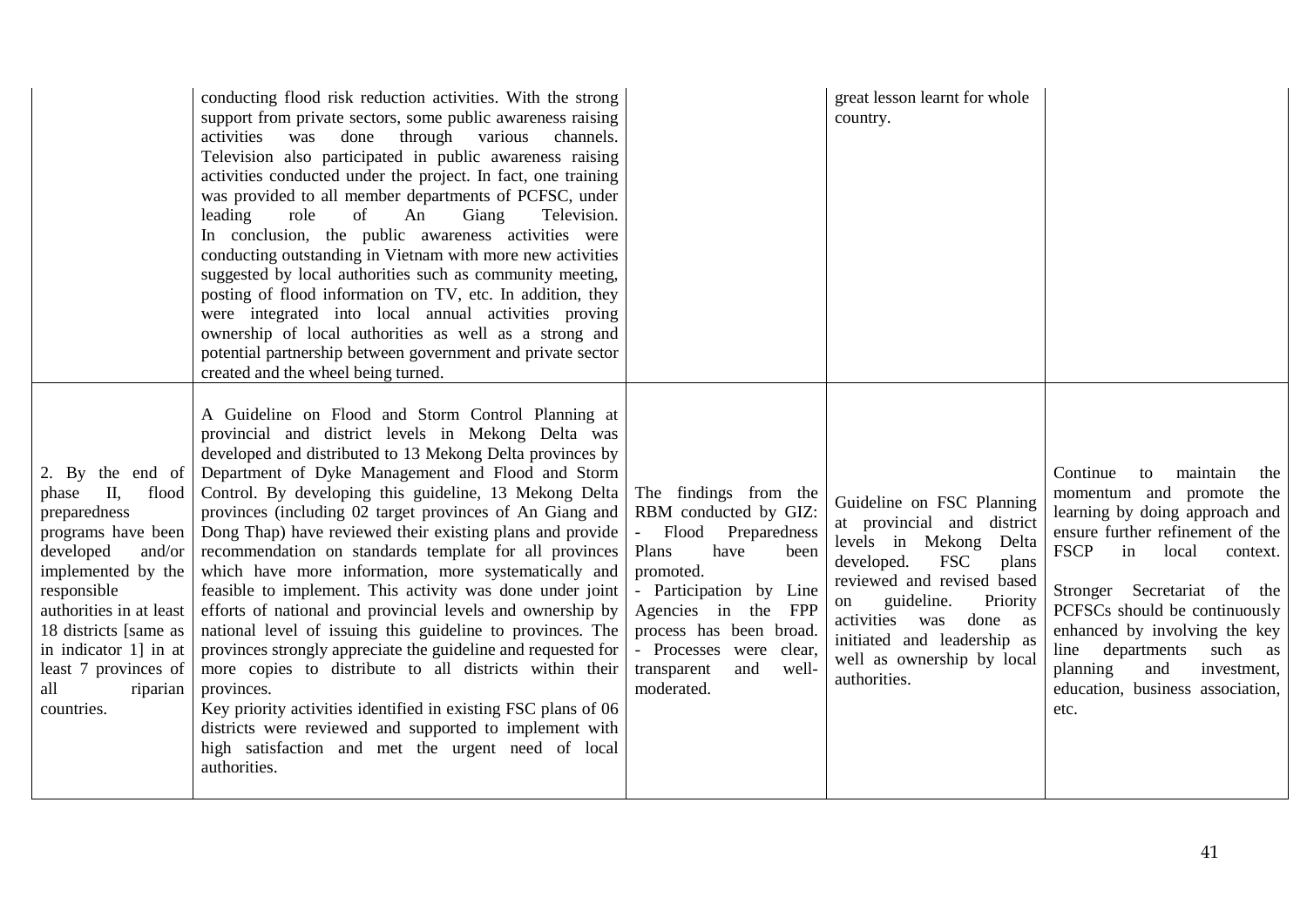| 3. By the end of<br>phase II,<br>flood<br>preparedness<br>and<br>emergency<br>management<br>have<br>significantly<br>been<br>integrated in at least<br>provincial<br>development<br>plan<br>per country and 2<br>district development<br>plans in each of<br>these provinces by<br>responsible<br>the<br>authorities in all four<br>riparian countries.                                    | A National paper on Integration of flood risk reduction into<br>socio-economic development plans in Vietnam was<br>developed.<br>02 guidelines for integrating of flood risk reduction into<br>socio-economic development plans at provincial level were<br>developed.<br>This is the first time there are guideline on integration of<br>flood risk reduction into socio-economic development plan<br>in Vietnam. In fact, the guideline developed under close<br>consultation and working with related national agencies and<br>provincial departments. A National consultation workshop<br>was organized to review and revise content of guidelines.                                                                                                                                                                                                                                                                                                                                                                             | RBM was not conducted<br>at the time of<br>the<br>completion of integration<br>process. The integration<br>has been documented and<br>shared by PDMC and<br>DDMCs. At the national<br>level the FRR and DRR<br>have<br>been<br>issues<br>integrated into the current<br>$7th$ NSEDP. | Paper<br>National<br>$\mathbf{A}$<br>on<br>Integration and 02 guideline<br>of<br>integration<br>were<br>developed<br>under<br>close<br>consultation<br>and working<br>with national as well as local<br>authorities.<br>National<br>$\mathbf{A}$<br>Consultation Workshop on<br>Integration was conducted.                                 | Stronger support from national<br>level to provinces and districts in<br>integrating flood risk reduction<br>into<br>socio-economic<br>development<br>plan.<br>National level should<br>have<br>official direction to provinces on<br>applying<br>guidelines<br>for<br>integration.<br>The sectoral departments should<br>play a central role in the<br>integration as more importantly<br>in the budget allocation for<br>integrated projects. |
|--------------------------------------------------------------------------------------------------------------------------------------------------------------------------------------------------------------------------------------------------------------------------------------------------------------------------------------------------------------------------------------------|-------------------------------------------------------------------------------------------------------------------------------------------------------------------------------------------------------------------------------------------------------------------------------------------------------------------------------------------------------------------------------------------------------------------------------------------------------------------------------------------------------------------------------------------------------------------------------------------------------------------------------------------------------------------------------------------------------------------------------------------------------------------------------------------------------------------------------------------------------------------------------------------------------------------------------------------------------------------------------------------------------------------------------------|--------------------------------------------------------------------------------------------------------------------------------------------------------------------------------------------------------------------------------------------------------------------------------------|--------------------------------------------------------------------------------------------------------------------------------------------------------------------------------------------------------------------------------------------------------------------------------------------------------------------------------------------|-------------------------------------------------------------------------------------------------------------------------------------------------------------------------------------------------------------------------------------------------------------------------------------------------------------------------------------------------------------------------------------------------------------------------------------------------|
| 4. By the end of<br>phase II, at least<br>50% of the relevant<br>staff<br>of<br>relevant<br>institutions in 18<br>districts (district and<br>commune level) and<br>at least 7 provinces<br>(provincial level) of<br>all riparian countries<br>gained<br>additional<br>practical knowledge<br>in at least one field<br>related to disaster<br>risk reduction or<br>emergency<br>management. | Under cooperation with national partners, Training Need<br>Assessment of 02 target provinces were conducted with<br>participation of various departments including mass<br>organization in the provinces and target districts. The<br>finding of this assessment shows urgent need of capacity<br>building of local authorities. It came up from suggestion and<br>of<br>the<br>recommendation<br>departments.<br>From various sources, a list of potential training institutions<br>compiled<br>reviewed<br>and<br>of<br>profile.<br>was<br>There were 06 need-based trainings conducted at 06 target<br>districts with agenda developed based on requirement of<br>local officials. Content of training focused on flood and<br>storm control planning and implementation, integration of<br>flood risk reduction into socio-economic development and<br>public awareness raising. Almost participants expressed<br>their confidence after taking the training and believe that<br>they can do better on flood and storm control. | The last RBM took place<br>in March 2010 before the<br>completion the NBT in<br>June 2010. Evaluation of<br>the Output 4 was not<br>therefore been conducted.                                                                                                                        | need-based<br>training<br>06<br>conducted for key officials<br>from 06 target districts.<br>Topic of trainings focus on<br>urgent need of districts.<br>Trained participants are well-<br>understood knowledge and<br>skills and confidence to<br>apply it to their daily works<br>on disaster risk reduction and<br>emergency management. |                                                                                                                                                                                                                                                                                                                                                                                                                                                 |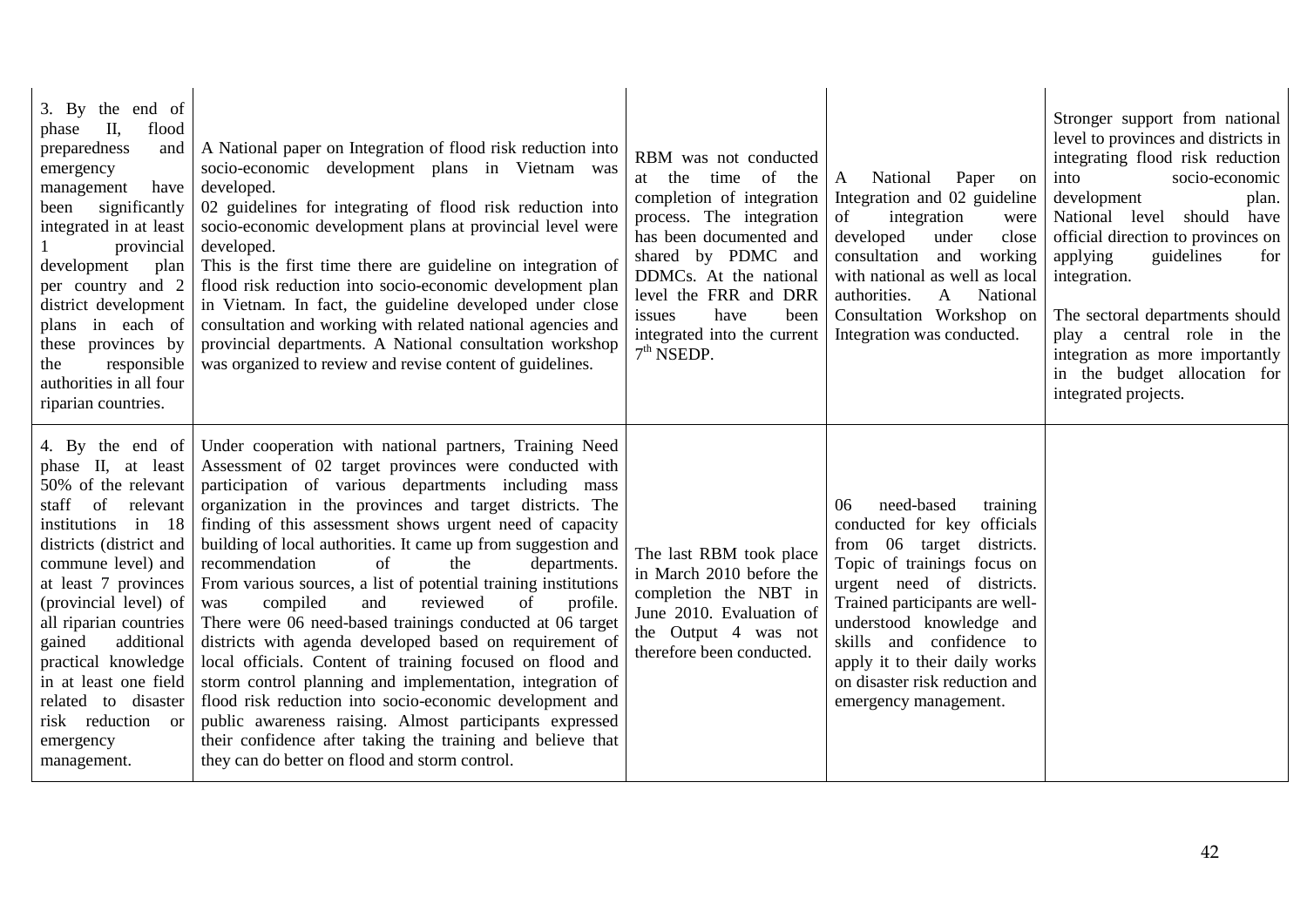| 5. Each of the four<br>countries<br>riparian<br>of<br>disposes<br>a<br>training manual on<br>flood<br>preparedness<br>and<br>emergency<br>management<br>adapted to national<br>conditions for all<br>authorities<br>relevant<br>other<br>and<br>stakeholders.<br>After<br>identified<br>having<br>sustainable<br>organisations to do<br>the training, a core<br>group of 5 trainers<br>per country has been<br>trained. | A set of training curriculum including 04 booklets and 1 CD<br>was developed and used by local authorities of 02 provinces<br>in An Giang and Dong Thap provinces. It was also shared<br>with<br>national<br>level<br>and<br>other<br>partners.<br>A National Training of Trainers was conducted for 02 target<br>provinces with participation of other provinces from<br>Mekong Delta. It was 05 days trainings provided various<br>information and skills for participants focusing on training<br>participatory methodology, flood and storm control planning<br>and implementation, integration of flood risk reduction into<br>socio-economic development plans, public awareness<br>raising. The participatory methods were applied for this<br>training which take participants as centred-learning. A group<br>of core trainers for An Giang and Dong Thap provinces was<br>formed and they are capable to conduct further trainings.<br>The evidence is that this group conducted need-based<br>trainings in target districts. As evaluation by participants,<br>these trainers are good enough and some are very good. | The last RBM took place  <br>in March 2010 before the<br>completion<br>the<br>of<br>development<br>the<br>ToT<br>training<br>national<br>manual and national ToT<br>training in May 2010.<br>Evaluation of the Output 5<br>was not therefore been<br>conducted. | A National Curriculum on<br>of<br>Training<br>Trainer<br>National<br>developed.<br>$\mathbf{A}$<br>Training of Trainers was<br>done for target provinces and<br>some from Mekong Delta.<br>Core trainers groups set up in<br>An Giang and Dong Thap<br>and are capable to conduct<br>future trainings | The PCFSC and DCFSC should<br>thoughtful<br>about<br>the<br>be<br>experienced trainers generated<br>by the project in the situation of<br>changing new staff or staff<br>promotion.<br>$\mathbf{A}$<br>new<br>and<br>inexperienced staff should be<br>trained by the trainers to avoid<br>gaps in their DRR performance<br>and thereby helping to maintain<br>the PCFSC and DCFSC quality<br>works in the medium and long-<br>terms. |
|-------------------------------------------------------------------------------------------------------------------------------------------------------------------------------------------------------------------------------------------------------------------------------------------------------------------------------------------------------------------------------------------------------------------------|----------------------------------------------------------------------------------------------------------------------------------------------------------------------------------------------------------------------------------------------------------------------------------------------------------------------------------------------------------------------------------------------------------------------------------------------------------------------------------------------------------------------------------------------------------------------------------------------------------------------------------------------------------------------------------------------------------------------------------------------------------------------------------------------------------------------------------------------------------------------------------------------------------------------------------------------------------------------------------------------------------------------------------------------------------------------------------------------------------------------------------|-----------------------------------------------------------------------------------------------------------------------------------------------------------------------------------------------------------------------------------------------------------------|-------------------------------------------------------------------------------------------------------------------------------------------------------------------------------------------------------------------------------------------------------------------------------------------------------|--------------------------------------------------------------------------------------------------------------------------------------------------------------------------------------------------------------------------------------------------------------------------------------------------------------------------------------------------------------------------------------------------------------------------------------|
| 6. At least 4 national<br>regional<br>and<br>workshops<br>on<br>knowledge<br>sharing<br>have<br>been<br>conducted,<br>and 8<br>additional<br>good<br>practice documents<br>produced<br>and<br>disseminated.                                                                                                                                                                                                             | Reported at the regional activities                                                                                                                                                                                                                                                                                                                                                                                                                                                                                                                                                                                                                                                                                                                                                                                                                                                                                                                                                                                                                                                                                              | Reported at the regional<br>activities                                                                                                                                                                                                                          | Reported<br>at the regional<br>activities                                                                                                                                                                                                                                                             | Reported<br>the<br>regional<br>at<br>activities                                                                                                                                                                                                                                                                                                                                                                                      |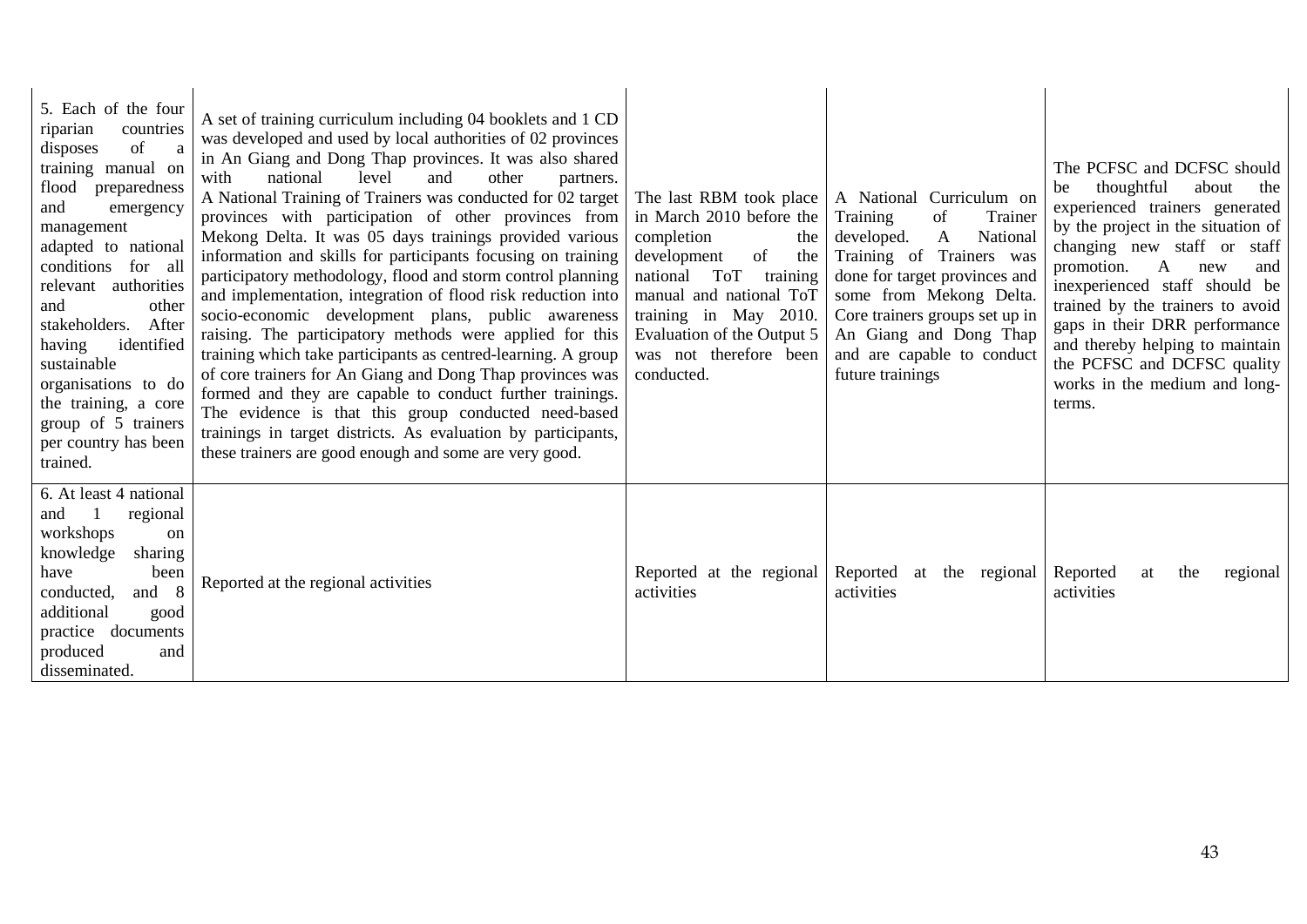| 7. 2 joint plans for<br>flood<br>emergency<br>assistance<br>and<br>flood<br>improved<br>preparedness<br>have<br>developed,<br>been<br>discussed<br>and<br>agreed<br>upon<br>between neighboring<br>trans-boundary<br>provinces<br>(Lao)<br>PDR-Thailand<br>and<br>Cambodia-<br>Vietnam).                                                                                                                             | A Bilateral meeting between An Giang province (VN) and<br>Kandal province (Cam) was held with participation of high<br>leaders<br>level<br>οf<br>02<br>provinces.<br>The activity was conducted under close consultation of<br>Provincial People's Committee and technical support from<br>various departments of Provincial Committee for Flood and<br>Storm Control on developing the cooperation areas.<br>The draft MoU between 02 provinces was finalized. Due to<br>political issue Cambodia is facing, the signing ceremony of<br>MoU was postponed and it was suggested to be included to<br>Regular Meeting between 02 country bi-annually. | evaluation<br>N <sub>o</sub><br>done<br>because of the absence of<br>RBM. | Biteral meeting between 02<br>provinces (An Giang and<br>Kandal) conducted. MoU of<br>cooperation<br>new<br>areas<br>identified and finalized by<br>high level officials of 02<br>provinces.                                                                               | 02 provinces should include this<br>area into their bi-annual regular<br>meeting so signing of MoU and<br>starting the works identified.                                                                                                                                                                                         |
|----------------------------------------------------------------------------------------------------------------------------------------------------------------------------------------------------------------------------------------------------------------------------------------------------------------------------------------------------------------------------------------------------------------------|------------------------------------------------------------------------------------------------------------------------------------------------------------------------------------------------------------------------------------------------------------------------------------------------------------------------------------------------------------------------------------------------------------------------------------------------------------------------------------------------------------------------------------------------------------------------------------------------------------------------------------------------------|---------------------------------------------------------------------------|----------------------------------------------------------------------------------------------------------------------------------------------------------------------------------------------------------------------------------------------------------------------------|----------------------------------------------------------------------------------------------------------------------------------------------------------------------------------------------------------------------------------------------------------------------------------------------------------------------------------|
| 8. Assessments and<br>recommendations<br>for improvement of<br>the<br>national<br>framework<br>of<br>awareness-<br>raising<br>and<br>enhancing<br>of<br>people's capacities<br>dealing<br>with<br>1n<br>floods,<br>flood<br>preparedness<br>and<br>programs,<br>development<br>containing<br>plans<br>preparedness<br>flood<br>and<br>emergency<br>have<br>management<br>been done/provided<br>in all member states. | An assessment for the improvement of the national<br>framework was conducted which identified key strengths to<br>be maintained and challenges in the future implementation<br>of the three key activities initiated by the projects namely<br>awareness-raising and enhancing of people's capacities<br>with<br>in<br>dealing<br>floods,<br>flood<br>preparedness<br>and<br>programs,<br>development plans containing flood preparedness and<br>emergency<br>management<br>have been done/provided in all member states.                                                                                                                            | N <sub>0</sub><br>evaluation<br>done<br>because of the absence of<br>RBM. | The assessment report was<br>completed. The assessment<br>involved<br>process<br>key<br>stakeholders<br>who<br>were<br>the<br>involved<br>project<br>in<br>implementation and are in<br>charge in the maintenance of<br>the future activities initiated<br>by the project. | The DDMFSC and relevant line<br>agencies should study the gaps<br>identified in the assessment<br>report and continue to<br>have<br>implementation<br>effective<br>of<br>flood<br>preparedness<br>and<br>emergency<br>management<br>program.<br>The project model has been<br>duplicated in different parts of<br>the countries. |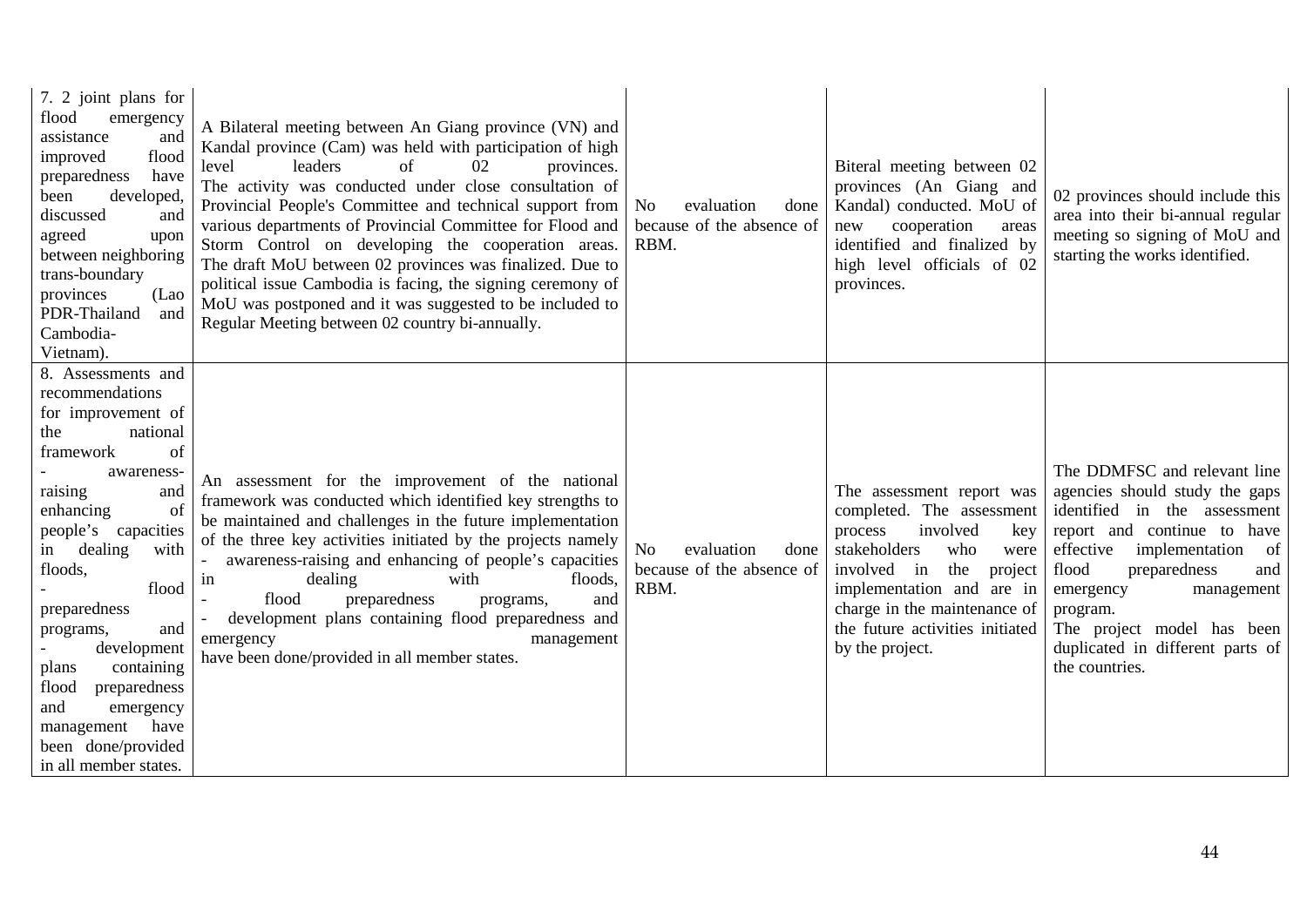# **6. STATUS OF INDICATOR ACHIEVEMENT AND RESULTS PER COUNTRY, PROVINCE AND DISTRICT**

<span id="page-48-0"></span>

| Area                                                                                                                                                      | Status of cooperation                                                                                                                                                                                                                                                                                                                                                                                                                                                                                                                                                                                                                                                                                                                 | Biggest challenge                                                                                                                                                                                                                                                                                                                                                                                                                                                                                                                                                                                                                            | Corrective action                                                                                                                                                                                                                                                                                                                                                                                                                                                                                                                                                                     |
|-----------------------------------------------------------------------------------------------------------------------------------------------------------|---------------------------------------------------------------------------------------------------------------------------------------------------------------------------------------------------------------------------------------------------------------------------------------------------------------------------------------------------------------------------------------------------------------------------------------------------------------------------------------------------------------------------------------------------------------------------------------------------------------------------------------------------------------------------------------------------------------------------------------|----------------------------------------------------------------------------------------------------------------------------------------------------------------------------------------------------------------------------------------------------------------------------------------------------------------------------------------------------------------------------------------------------------------------------------------------------------------------------------------------------------------------------------------------------------------------------------------------------------------------------------------------|---------------------------------------------------------------------------------------------------------------------------------------------------------------------------------------------------------------------------------------------------------------------------------------------------------------------------------------------------------------------------------------------------------------------------------------------------------------------------------------------------------------------------------------------------------------------------------------|
| 1. Vietnam                                                                                                                                                |                                                                                                                                                                                                                                                                                                                                                                                                                                                                                                                                                                                                                                                                                                                                       |                                                                                                                                                                                                                                                                                                                                                                                                                                                                                                                                                                                                                                              |                                                                                                                                                                                                                                                                                                                                                                                                                                                                                                                                                                                       |
| National<br>Department<br>of<br>Dyke<br>Management<br>$\overline{\phantom{m}}$<br>Flood and Storm<br>Control.<br>Vietnam National<br>Mekong<br>Committee. | - Good cooperation and support from national partners<br>during the implementation of the project. Each activity<br>was developed and designed in consultation with<br>national partners and regular report of activities in the<br>field to national partners monthly.<br>- Particularly, strong support and cooperation from<br>DDMFSC in all activities of the project. Especially for<br>capacity building activity and development of training<br>curriculum, ect.<br>- A Technical Support Unit (TSU) was set up in<br>DDMFSC office.<br>- In all activities, the national partners participated and<br>provide suggestions, recommendation to help the<br>activities in correct direction and along with national<br>strategy. | - Partnership Agreement was signed later<br>than starting time of the project. That<br>affected to the timeframe of work plan.<br>- Most of activities are executed by<br>DDMFS. Some activities require VNMC<br>to take lead and send invitation letter to<br>participants.<br>It was<br>entrusted<br>to<br>DDMFSC.<br>- Partnership Agreement was signed by<br><b>DDMFSC</b><br>Southern<br>Representative<br>Office. Whenever there is an activity need<br>DDMFSC to chair or approving of<br>guideline and training curriculum. The<br>Southern Office has<br>to submit to<br>DDMFSC Hanoi for approval and this<br>takes a lot of time. | - In each of activity, we tried to<br>involve<br><b>VNMC</b><br>and<br>DDMFSC.<br>- For DDMFSC, we tried to<br>inform and report to both<br>DDMFSC in Hanoi and<br>HCMC so that both offices<br>got information.<br>In<br>the<br>important event<br>such as<br>consultation<br>workshop,<br>forum, etc. we tried to invite<br>both DDMFSC in Hanoi and<br>HCMC to participate so that<br>whenever we need approval<br>from DDMFSC Hanoi, they<br>have enough information and<br>understand<br>the<br>process,<br>progress of this activity. Thus,<br>it takes less time for approval. |
| Provincial<br>Provincial<br>People's<br>Committee<br>Provincial<br>Committee<br>for<br>Flood and Storm<br>Control.<br>Other<br>line                       | Excellent cooperation from PCFSC and DCFSC during<br>implementation. In each of activity, Standing Office of<br>PCFSC of both An Giang and Dong Thap provinces<br>play leading role and actively contacted with other<br>member departments to conduct the activity in the most<br>effective approach.<br>Other member departments such as Education,<br>Investment and Planning, Agriculture, Health, etc. also<br>provide good and appropriate staffs to participate in<br>project activity where is suitable.                                                                                                                                                                                                                      | No challenge                                                                                                                                                                                                                                                                                                                                                                                                                                                                                                                                                                                                                                 |                                                                                                                                                                                                                                                                                                                                                                                                                                                                                                                                                                                       |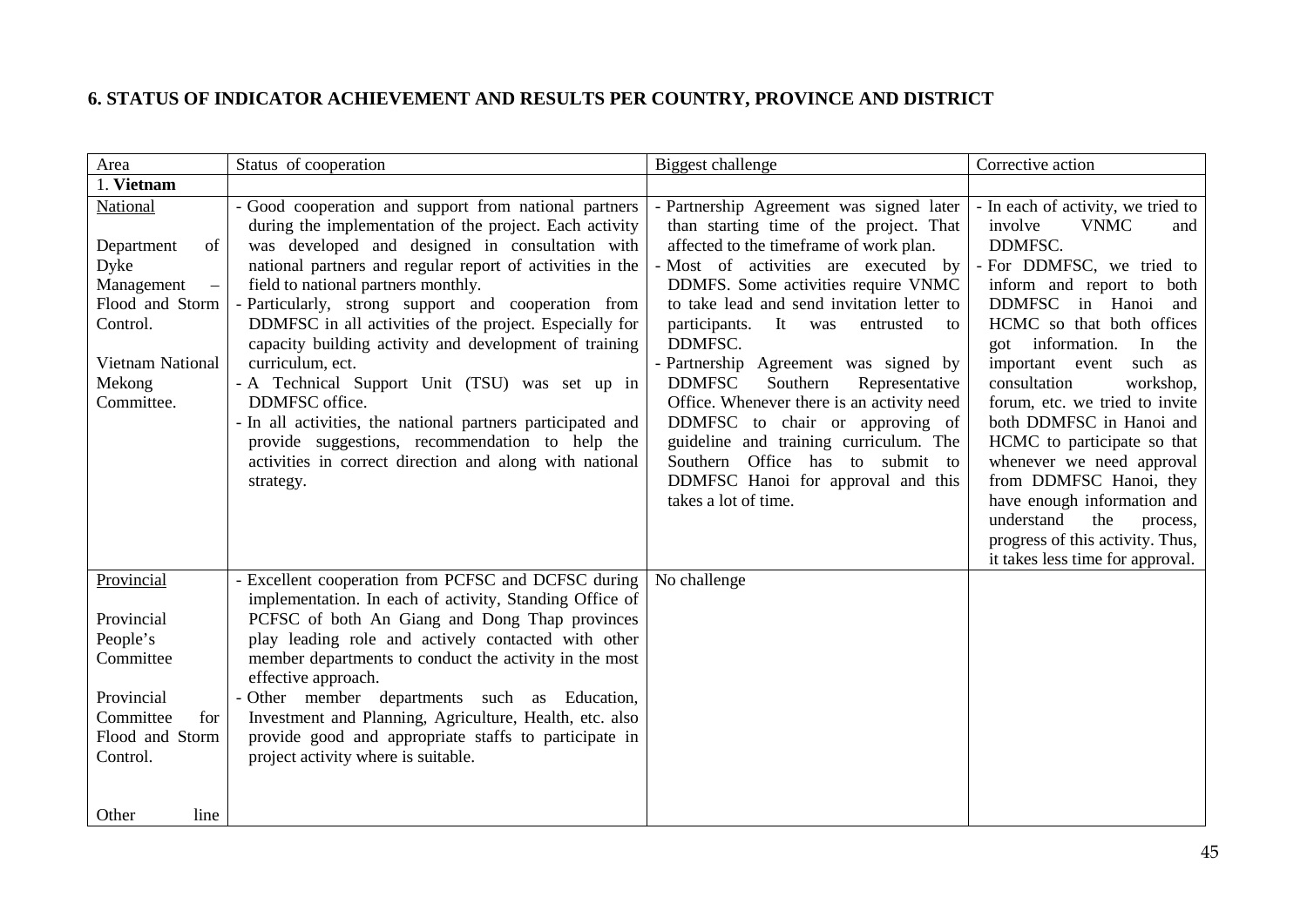| of<br>departments<br>PCFSC. |                                                                                                        |  |
|-----------------------------|--------------------------------------------------------------------------------------------------------|--|
| District                    | DCFSC in 06 districts are very cooperative during No challenge                                         |  |
| District                    | implementation of project activity. It was a smooth<br>process from PCFSC to DCFSC. Therefore, in each |  |
| Committee<br>for            | activity, DCFSCs are clear on their role and                                                           |  |
|                             | Flood and Storm responsibilities and provided necessary support.                                       |  |
| Control                     |                                                                                                        |  |
|                             |                                                                                                        |  |
| line<br>Other               |                                                                                                        |  |
| of<br>departments           |                                                                                                        |  |
| DCFSC.                      |                                                                                                        |  |
|                             |                                                                                                        |  |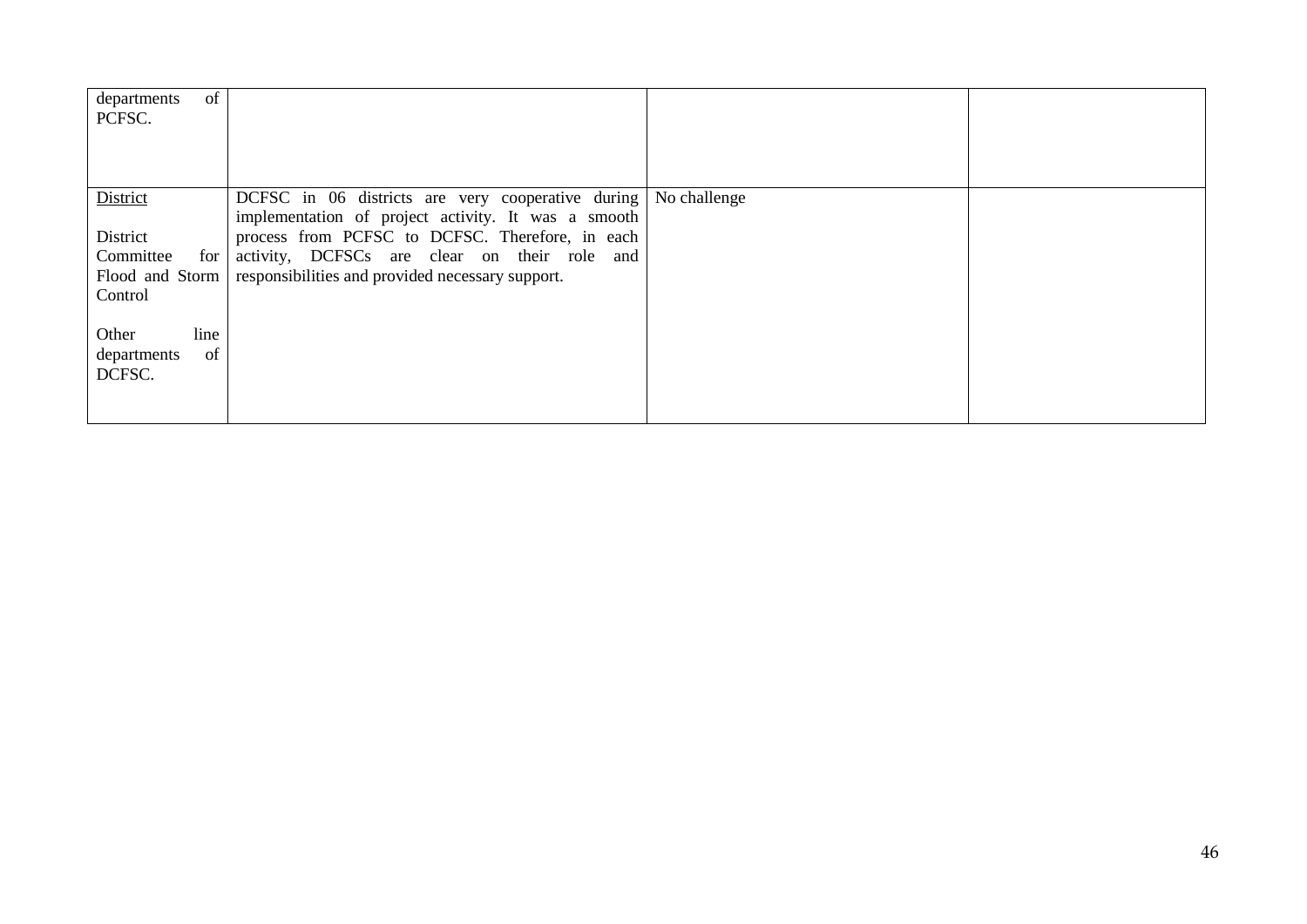# <span id="page-50-0"></span>**7. STATUS OF CONTRIBUTIONS RENDERED**

# <span id="page-50-1"></span>**7.1 Contributions by the MRCS/FMMP**

Target:

To ensure coordination between FMMP components.

To facilitate information sharing and smooth communications and coordination with NMCs in the four MRC member countries.

To provide support in project implementation.

To participate in meetings and workshops at local levels.

Actual:

Provide overall direction and management of the C4P5 and C4P6 project implementation and coordination.

Provide technical advice and feedback to ensure effective project implementation.

Overall project monitoring and evaluation.

Work closely with National FMMP Coordinator and NFU at VNMC to coordinate a smooth project implementation.

Work closely with VNMC to organize the national and regional knowledge, experiences and lesson learnt workshops.

Ensure a synergy between the FMMP components.

Build on resources, initiatives and outputs of C4 past projects and of other FMMP components.

Take part in the GTZ Phase 2's RBM to be carried out by GTZ and make assessment of the project performance.

# <span id="page-50-2"></span>**7.2 Contributions by VNMC and DDMFSC**

# **For VNMC**

Target:

- •To ensure that project implementation in the four MRC member countries are effectively coordinated.
- •To support/participate in provincial/district activities/workshops.
- •To coordinate the project implementation with concerned line agencies

Actual:

- Coordinate with MRCS and other NMCs (particularly for Output 7 of C4P6) National FMMP Coordinator will serve as Focal point for coordination and facilitation
- Work closely with the FMMP Component 4 to organize the national and regional knowledge, experiences and lesson learnt workshops
- Assist with the coordination and participate in the Result Based Monitoring (RBM) processes to be carried out by GTZ.

# **For DDMFSC**

Target:

- •To ensure the project implementation in the four MRC member countries are effectively implemented.
- •To co-operate and conduct meetings and workshops at different levels.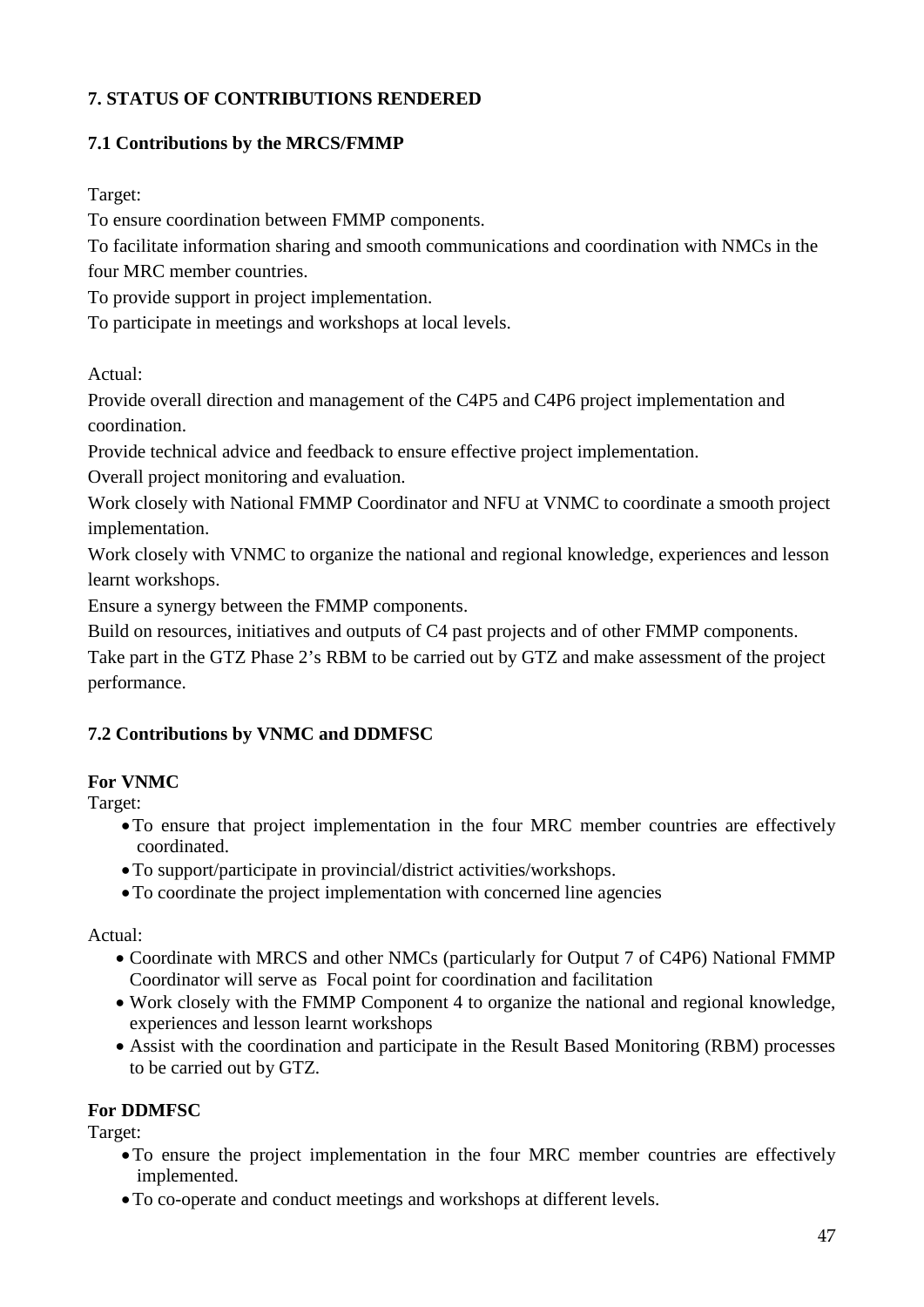Actual:

- Together with VNMC, facilitate MRCS/FMMP and ADPC to implement the abovementioned projects in Vietnam;
- Provide guidance, technical supports, coordination and cooperation with other related programs/projects to MRCS/FMMP and ADPC throughout the project implementation to ensure these projects meet its goals, objectives and meet the National Strategy on Disaster Risk Reduction to 2020;
- Following the cluster leading approach, DDMFSC shall provide guidance and instruction well as technical support down to provincial and district disaster management committees in the ground implementation of the projects;
- •Take the lead role in associating the line ministries to integrate flood preparedness and flood emergency management into their development processes and framework;
- •Assist Provincial and District disaster management committee to develop and/or validate the existing FSCP templates;
- In the activities related to training and capacity building take a lead role in developing training curriculum, planning and delivery of training;
- Together with VNMC and target provinces, participate in reviewing and giving comments on draft annual and quarterly implementation plans prepared by ADPC before implementing;
- Provide consultation activities to ADPC on the implementation of the project activities including development of guidelines on disaster preparedness and mitigation in Vietnam to ensure appropriation and unity with other materials on DM in Vietnam;
- •By the role of state management on disaster preparedness and mitigation, use its capability and mechanism to organize monitoring and evaluating activities on project implementation in target provinces in close cooperation with VNMC, ADPC and other partners. Outcomes of these activities will be the premise for RBM as requested by donor.
- •Assist with the coordination and participate in the Result Based Monitoring (RBM) processes to be carried out by GTZ.
- •Take over gradually to replicate the practices to other areas in the countries through partnership and networking with DRR partners in Vietnam

# <span id="page-51-0"></span>**7.3 Contributions by GTZ**

Target:

•To maintain the mechanism of conducting regular information sharing process between GTZ, MRC and ADPC.

Actual:

•Regular information sharing is being facilitated. The RBM system has been organized and initial monitoring information has been collected.

# <span id="page-51-1"></span>**8. RECOMMENDED ACTION (REFERRING TO SECTION 7)**

# **8.1 Consequences and action required by the Recipient – ADPC**

- Cooperate and coordinate with national partners – VNMC, DDMFSC, provincial partners and other development partners, networking in implementing all project activities.

- Closely consult and coordinate with project coordination and implementation partners to ensure smooth procedures, timeline and expected achievement.

- Participate in RBM mission with GTZ and MRCS-FMMP.

# **8.2 Consequences and action required by the GTZ**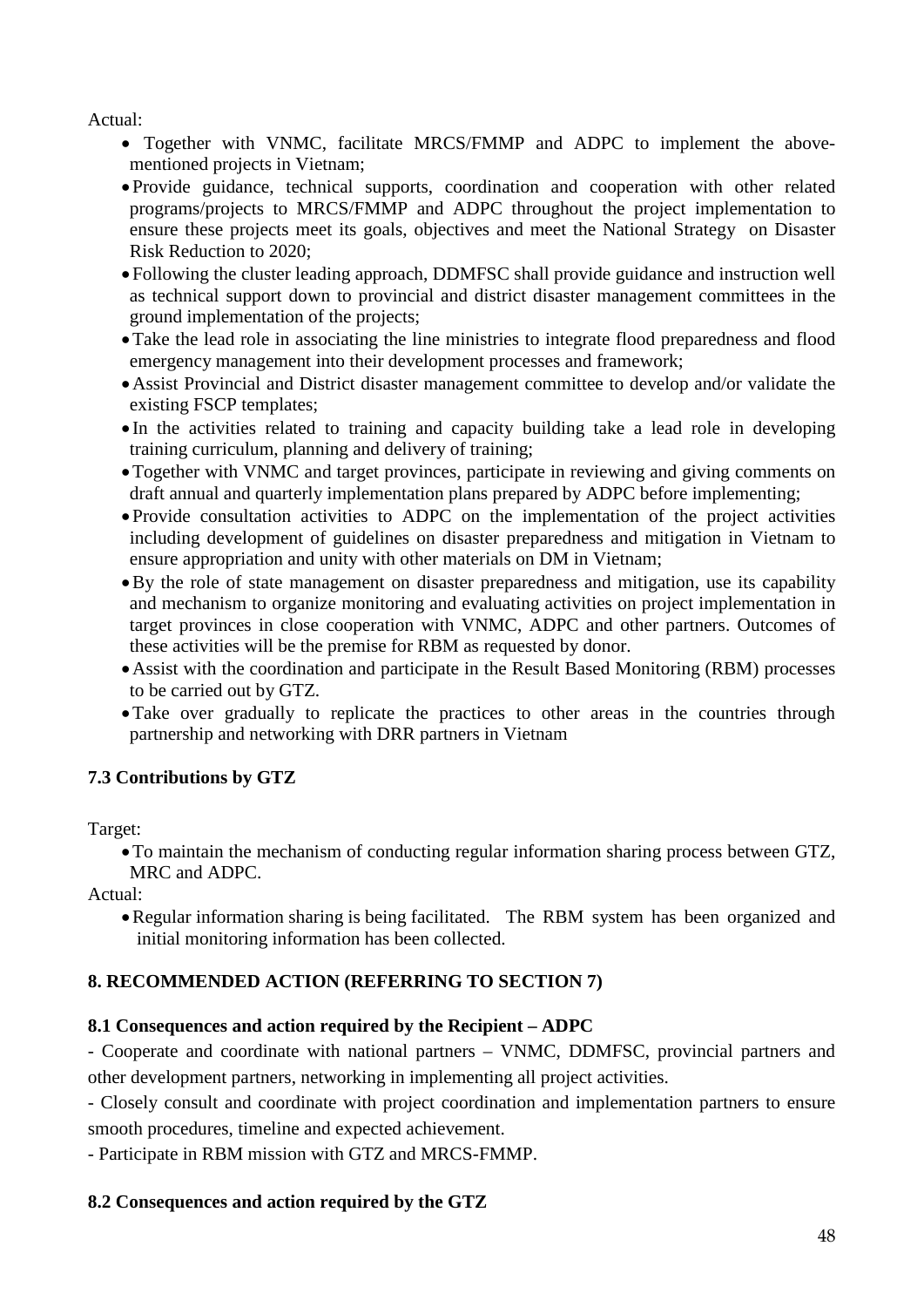- Support communication, information sharing between VNMC, GTZ, MRCS and ADPC.

- Cooperate with MRCS, ADPC, VNMC and DDMFSC to conduct RBM activities.

# **8.3 Consequences and action required by MRCS/FMMP**

- Provide consultation and support for implementing project activities in country.

- Participate in project events where necessary.

# **8.4 Consequences and action required by the VNMC**

- Provide coordination support to project activities.

- Provide consultation to ADPC, DDMFSC to ensure smooth implementation of project activities at national as well as sub-national levels.

- Coordinate and participate in the Result Based Monitoring (RBM) processes to be carried out by GTZ.

# **8.5 Consequences and action required by the DDMFSC**

- Provide consultation and cooperate in implementing project activities at national as well as subnational levels.

- Maintain communication with ADPC, VNMC and local PCFSC for information updating and reporting.

- Participate in project activities where necessary.

# <span id="page-52-0"></span>**ANNEXES**

Annex 01: Partnership Agreement and Amendment for Vietnam

Annex 02: Letter for Agreement between ADPC and Department of Culture and Information in An Phu, Chau Thanh, Tan Chau, Thanh Binh, Tan Hong, Tam Nong on Cultural Performance on Flood Preparedness and Mitigation

Annex 03: Letter of Agreement and Activity report on Organization of School Flood Safety Day

- Annex 04: Letter of Agreement on Installation of Flood Information Billboards in An Giang and Dong Thap province.
- Annex 05: Activity report on promoting private sectors partnership with government
- Annex 06: Concept Note of EKM Training
- Annex 07: Agreement letter, design and handover note on the support to improve emergency kindergarten in An Giang Province
- Annex 08: Agreement letter and ToR to conduct Flood and Storm Control Rehearsal in Dong Thap Province
- Annex 09: Report on assessment of existing FSC Plan of 13 Mekong Delta provinces
- Annex 10: Concept note of National Consultation Workshop on Integration